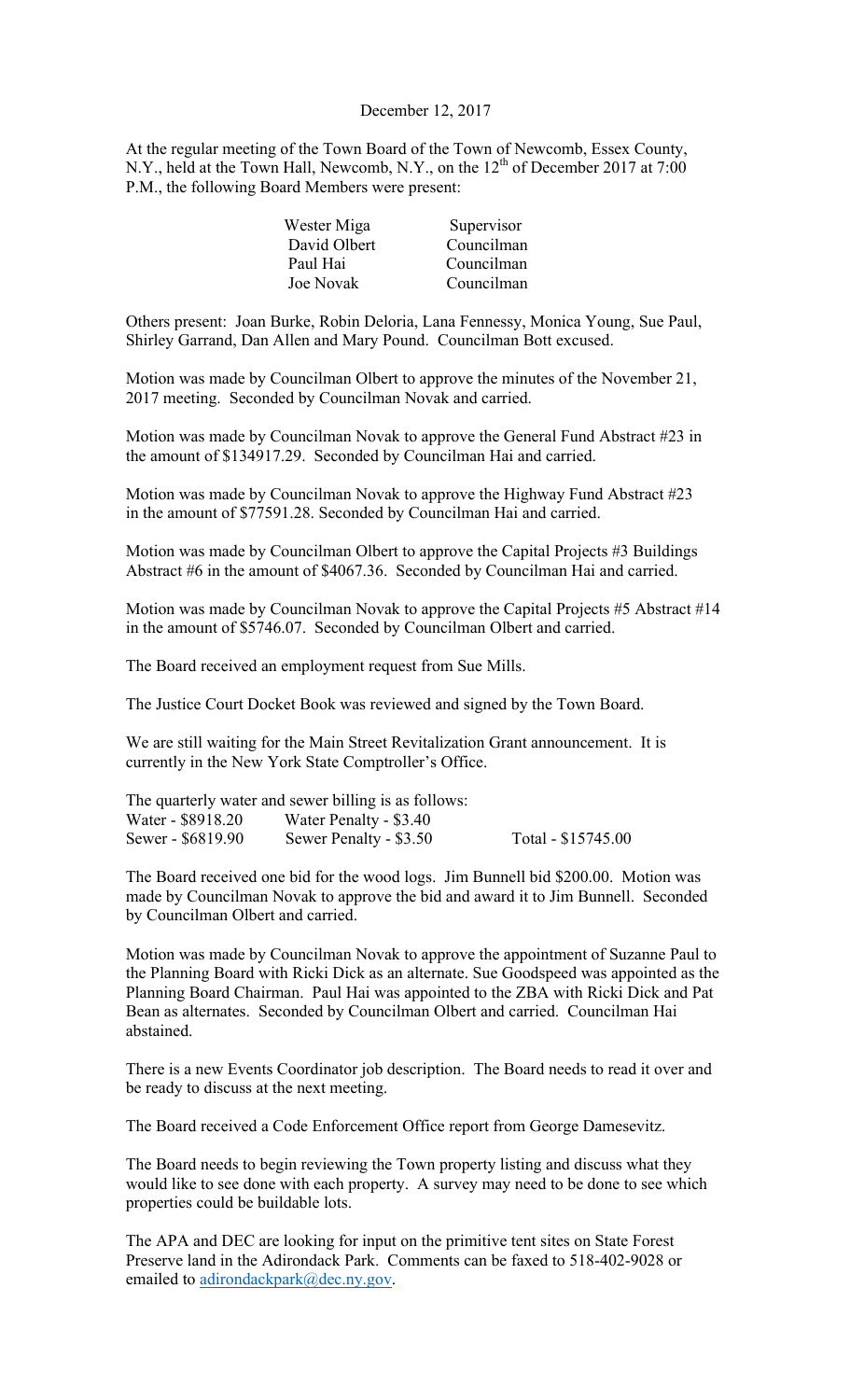Shirley Garrand requested information on grant programs from the Board.

There was discussion on tree removal and clean up at the Pine Hill Cemetery. Dan Allen will look at it with Councilman Olbert and Joan Burke.

Members of the Youth Commission were listed as follows: Kate Richards, Colleen Sage, Denise Bolan, Melissa Yandon, alternate Ricki Dick and Chris Fisher will replace Skip Hults as Chairman.

Motion was made by Supervisor Miga to adjourn. Seconded by Councilman Novak and carried at 7:50 pm.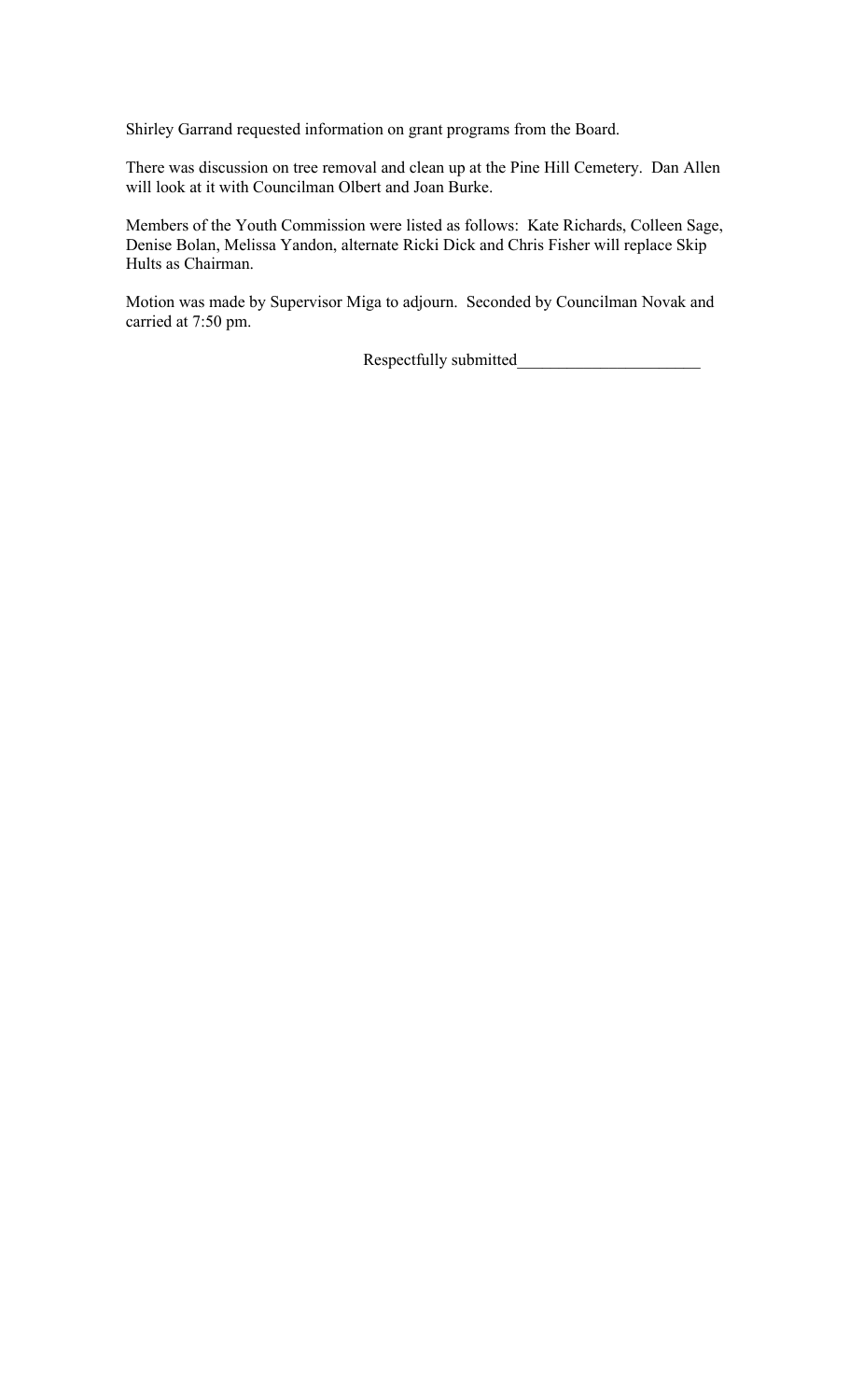#### November 21, 2017

At the regular meeting of the Town Board of the Town of Newcomb, Essex County, N.Y., held at the Town Hall, Newcomb, N.Y., on the 21st of November 2017 at 7:00 P.M., the following Board Members were present:

| Wester Miga  | Supervisor |
|--------------|------------|
| David Olbert | Councilman |
| Joe Novak    | Councilman |
| Donald Bott  | Councilman |
| Paul Hai     | Councilman |

Others present: Joan Burke, Ruth Olbert, Robin Deloria, Laurinda Minke, Lana Fennessy and Mary Pound.

Motion was made by Councilman Novak to approve the minutes of the November 7, 2017 meeting. Seconded by Councilman Olbert and carried.

Motion was made by Councilman Novak to approve the General Fund Abstract #22 in the amount of \$33476.93. Seconded by Councilman Bott and carried. Councilman Olbert abstained.

Motion was made by Councilman Olbert to approve the Highway Fund Abstract #22 in the amount of \$22726.77. Seconded by Councilman Novak and carried.

Motion was made by Councilman Olbert to approve the Water Fund Abstract #11 in the amount of \$487.91. Seconded by Councilman Bott and carried.

Motion was made by Councilman Novak to approve the Sewer Fund Abstract #11 in the amount of \$1473.98. Seconded by Councilman Olbert and carried.

Motion was made by Councilman Bott to approve the Capital Projects #5 Abstract #13 in the amount of \$3230.94. Seconded by Councilman Olbert and carried.

Motion was made by Councilman Novak to approve the Capital Projects #3 Buildings Abstract #5 in the amount of \$6945.13. Seconded by Councilman Bott and carried.

Motion was made by Councilman Novak to approve the Capital Projects #10 Water Abstract # 17 in the amount of \$51800.90. Seconded by Councilman Bott and carried.

The Town Board received employment requests from Tarryn Gould and Rita Stubing.

Motion was made by Councilman Olbert to authorize the Town Supervisor to sign the Essex Chain Road Maintenance Contract. Seconded by Councilman Novak and carried.

There was discussion on the potential job posting for the Office of Recreation and Tourism. The job description was updated. The Board still has some questions on the job and will need to talk with the Town Attorney and the Office of the State Comptroller.

The Town received the PERMA report. Starting in January 2018, PERMA is requiring that the Town has a Safety Coordinator. The Board needs to review this information and talk about it at the next meeting.

Joan Burke talked about the deterioration at the Huntington Cemetery and the need to clean it up. The area that is in the most need of work is too wet to bring in equipment to do the work. Councilman Bott and Councilman Olbert will check it out and assess the situation to see what can be done.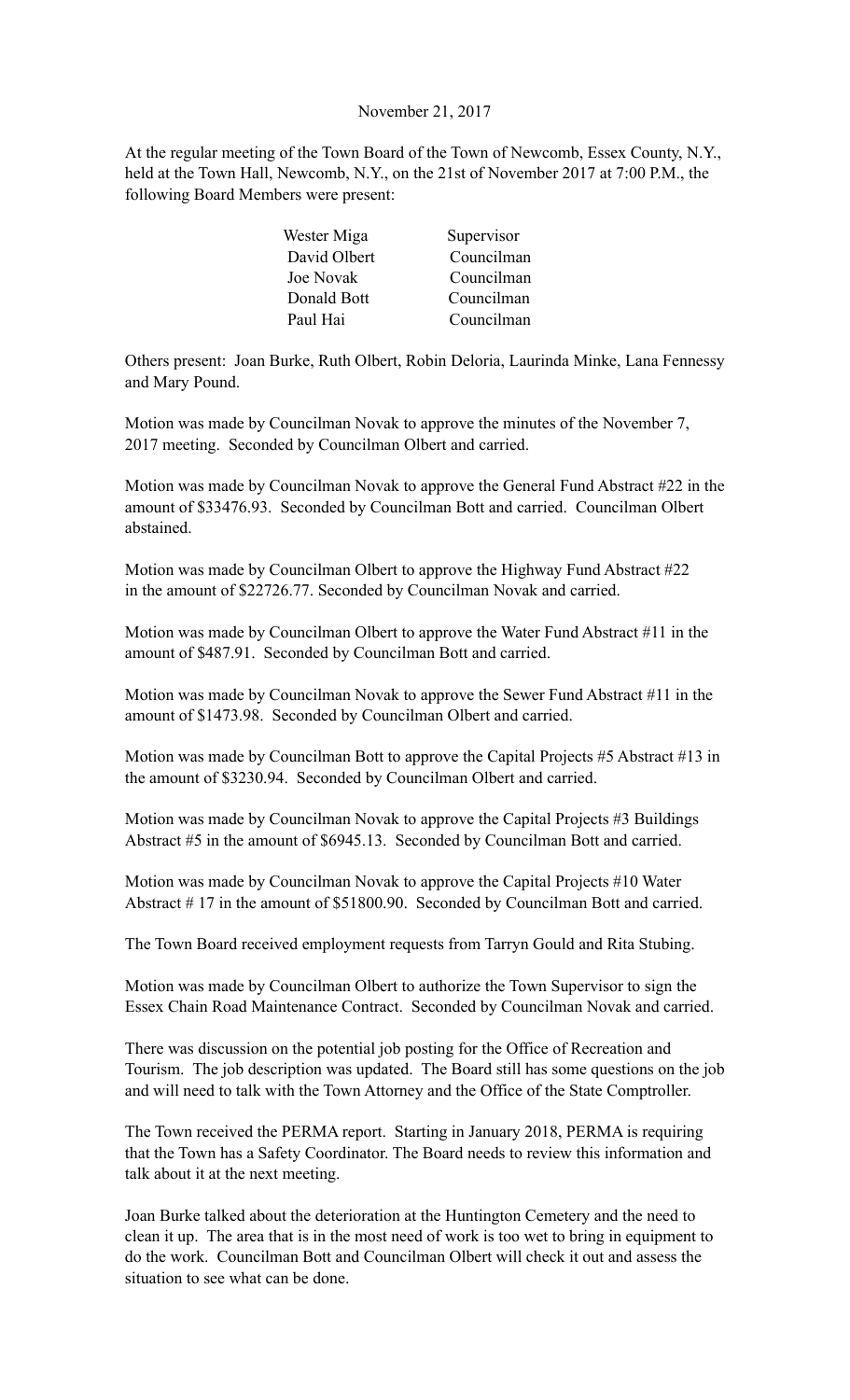Councilman Olbert provided the Board with information on the "Newcomb Challenge." This would have several components, including hiking, biking, canoeing, kayaking, skiing and snowshoeing. There are some questions regarding liability so we need to check with our insurance carrier and talk about it at the next meeting.

Robin Deloria provided the Board with a listing of Town properties marked for potential sale. Supervisor Miga recommended the Board come up with a plan for what they would like to do with them.

Ruth Olbert provided the Board with information on "Cycle Adirondacks regarding the August ride. They are considering making day 4 of the ride end in Newcomb.

Motion was made by Councilman Bott to adjourn. Seconded by Councilman Novak and carried at 8:30 pm.

Respectfully submitted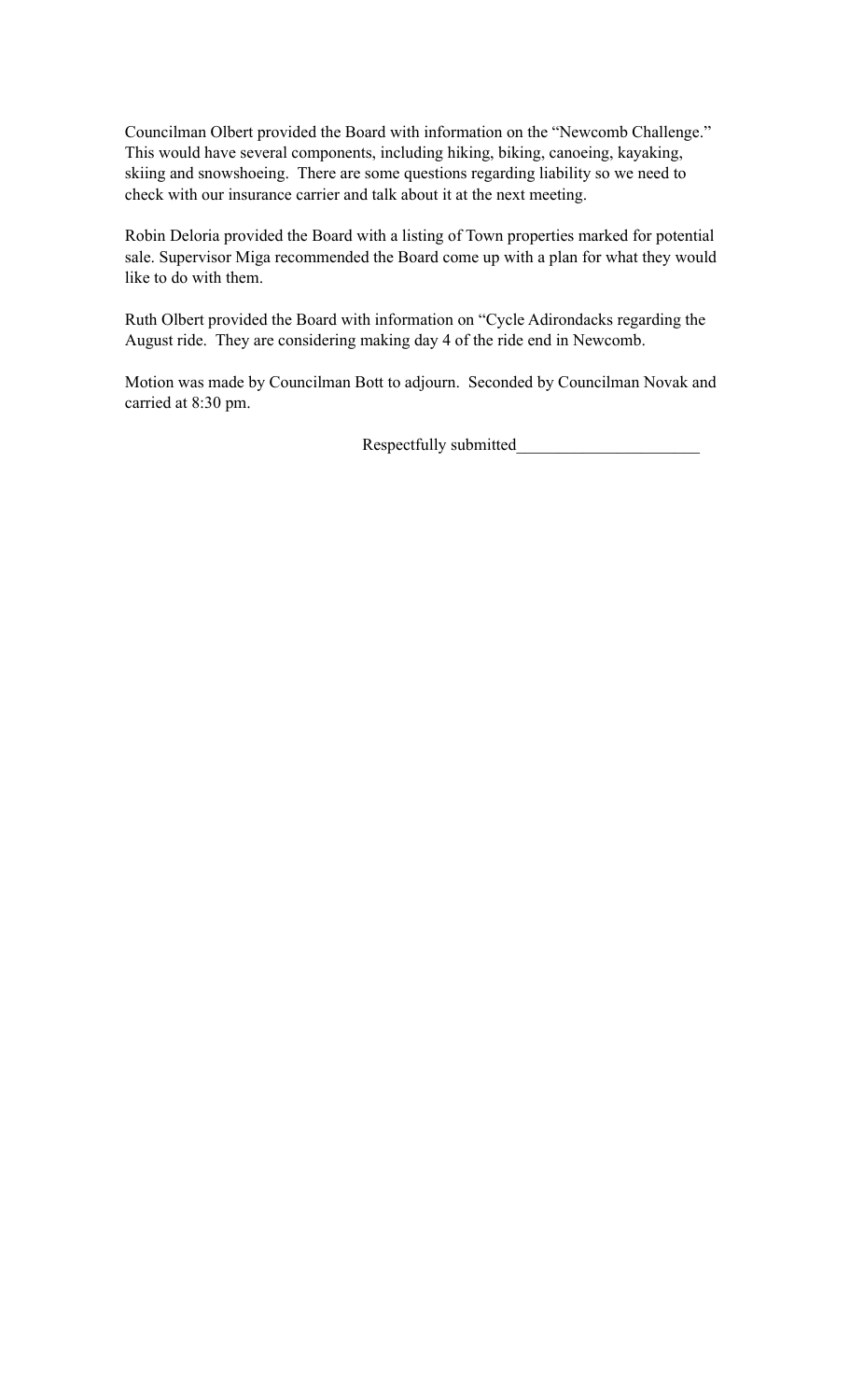# November 7, 2017

At the regular meeting of the Town Board of the Town of Newcomb, Essex County, N.Y., held at the Town Hall, Newcomb, N.Y., on the 7th of November 2017 at 7:00 P.M., the following Board Members were present:

| Wester Miga      | Supervisor |
|------------------|------------|
| Paul Hai         | Councilman |
| <b>Joe Novak</b> | Councilman |
| David Olbert     | Councilman |
| Donald Bott      | Councilman |

Others present: Monica Young, Joan Burke, Mark Yandon, Ruth Olbert, Robin Deloria, Laurinda Minke, Anita Brundage, Kelly Audino, Lana Fennessy, Nancy Tracy, Bruce Smith, Carol Smith and Mary Pound.

Supervisor Miga called the meeting to order at 7:00 P.M. Motion was made by Councilman Novak to approve the minutes of the October 24, 2017 meeting. Seconded by Councilman Bott and carried.

Motion was made by Councilman Novak to approve the General Fund Abstract #21 in the amount of \$19287.09. Seconded by Councilman Hai and carried.

Motion was made by Councilman Bott to approve the Highway Fund Abstract #21 in the amount of \$8999.01. Seconded by Councilman Hai and carried.

Motion was made by Councilman Bott to approve the Capital Projects #3 Buildings Abstract #4 in the amount of \$9631.63. Seconded by Councilman Hai and carried.

December meeting dates were tentatively set for December 12, and 20th. The Organizational meeting is tentatively set for January 1, 2016 at 10:00 am.

A Resolution stating that the Town of Newcomb will not consider establishing an airport at the site of the former Stubing airfield as long as property owners on the north side of the airfield continue to use the designated access road across the field to reach their properties, was brought before the Town Board. Councilman Olbert stated that he opposes the Resolution due to the economic benefits that the airfield could be to the Town. Councilman Hai does not feel that this Resolution would be binding for the Planning Board. The Resolution did not pass. Roll Call Vote was as follows: Councilman Bott – Aye Councilman Novak - No Councilman Hai – No Councilman Olbert - No

Motion was made by Councilman Bott to declare surplus the 1800 board feet of spruce and pine. Sealed bids will be accepted at the December 12, 2017 meeting. Seconded by Councilman Hai and carried.

The per diem rate for the New York State Turfgrass Association conference in Rochester, N.Y. is \$44.00. The three day rate will be \$132.00.

Anyone interested in attending the AATV meeting in Lake Placid on December 3-4 must register by November 22. Please get your reservation information to Mary Pound by November 17, 2017.

There was discussion on the potential job posting for the Office of Recreation and Tourism. The job description will be re-done and discussed at the next meeting.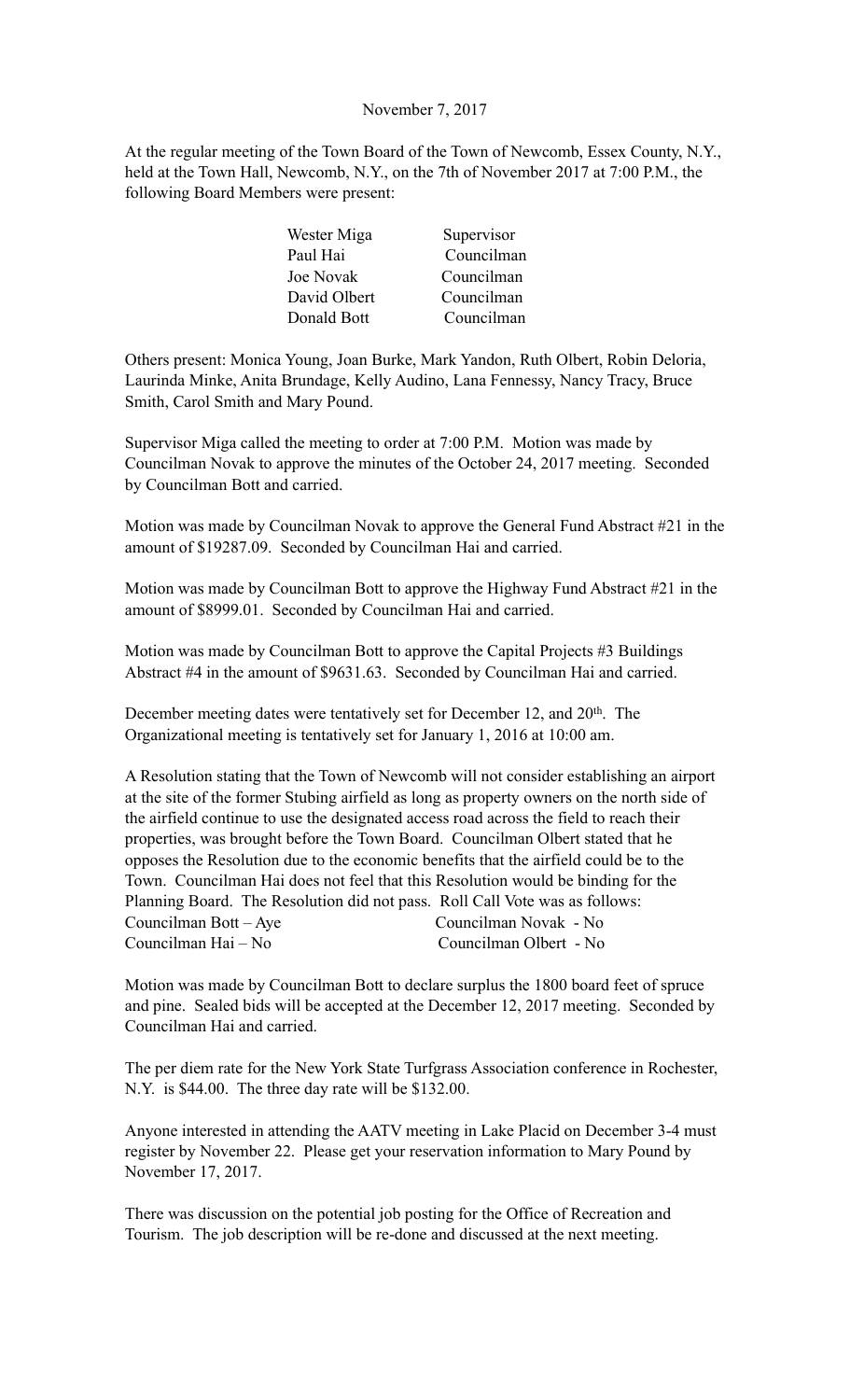There were only five people interested in using the clubhouse during the winter for coffee. The Board feels that this is not enough interest to open the building.

Joan Burke asked that the Board come up with a plan for the Huntington Cemetery for 2018.

The new Veterans Banner and bumper stickers are in. A notice will be put in the newsletter to let the community know that they can stop in and pick one up.

Motion was made by Councilman Bott to adjourn. Seconded by Councilman Novak and carried at 8:30 pm.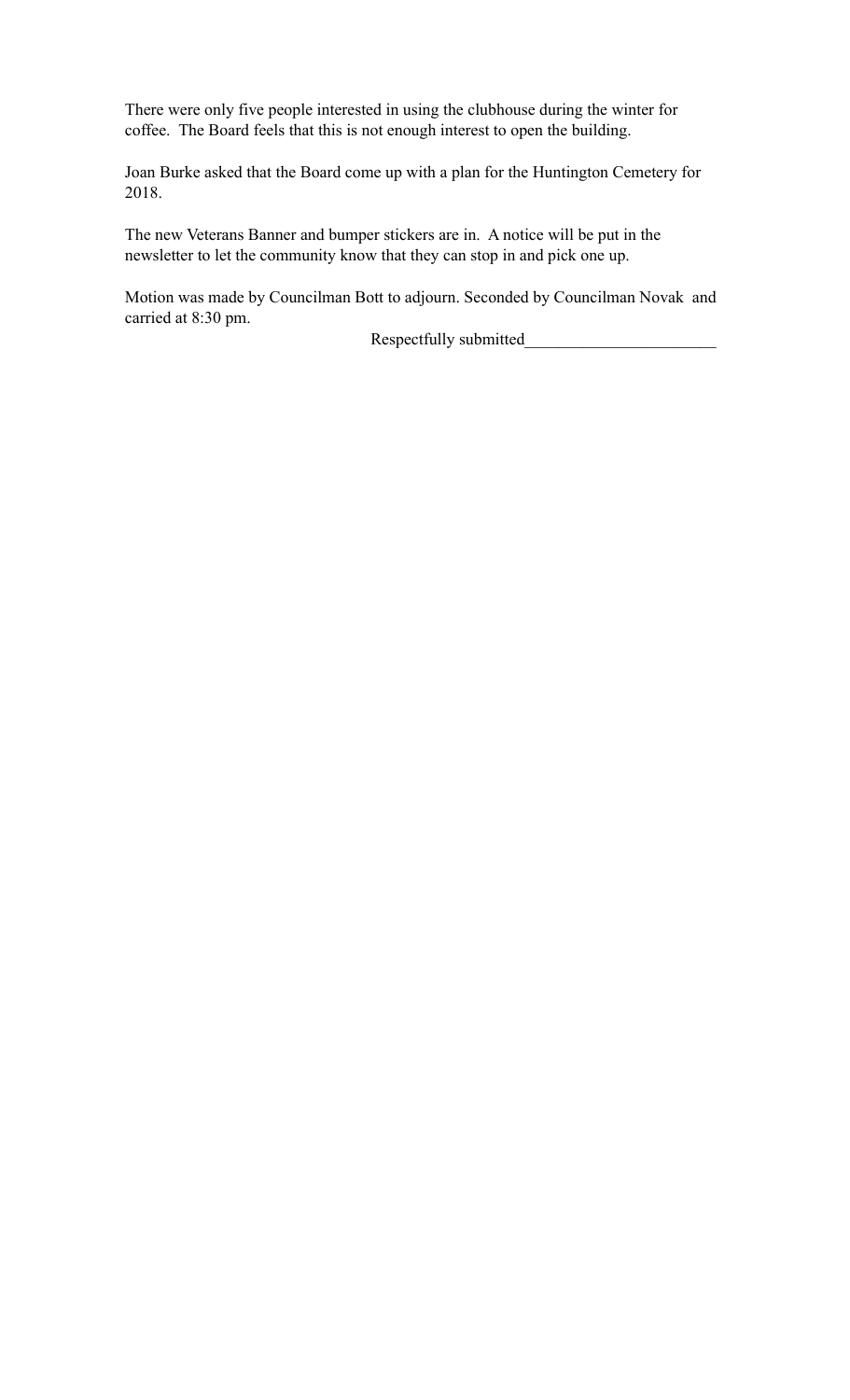#### October 24, 2017

At the Public Hearing for the 2018 Preliminary Town Budget and regular meeting of the Town Board of the Town of Newcomb, Essex County, N.Y., held at the Town Hall, Newcomb, N.Y., on the 24<sup>th</sup> of October 2017 at 6:30 P.M., the following Board Members were present:

| Wester Miga  | Supervisor |
|--------------|------------|
| Joe Novak    | Councilman |
| Paul Hai     | Councilman |
| Donald Bott  | Councilman |
| David Olbert | Councilman |

Others present: Robin Deloria, Lana Fennessy, Joan Burke, Nancy Tracy, Laurinda Minke, Monica Young, Bruce Smith, Carol Smith, Beth Stalker, Mark Yandon and Mary Pound.

Supervisor Miga opened the Public Hearing on the 2018 Town Budget. There was no public comment. Supervisor Miga closed the Public Hearing on the 2018 Town Budget at 6:55 p.m.

Motion was made by Councilman Bott to approve the minutes of the October 10, 2017 meeting. Seconded by Councilman Novak and carried.

Motion was made by Councilman Bott to approve the General Fund Abstract #20 in the amount of \$38876.69. Seconded by Councilman Hai and carried.

Motion was made by Councilman Novak to approve the Highway Fund Abstract #20 in the amount of \$42657.65. Seconded by Councilman Olbert and carried.

Motion was made by Councilman Olbert to approve the Water Abstract #10 in the amount of \$1993.11. Seconded by Councilman Hai and carried.

Motion was made by Councilman Olbert to approve the Sewer Abstract #10 in the amount of \$376.14. Seconded by Councilman Novak and carried.

Motion was made by Councilman Novak to approve the Capital Projects #3 Buildings Abstract #3 in the amount of \$38110.89. Seconded by Councilman Hai and carried.

Motion was made by Councilman Novak to approve the Capital Projects #5 Abstract #12 in the amount of \$36000.00. Seconded by Councilman Olbert and carried.

Motion was made by Councilman Bott to approve the Capital Projects #10 Water Abstract #15 in the amount of \$209227.51. Seconded by Councilman Hai and carried.

Motion was made by Councilman Novak to approve the 2018 Preliminary Town Budget. Seconded by Councilman Hai and carried.

Motion was made by Councilman Bott to authorize Supervisor Miga to sign the 2019-2020 Municipal Snow and Ice Agreement Extension with the NYS Department of Transportation. Seconded by Councilman Hai and carried.

The records of the Justice Court were reviewed. Motion was made by Councilman Olbert to authorize Supervisor Miga to sign the checklist. Seconded by Councilman Novak and carried.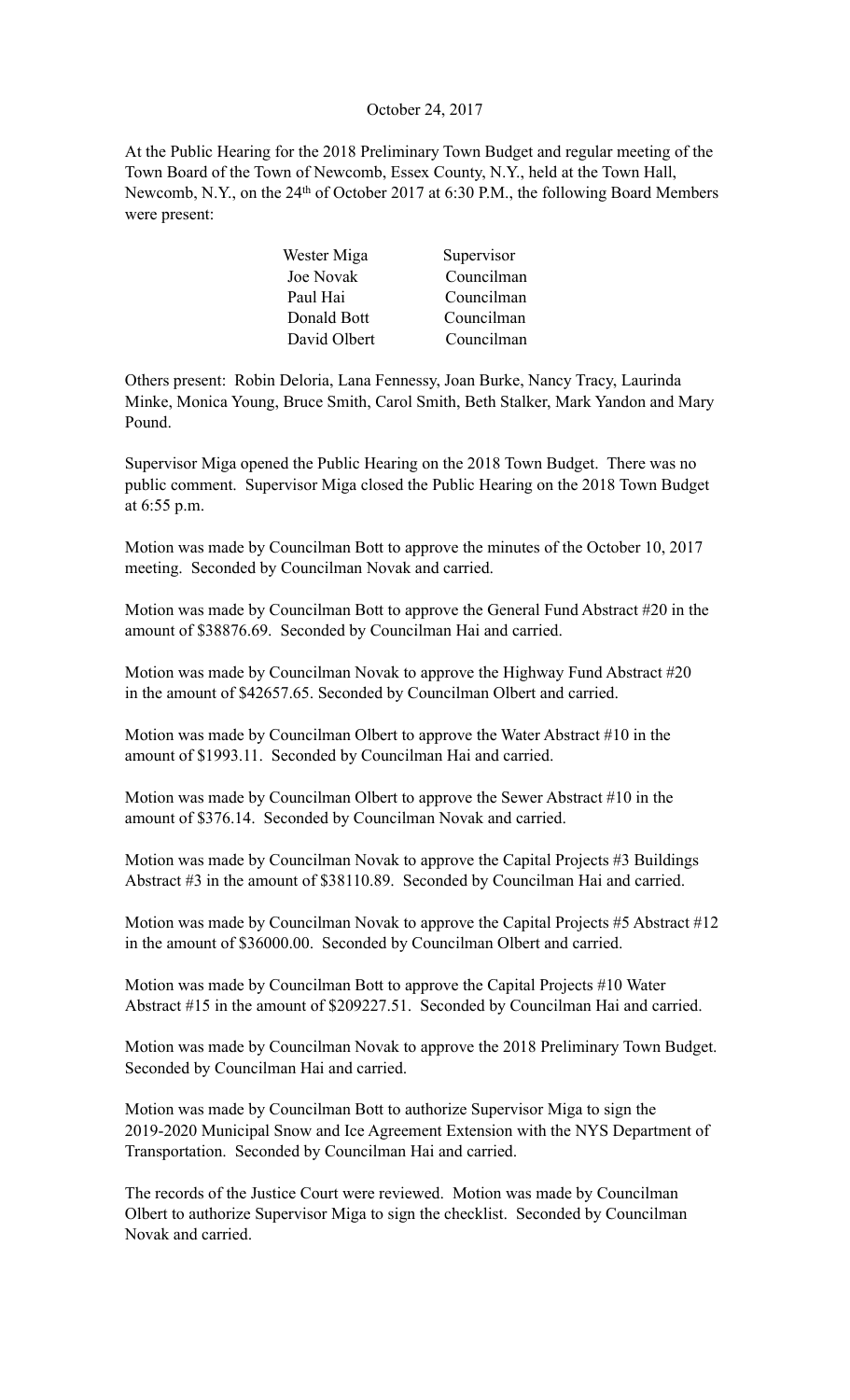Bruce and Carol Smith, landowners on Stubing Lane, asked to address the Town Board regarding the use of the airfield on Stubing Lane. It is currently not a permitted use for an airport and he feels it is very dangerous being so close to the access road and homes on the road. Mr. Smith will write up a resolution and forward to the Board.

The Board received the 2017 report from the Northern Forest Institute.

There was discussion on the Rich Lake boat access. Councilman Bott will compose a letter asking ESF for improved public boat access to the area.

PERMA did a safety report and checklist on town property. Upon receipt of this report, the Town would like to contact Sue Paul and see if she would be interested in assisting the town with this project.

The Town would like to advertise for a Marketing and Promotion Specialist. Councilman Hai and the marketing committee provided the Board with a job description for the position. The Board will go over this information and discuss at the next board meeting.

Councilman Hai and Laurinda Minke have been working on the "Veterans Banner" and bumper stickers to honor all veterans.

Motion was made by Councilman Bott to surplus the following: 2000 International Dump Truck 1996 Ford L9000 Dump Truck 2007 Ford E450 Bus w/lift 1984 Eager Beaver Trailer 1989 GMC Vandura 3500 Box Truck Loader Forks Seconded by Councilman Hai and carried.

Motion was made by Councilman Bott to adjourn. Seconded by Councilman Novak and carried at 8:00 pm.

Respectfully submitted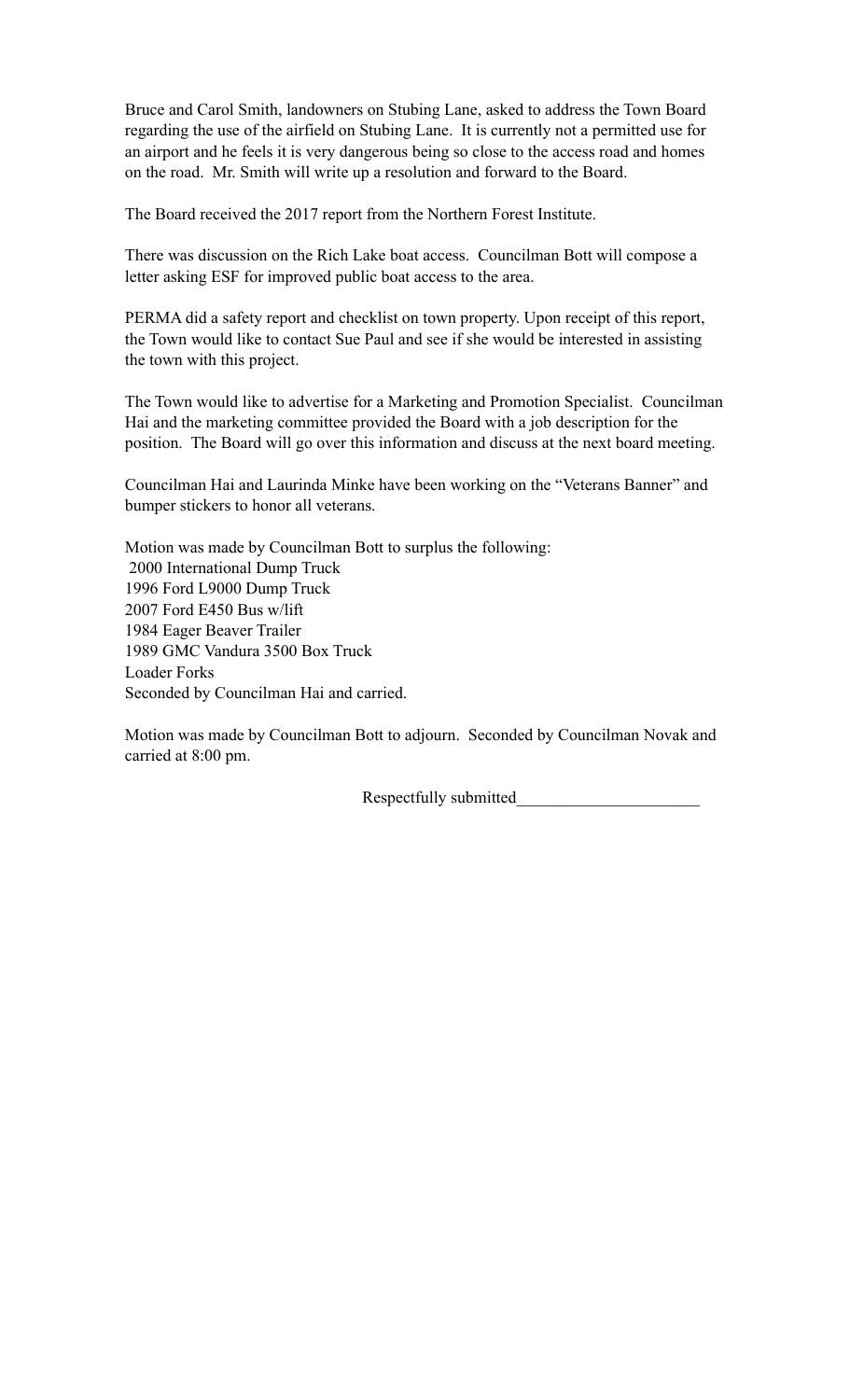## October 10, 2017

At the regular meeting of the Town Board of the Town of Newcomb, Essex County, N.Y., held at the Town Hall, Newcomb, N.Y., on the 10th of October 2017 at 7:00 P.M., the following Board Members were present:

| Wester Miga      | Supervisor |
|------------------|------------|
| Paul Hai         | Councilman |
| David Olbert     | Councilman |
| Donald Bott      | Councilman |
| <b>Joe Novak</b> | Councilman |

Others present: Joan Burke, Mark Yandon, Ruth Olbert, Mary Monaghan, Kelly Audino, Marsha Chase, Jolene Hlavaty, Kevin Bolan, Lorinda Minke, Nancy Tracy, Beth Stalker, Lana Fennessy, Sandy Bodnar, Charlie Bodnar and Mary Pound.

Supervisor Miga called the meeting to order at 7:00 P.M. Motion was made by Councilman Bott to approve the minutes of the September 26, 2017 meeting. Seconded by Councilman Novak and carried.

Motion was made by Councilman Novak to approve the General Fund Abstract #19 in the amount of \$22474.77. Seconded by Councilman Bott and carried.

Motion was made by Councilman Bott to approve the Highway Fund Abstract #19 in the amount of \$119853.97. Seconded by Councilman Hai and carried.

Motion was made by Councilman Novak to approve the Capital Projects #5 Abstract #12 in the amount of \$8100.45. Seconded by Councilman Hai and carried.

Motion was made by Councilman Olbert to approve the Capital Projects #3 Buildings Abstract #2 in the amount of \$12291.94. Seconded by Councilman Hai and carried.

Motion was made by Councilman Novak to approve the Capital Projects #10 Abstract #14 in the amount of \$22210.50. Seconded by Councilman Olbert and carried.

November meetings were tentatively set for November 7<sup>th</sup> and 21<sup>st.</sup>

.

The Town received a letter from Bruce Smith regarding a zoning law violation on the air strip on Stubing Lane. Supervisor Miga will forward this to the town attorney.

The gas at the High Peaks Kitchen is currently empty. The Town will talk with Mr. Alexander on the cost and economics of this.

The Public Hearing for the 2018 Preliminary Budget is set for October 24, 2017 at 6:30 pm., at the Newcomb Town Hall. Motion was made by Councilman Olbert to approve the 2018 salaries for the Elected Officials. Seconded by Councilman Hai and carried.

The volunteers from the Marketing Committee were present to discuss the potential job posting for a new position for Recreation and Tourism. This position would be created to market the Town of Newcomb and all the businesses and activities. The Board discussed the position and Councilman Hai will be drafting a job description for the job. The Marketing Committee stated that they will end their current activities in six months. The committee will provide a smooth transition.

Councilman Olbert asked that the budget include a request from the Youth Program for new docks at the Town beach. He will check into the cost of this.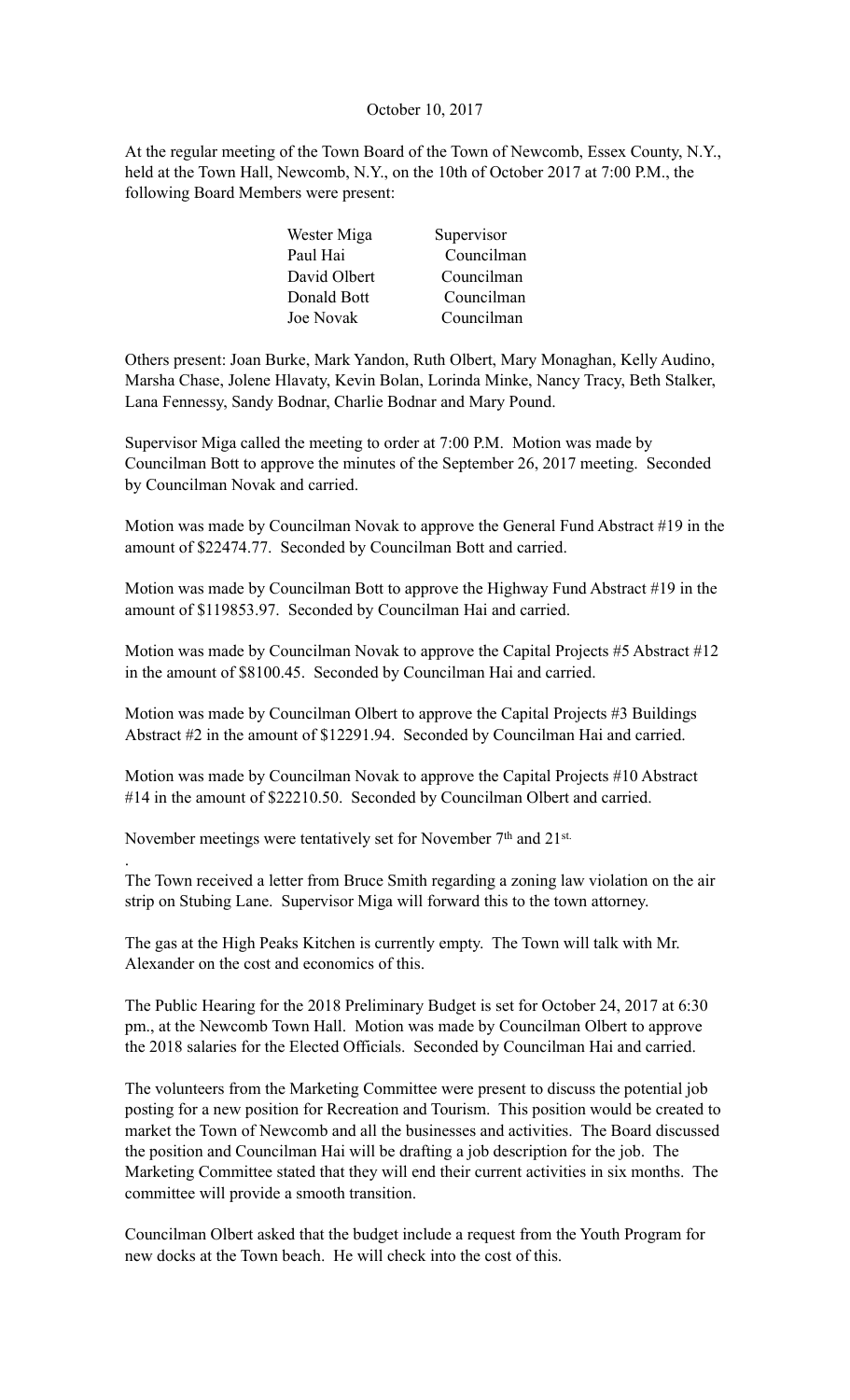Kevin Bolan presented the Town Board with information on the New York State Family Medical Leave program. He recommends that the Board consider implementing a short term disability and Maternity policy and enroll in the NYS FMLA starting in January 2018. The Town of Newcomb currently complies with the provisions of the FMLA. Councilman Hai presented the Board with the recycling signs for the landfill. He is also working with Lorinda Minke on a sign honoring our veterans. The information for the Bissell property listing is not yet complete.

Motion was made by Councilman Bott to adjourn the regular meeting and go into executive session. Seconded by Councilman Hai and carried at 8:10 pm. Executive session was concluded at 8:55 pm and no decisions were made.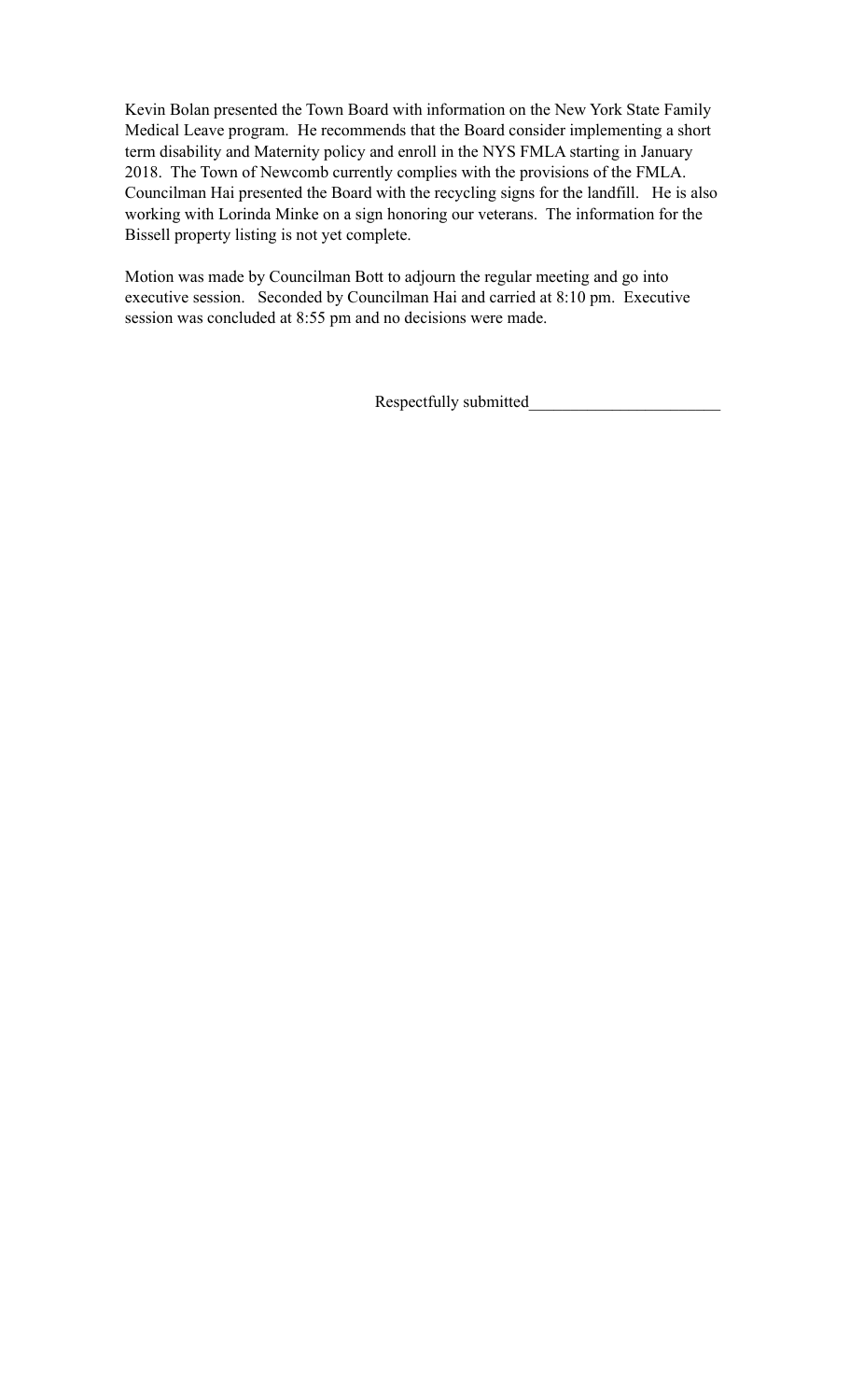## September 26, 2017

At the regular meeting of the Town Board of the Town of Newcomb, Essex County, N.Y., held at the Town Hall, Newcomb, N.Y., on the 26<sup>th</sup> of September 2017 at 7:00 P.M., the following Board Members were present:

| Wester Miga  | Supervisor |
|--------------|------------|
| David Olbert | Councilman |
| Joe Novak    | Councilman |
| Donald Bott  | Councilman |
| Paul Hai     | Councilman |

Others present: Mark Yandon, Joan Burke, Robin Deloria, Kelly Audino, Mary Monahan, Lana Fennessy, Charlie Bodnar, Roy Ginsburg, Kirsten Ginsburg, Nancy Fenster, Bill Fibiger and Mary Pound.

Supervisor Miga called the meeting to order at 7:00 pm. Motion was made by Councilman Bott to approve the minutes of the September 12, 2017 meeting. Seconded by Councilman Novak and carried.

Motion was made by Councilman Novak to approve the General Fund Abstract #18 in the amount of \$24657.13. Seconded by Councilman Bott and carried.

Motion was made by Councilman Olbert to approve the Highway Fund Abstract #18 in the amount of \$14136.29. Seconded by Councilman Novak and carried.

Motion was made by Councilman Novak to approve the Capital Projects #5 Abstract #11 in the amount of \$18110.00. Seconded by Councilman Hai and carried.

Motion was made by Councilman Bott to approve the Water Abstract #9 in the amount of \$776.16. Seconded by Councilman Novak and carried.

Motion was made by Councilman Olbert to approve the Sewer Abstract #9 in the amount of \$7020.15. Seconded by Councilman Hai and carried.

There will be a water meeting on October 3, 2017 at 9:30 am at the Town Hall.

Motion was made by Councilman Olbert to approve the quote from Yamaha for the new golf carts. They have agreed to extend the warranty up to five years due to the shorter time that High Peaks Golf Course is open. Seconded by Councilman Hai and carried.

Motion was made by Councilman Hai to approve the purchase of a new golf course mower from Grassland Equipment at the state contract price of \$29230.50 with the stipulation that the warranty start in the spring. Seconded by Councilman Novak and carried.

The public comment period for the APA/DEC bike trails ends on 9/29/2017. Councilman Hai would like the Town to write a letter in support of the bike trails and he has agreed to write the letter.

Motion was made by Councilman Hai to approve financial assistance to the Fire Department for the new ambulance. Seconded by Councilman Novak and carried.

Motion was made by Councilman Olbert to approve the 2018 tentative budget and set the public hearing for October 24, 2017. Seconded by Councilman Novak and carried.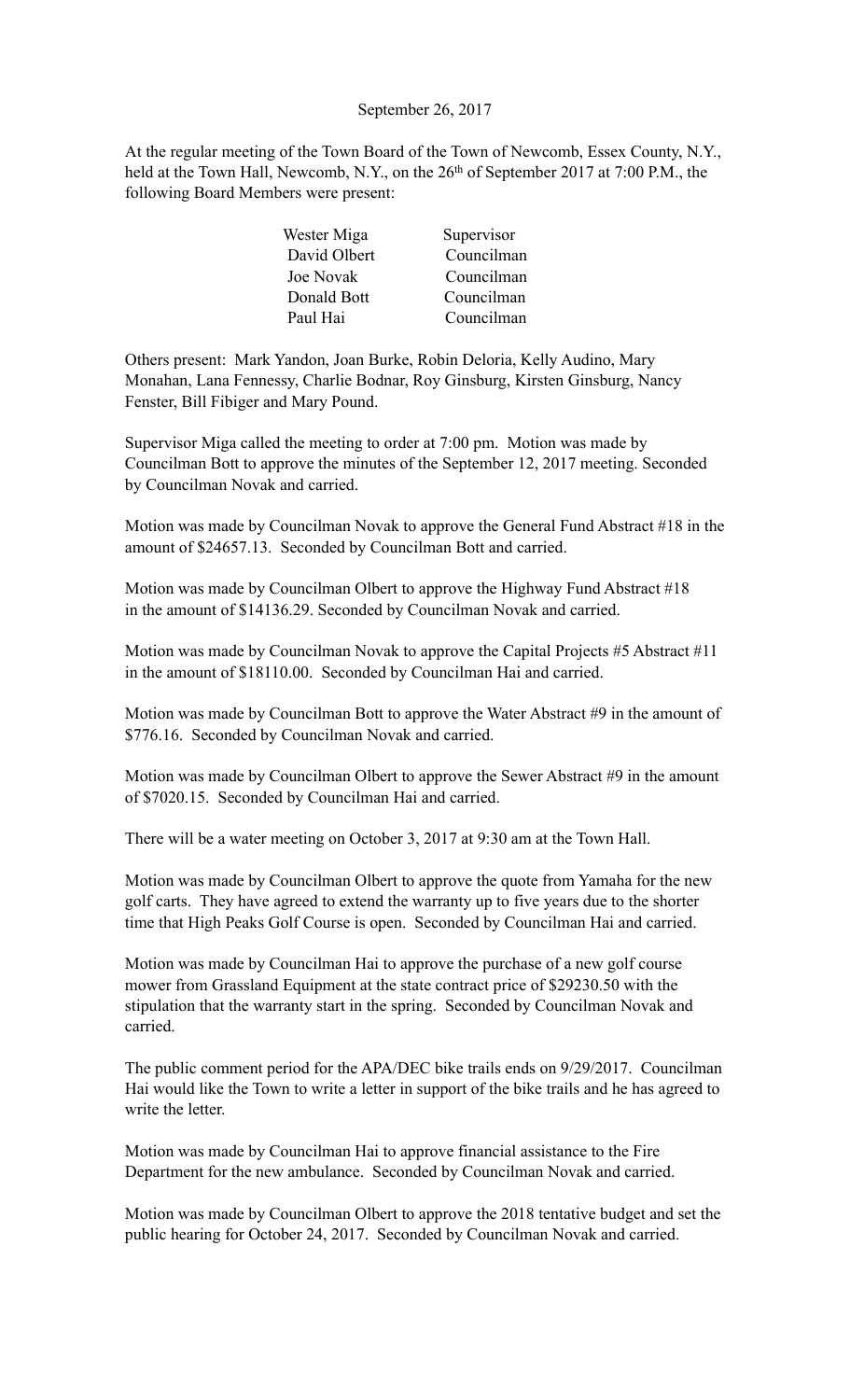Drew Cullen has made a request to the Town Board to transfer a portion of the 2.38 acre lot that the Town owns on the east side of Goodnow Flow Road, to him. Robin Deloria will do some pictometry of the property and check into the zoning for the property.

Motion was made by Councilman Hai to approve the contract with North Country Life Flight at a cost of \$1000.00. Seconded by Councilman Novak and carried.

Councilman Novak has requested that the Board look into the possibility of the Clubhouse opening in the winter. This will be discussed at the next meeting.

The Board has decided to go forward with the sale of the Bissell property. An advertisement will be written up and put on the website.

There was a conversation regarding Zero Sort trash disposal. Councilman Hai will investigate and advise.

Kevin Bolan has won the New York State Physician Assistant award. The Board would like to offer their congratulations to him.

Motion was made by Councilman Hai to endorse the Proposition #3 Land Bank on the ballot for November 7. Seconded by Councilman Novak and carried.

The Newcomb Snowmobile Club has new officers. The next meeting will be October 11, 2017.

Motion was made by Councilman Bott to adjourn. Seconded by Councilman Olbert and carried at 8:15 pm.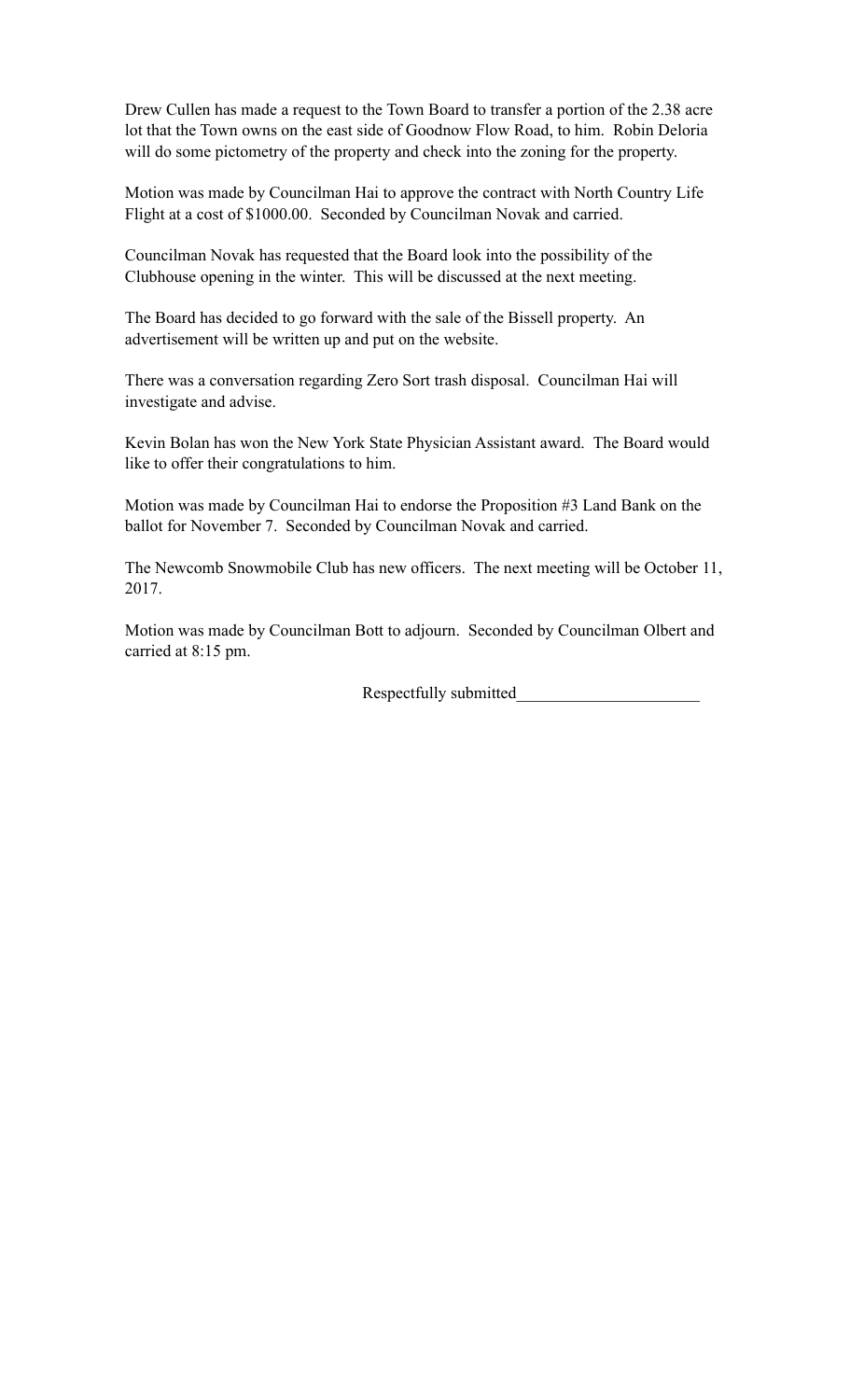# September 12, 2017

At the regular meeting of the Town Board of the Town of Newcomb, Essex County, N.Y., held at the Town Hall, Newcomb, N.Y., on the 12th of September 2017 at 7:00 P.M., the following Board Members were present:

| Wester Miga  | Supervisor |
|--------------|------------|
| David Olbert | Councilman |
| Donald Bott  | Councilman |
| Joe Novak    | Councilman |

Others present: Robin Deloria, Joan Burke, Lana Fennessy, Mark Yandon, Tyler Lamphear, Nick Poulin, Steve Stubing and Mary Pound. Excused: Paul Hai.

Supervisor Miga called the meeting to order at 7:00 pm. Motion was made by Councilman Bott to approve the minutes of the August 22, 2017 meeting. Seconded by Councilman Olbert and carried.

Motion was made by Councilman Novak to approve the General Fund Abstract #17 in the amount of \$50751.57. Seconded by Councilman Bott and carried.

Motion was made by Councilman Olbert to approve the Highway Fund Abstract #17 in the amount of \$3678.72. Seconded by Councilman Novak and carried.

Motion was made by Councilman Novak to approve the Capital Projects #5 Abstract #10 in the amount of \$10244.07. Seconded by Councilman Hai and carried. Abstained: Councilman Bott.

Motion was made by Councilman Bott to approve the Capital Projects #10 Water Abstract #12 in the amount of \$86432.91. Seconded by Councilman Olbert and carried.

October meetings were tentatively set for October 10<sup>th</sup> and 24<sup>th</sup>.

Tyler Lamphear and Nick Poulin received no comments or questions on the snowmobile trail choices for the golf course. They have decided to use the trail that uses the cart path on the second hole.

The next water meeting will be September 19<sup>th</sup> at 9 am at the Town Hall. The projected start up date for the new well control building is set for September 20, 2017.

Motion was made by Councilman Olbert for a Resolution to approve the work plans and bids for the Inn at Santanoni and the Lake Harris Trailhead Resort. Seconded by Councilman Novak and carried.

Councilman Novak had two quotes for the new golf carts. Yamaha will give the town \$600. for the old carts and will charge \$4150. for each new cart. The new carts will have a five year warranty. Mid State (Club Car) will charge \$4170. for each new cart. The Board recommendation is to go with Yamaha. They will deliver in May and the warranty will start in May.

Grassland Equipment provided the Town with a quote for a new golf course mower at a cost of \$29230.50.

The Bissell property assessment came back at \$89700.00. The suggested sale price is \$95000.00.

Robert Hampson was the only applicant for the Board of Assessment Review.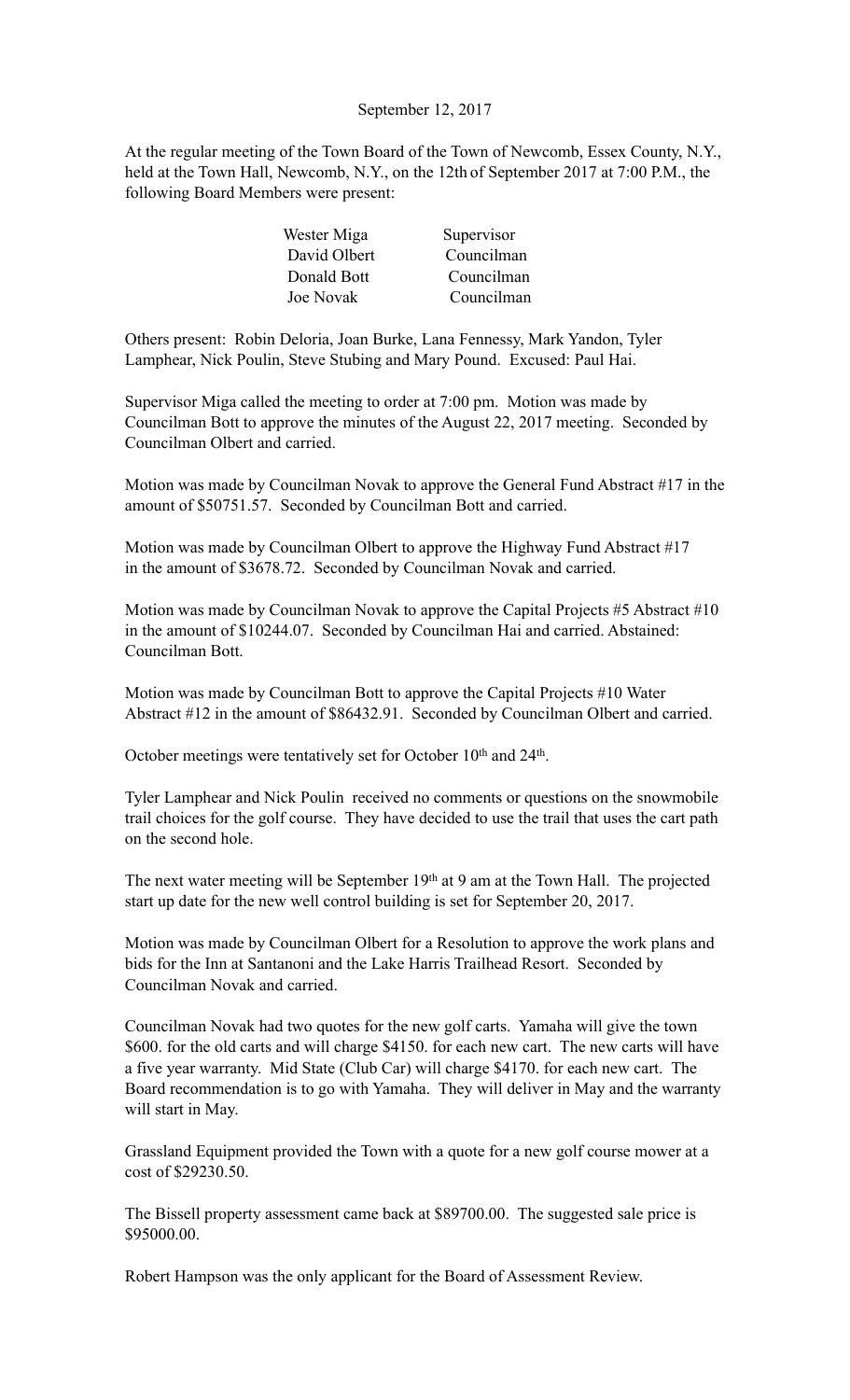Motion was made by Councilman Bott to approve the Goodnow Flow BTI contract from Bioconservation at a cost of \$24000.00. Seconded by Councilman Novak and carried.

New York Municipal Insurance Company did an underwriting survey of the town and they recommended that we either fix the fitness trail or close it. The Board agreed to take down the signs and close it up.

The APA and the DEC are holding a public comment period to solicit comments regarding the proposed management guidance for the single track bike trails. Comments will be accepted until September 29, 2017.

The Recreational Aviation Foundation is interested in purchasing the Newcomb Anderson Airfield from Steve Stubing. This has APA jurisdiction.

The water and sewer billing for the third quarter is as follows: Water - \$11897.50 Water Penalty - \$122.40 Sewer - \$9887.50 Sewer Penalty - \$126.00 Total - \$22033.40

The Town Board was asked to take home the copy of the proposed tentative budget and come back to the next meeting with questions.

Motion was made by Councilman Bott to adjourn. Seconded by Councilman Novak and carried at 8:00 pm.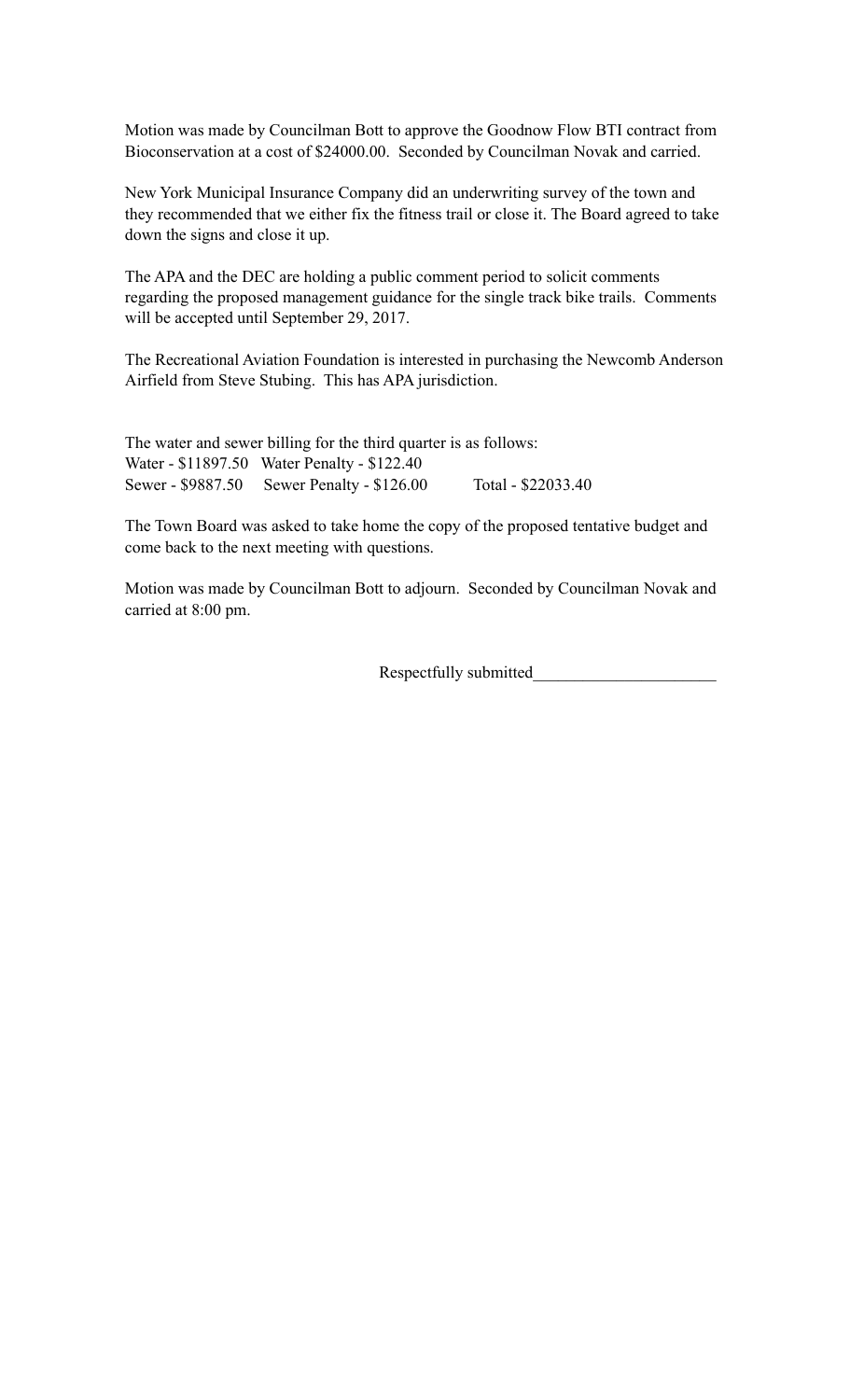## August 22, 2017

At the regular meeting of the Town Board of the Town of Newcomb, Essex County, N.Y., held at the Town Hall, Newcomb, N.Y., on the 22nd of August 2017 at 7:00 P. M., the following Board Members were present:

| Robin Deloria | Dept. Supervisor |
|---------------|------------------|
| Paul Hai      | Councilman       |
| Donald Bott   | Councilman       |
| Joe Novak     | Councilman       |
| David Olbert  | Councilman       |

Others present: Tom Scrodin, Joan Burke, Marsha Chase, Lana Fennessy and Mary Pound. Absent: Wes Miga.

Motion was made by Councilman Bott to approve the minutes of the August 8, 2017 meeting. Seconded by Councilman Olbert and carried.

Motion was made by Councilman Bott to approve the General Fund Abstract #16 in the amount of \$32014.97. Seconded by Councilman Novak and carried.

Motion was made by Councilman Bott to approve the Highway Fund Abstract #16 in the amount of \$18779.05. Seconded by Councilman Hai and carried.

Motion was made by Councilman Novak to approve the Water Fund Abstract #8 in the amount of \$1081.27. Seconded by Councilman Bott and carried.

Motion was made by Councilman Olbert to approve the Sewer Fund Abstract #8 in the amount of \$1034.17. Seconded by Councilman Novak and carried.

Motion was made by Councilman Novak to approve the Capitol Projects #10 Water Abstract #11 in the amount of \$27252.36. Seconded by Councilman Hai and carried.

Motion was made by Councilman Novak to approve the Capital Projects #4 Abstract #2 in the amount of \$9900.00. Seconded by Councilman Hai and carried.

Motion was made by Councilman Olbert to approve the Capital Projects #5 Abstract #9 in the amount of \$5579.99. Seconded by Councilman Hai and carried.

Tom Scrodin talked with the Board about the Town of Newcomb hosting a "Primitive Biathalon." This would involve snowshoes, and muskets with shooting stations. This would require about 12 volunteers and food vendors. He will send the Board more information for them to look over.

September meeting dates are tentatively set for September 12 and 26<sup>th</sup>.

Motion was made by Councilman Bott to approve the purchase of two new mowers from Falls Farm and Garden for the Maintenance crew. Seconded by Councilman Novak and carried.

Councilman Novak is still working on quotes for the new golf carts from Yamaha and Club Cart.

The Hudson River Valley Corridor Grant program currently does not include Essex County. Councilman Hai will talk with Senator Little and Congressman Stec.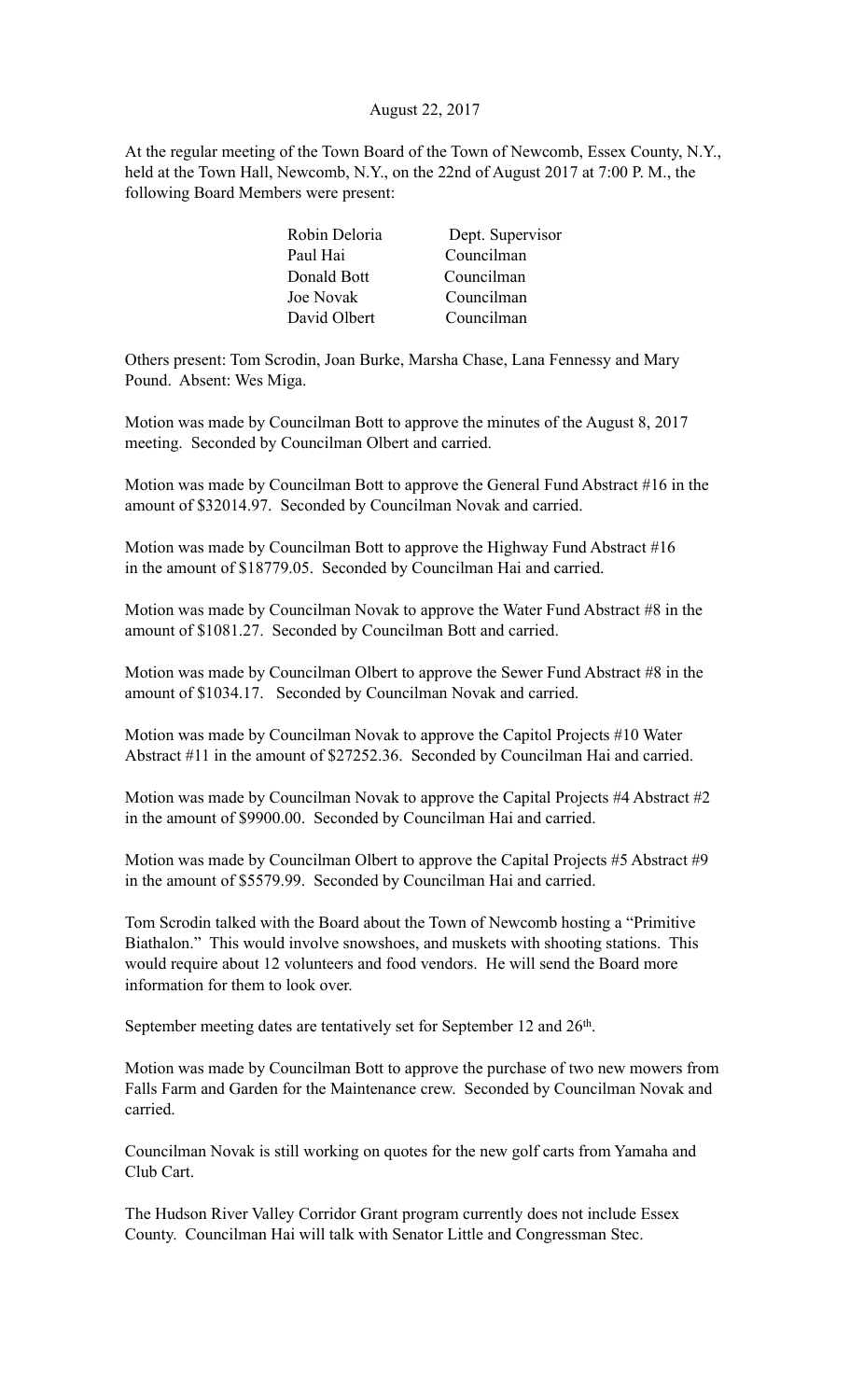Motion was made by Councilman Bott to adjourn. Seconded by Councilman Novak and carried at 7:35 pm.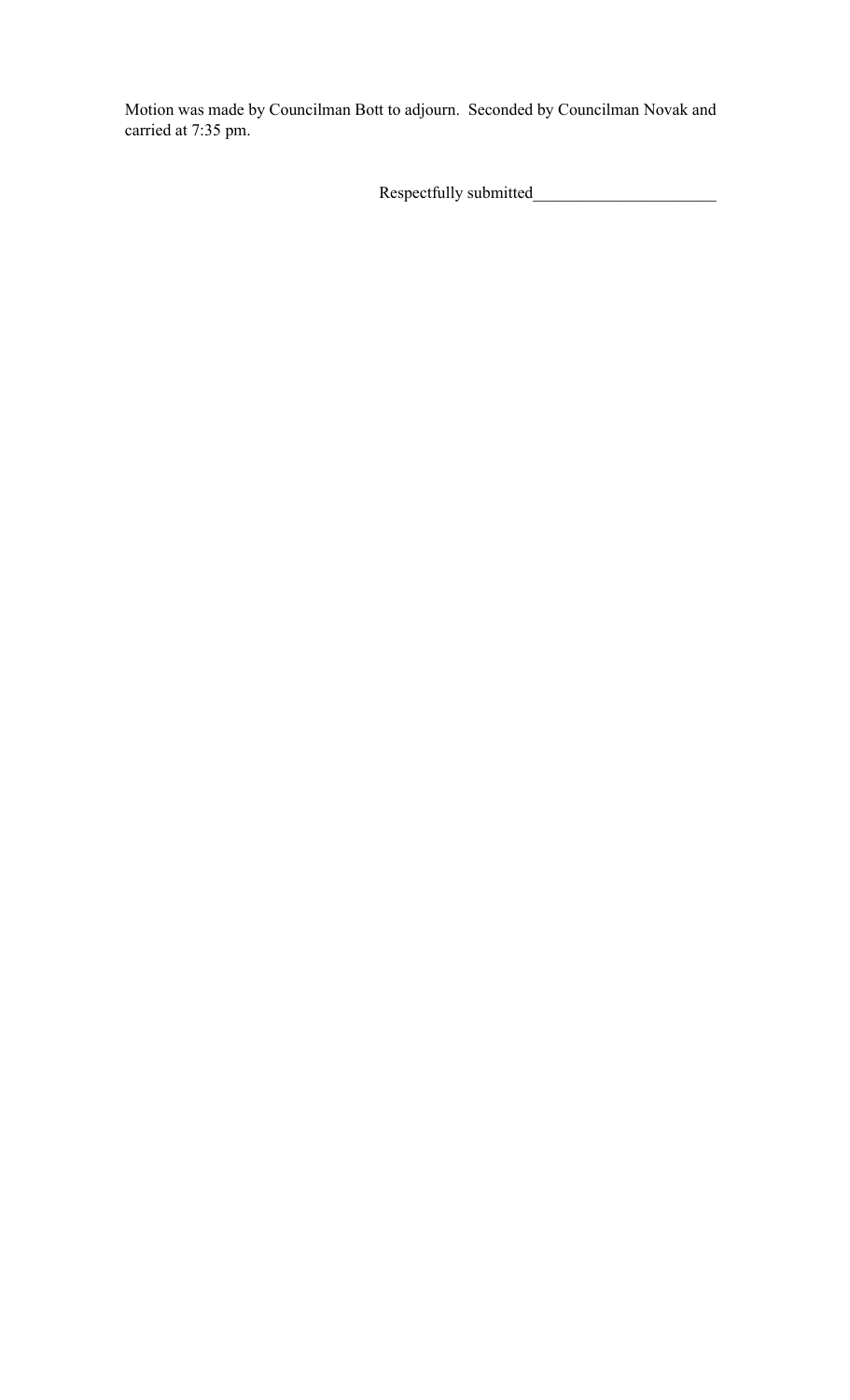## August 8, 2017

At the regular meeting of the Town Board of the Town of Newcomb, Essex County, N.Y., held at the Town Hall, Newcomb, N.Y., on the 8th of August 2017 at 7:00 P. M., the following Board Members were present:

| Wester Miga  | Supervisor |
|--------------|------------|
| Paul Hai     | Councilman |
| Donald Bott  | Councilman |
| David Olbert | Councilman |

Others present: Mark Yandon, Monica Young, Robin Deloria, Lana Fennessy, Tyler Lamphear, Joan Burke, Nick Poulin and Mary Pound. Excused: Joe Novak

Motion was made by Councilman Hai to approve the minutes of the July 25, 2017 meeting. Seconded by Councilman Bott and carried.

Motion was made by Councilman Hai to approve the General Fund Abstract #15 in the amount of \$25894.88. Seconded by Councilman Olbert and carried.

Motion was made by Councilman Bott to approve the Highway Fund Abstract #15 in the amount of \$8516.14. Seconded by Councilman Hai and carried.

Motion was made by Councilman Olbert to approve the Capital Projects #5 Abstract #8 in the amount of \$31370.07. Seconded by Councilman Hai and carried.

Motion was made by Councilman Hai to approve the Capital Projects #10 Water Abstract #10 in the amount of \$3325.00. Seconded by Councilman Olbert and carried.

September meeting dates were tentatively set for September 12<sup>th</sup> and 26<sup>th</sup>.

Motion was made by Councilman Hai to approve the Homestead and Non-homestead certificate of base percentages, current percentages and current and adjusted base proportions pursuant to Article 19, RPTL, for the levy of taxes on the 2017 Assessment Roll. Seconded by Councilman Olbert and carried.

Tyler Lamphear and Nick Poulin presented the Board with two sample snowmobile trails across the golf course. This information will be sent out in the next Newcomb News and the public is encouraged to view these and send comments to the Snowmobile Club for review at the September 12<sup>th</sup> meeting.

Motion was made by Councilman Bott for a Resolution authorizing the sale of Town owned land subject to Permissive Referendum. The Board has determined that the Bissell barn property is surplus and may be sold. Seconded by Councilman Hai and carried.

The Medical Center continues to have problems with the humidity in the basement. A commercial dehumidifier has been recommended at a cost of \$2630.00.

Robert Dwyer has resigned as Chairman of the Board of Assessment review. The Town will advertise for a replacement on the Review Board.

There was continued discussion on ideas for a tribute to George Canon.

The next water meeting is August 22, 2017 at 9:30 at the Town Hall.

Grant Applications will be accepted for Hudson River Valley Greenway Projects. Councilman Hai will investigate and advise at the next Town Board meeting.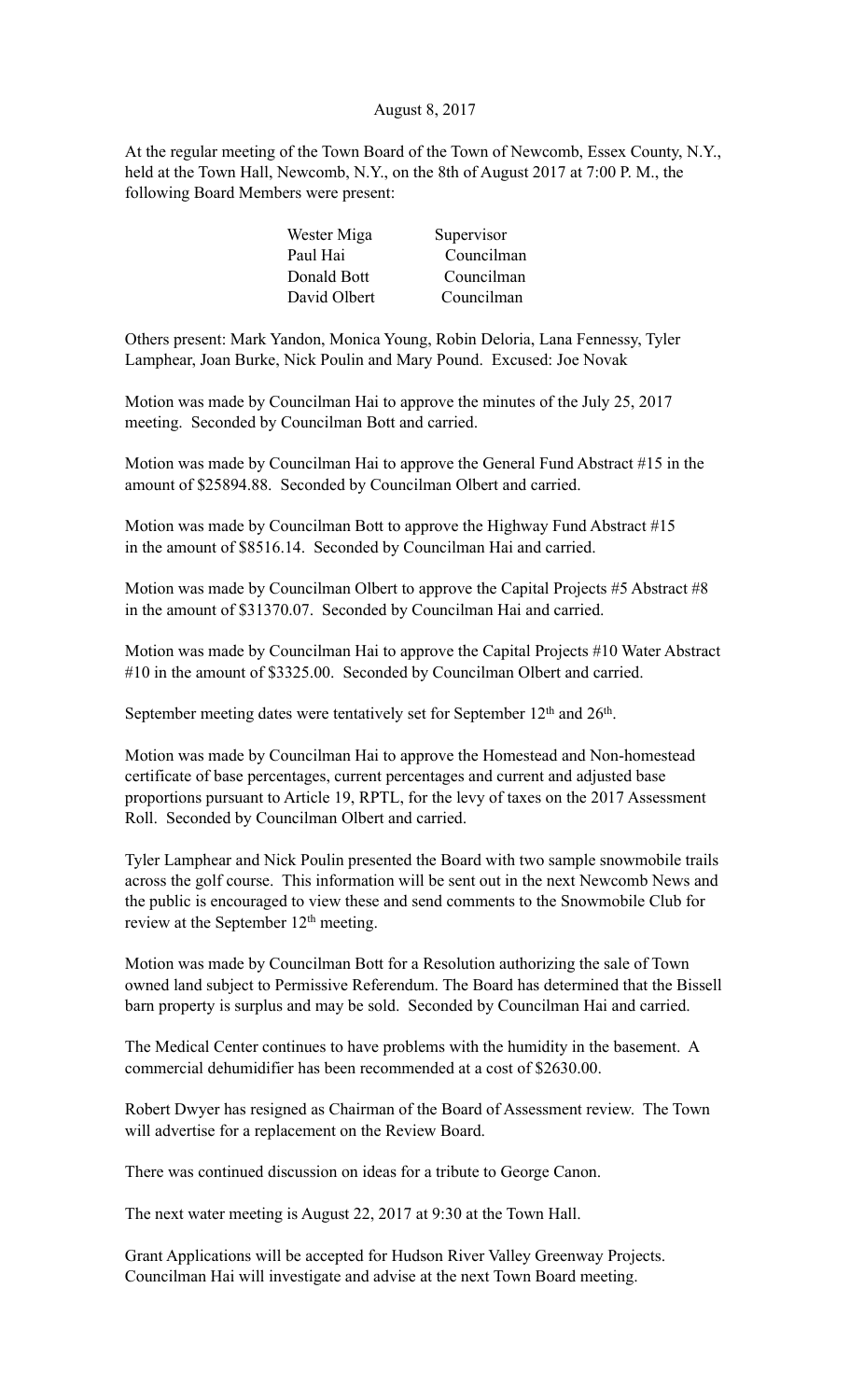Motion was made by Councilman Bott to adjourn. Seconded by Councilman Hai and carried at 8:00 pm.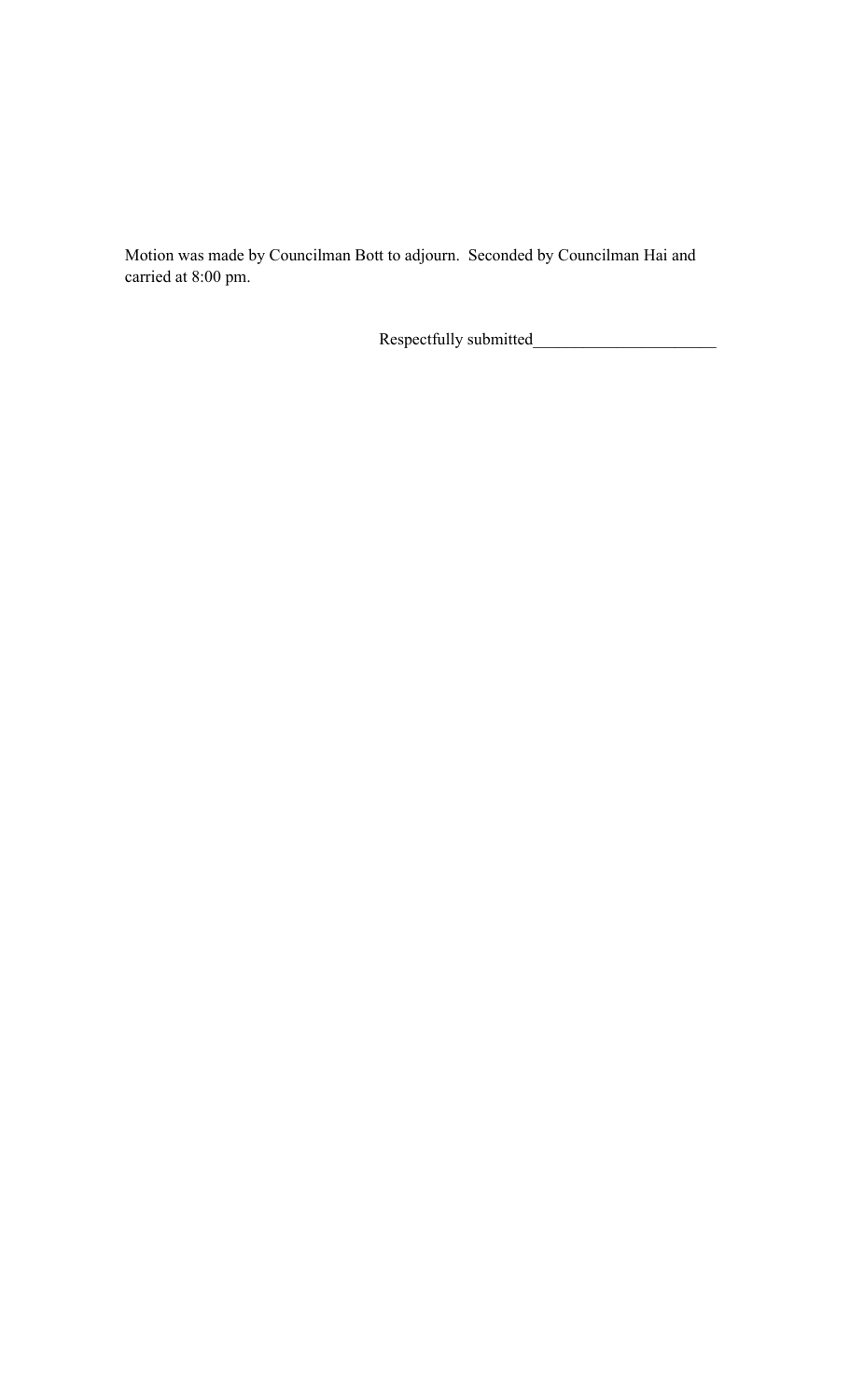# July 25, 2017

At the regular meeting of the Town Board of the Town of Newcomb, Essex County, N.Y., held at the Town Hall, Newcomb, N.Y., on the 25th of July 2017 at 7:00 P.M., the following Board Members were present:

| Wester Miga      | Supervisor |
|------------------|------------|
| Paul Hai         | Councilman |
| <b>Joe Novak</b> | Councilman |
| David Olbert     | Councilman |
| Donald Bott      | Councilman |

Others present: Monica Young, Mark Yandon, Maggie Alitz, Lana Fennessy, Robin Deloria, Ruth Olbert, Dick Malsbury, Larry LaLonde, Joan Burke, Marsha Chase and Mary Pound.

Supervisor Miga called the meeting to order at 7:00 P.M. Motion was made by Councilman Bott to approve the minutes of the July 11, 2017 meeting. Seconded by Councilman Novak and carried.

Motion was made by Councilman Bott to approve the General Fund Abstract #14 in the amount of \$44444.10. Seconded by Councilman Olbert and carried.

Motion was made by Councilman Olbert to approve the Highway Fund Abstract #14 in the amount of \$24027.27. Seconded by Councilman Hai and carried.

Motion was made by Councilman Novak to approve the Water Abstract #7 in the amount of \$1486.03. Seconded by Councilman Hai and carried.

Motion was made by Councilman Novak to approve the Sewer Abstract #7 in the amount of \$433.35. Seconded by Councilman Hai and carried.

Motion was made by Councilman Olbert to approve the Capital Projects #5 Abstract #7 in the amount of \$3676.26. Seconded by Councilman Bott and carried.

Motion was made by Councilman Olbert to approve the Capital Projects #10 Water Abstract #10 in the amount of \$144236.98. Seconded by Councilman Bott and carried.

Motion was made by Councilman Novak to approve the Capital Projects #11 Abstract #1 in the amount of \$136.50. Seconded by Councilman Olbert and carried.

August meeting dates were tentatively set for August 8 and 22nd.

There was discussion on the Board's feeling on the sale or lease of the Bissell barn and property. Councilman Bott and Councilman Novak do not want to subdivide the property but would like to sell both properties for business use. Councilman Olbert is not opposed to either but would like to make sure that the barn in not dismantled. The Town will get an appraisal done on the property and get a fair market value.

Motion was made by Councilman Novak to approve the DOT Local Highway Resolution adopting the local highway inventory as identified by Highway Superintendent, Mark Yandon. Seconded by Councilman Hai and carried.

The Board is still working on getting golf cart quotes.

The Consolidated Funding application for the new salt shed has been submitted.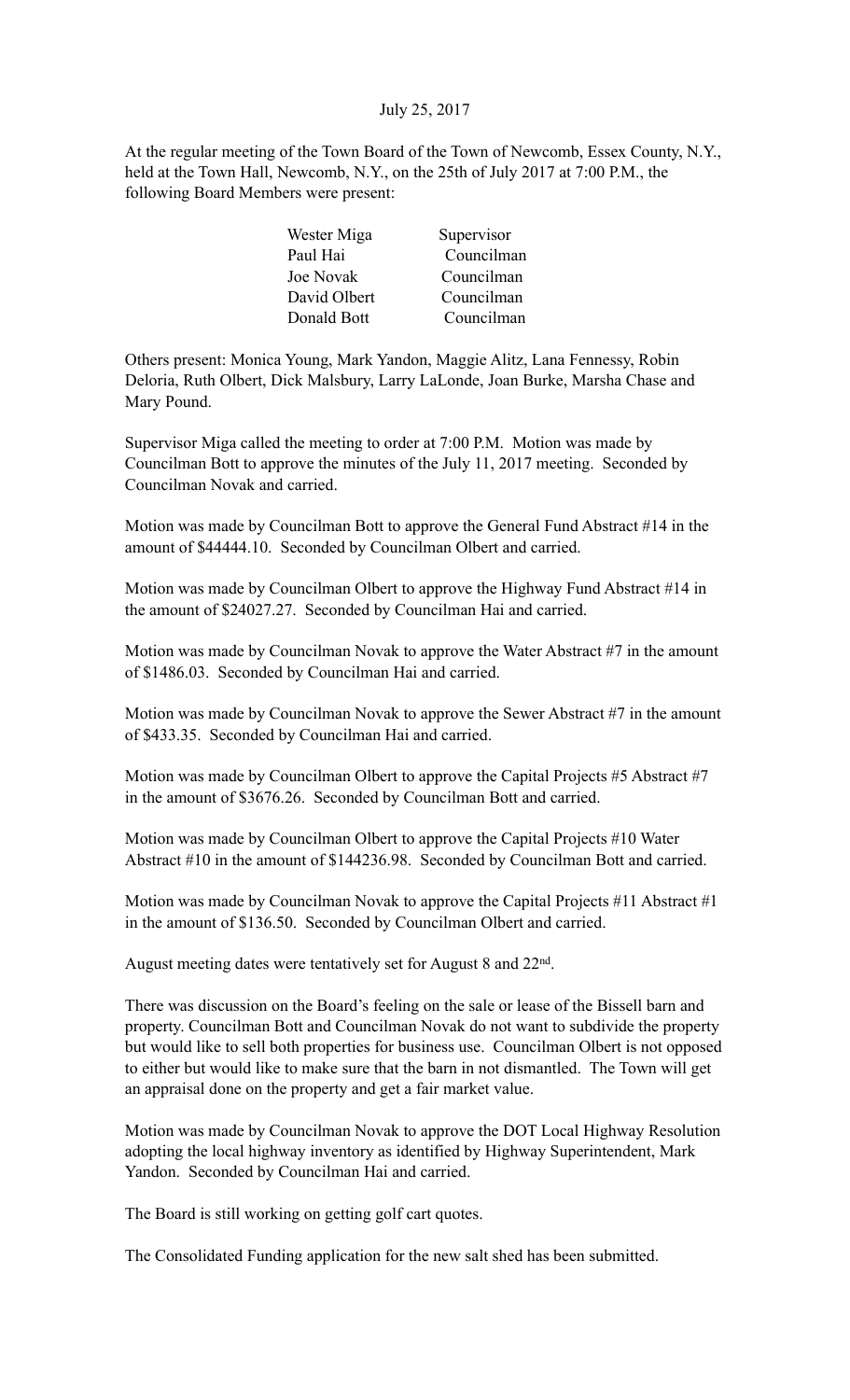Joan Burke and Supervisor Miga will be meeting with Paul Cummings to discuss the Consolidated Fund application for the Welcome Center and Historical Museum.

The work on the skating rink is progressing. Maintenance would like to change the direction of the rink when it is rebuilt.

The next water meeting will be August 8, at 9:30 am.

Councilman Olbert will take over the board responsibilities for the Youth Commission and Youth Program for Councilman Novak.

Dick Malsbury presented the board with an idea for a new trail for recreational activity in Newcomb.

Motion was made by Councilman Bott to adjourn. Seconded by Councilman Hai and carried at 8:15 p.m.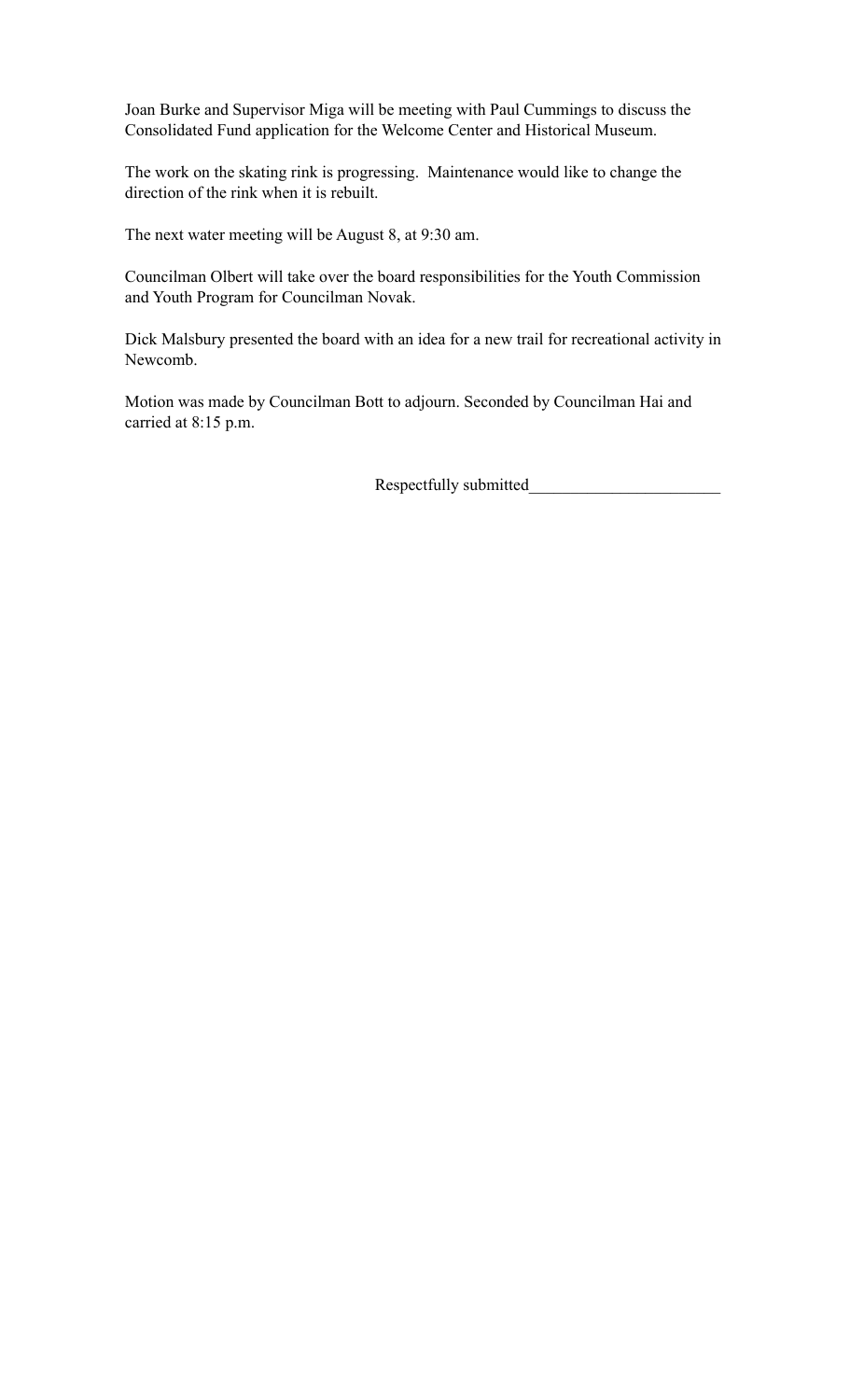# July 11, 2017

At the regular meeting of the Town Board of the Town of Newcomb, Essex County, N.Y., held at the Town Hall, Newcomb, N.Y., on the 11th of July 2017 at 7:00 P. M., the following Board Members were present:

| Wester Miga  | Supervisor |
|--------------|------------|
| Donald Bott  | Councilman |
| Joe Novak    | Councilman |
| David Olbert | Councilman |

Others present: Monica Young, Mark Yandon, Robin Deloria, Larry LaLonde, Lana Fennessy, Joan Burke and Mary Pound. Paul Hai present on conference call.

Motion was made by Councilman Bott to approve the minutes of the June 20, 2017 meeting. Seconded by Councilman Novak and carried.

Motion was made by Councilman Bott to approve the General Fund Abstract #13 in the amount of \$78067.56. Seconded by Councilman Olbert and carried.

Motion was made by Councilman Novak to approve the Highway Fund Abstract #13 in the amount of \$12001.15. Seconded by Councilman Olbert and carried.

Motion was made by Councilman Novak to approve the Capitol Projects #5 Abstract #6 in the amount of \$2125.00. Seconded by Councilman Hai and carried.

Motion was made by Councilman Olbert to approve the Capital Projects #10 Water Abstract #8 in the amount of \$38801.33. Seconded by Councilman Novak and carried.

Motion was made by Councilman Novak to approve the Capital Projects #9 General Fund Equipment Abstract #1 in the amount of \$59871.00. Seconded by Councilman Hai and carried.

August meeting dates were tentatively set for August  $8<sup>th</sup>$  and  $22<sup>nd</sup>$ .

Larry LaLonde gave a presentation to the Board on a boat building business that he has purchased. He would like to buy or lease the Bissell barn for the business. The Board will think it over and discuss at the next board meeting.

The Town received three employment requests for the Golf Course Greenskeeper position. Interviews will be Thursday afternoon.

The Golf Course needs to update the fleet of carts that we currently have. We have received a quote from W&B Golf Carts for six carts. Don Bott and Joe Novak will work on getting another estimate. There was discussion on setting up a maintenance schedule for the carts.

Motion was made by Councilman Olbert to approve a pay raise for the Clubhouse supervisor position to \$17.50. Seconded by Councilman Novak and carried.

There was discussion on suggestions for a tribute to George Canon.

Motion was made by Councilman Novak to approve applying the Town of Newcomb Cyber Policy as an addendum to the Town Employee Handbook. Seconded by Councilman Bott and carried.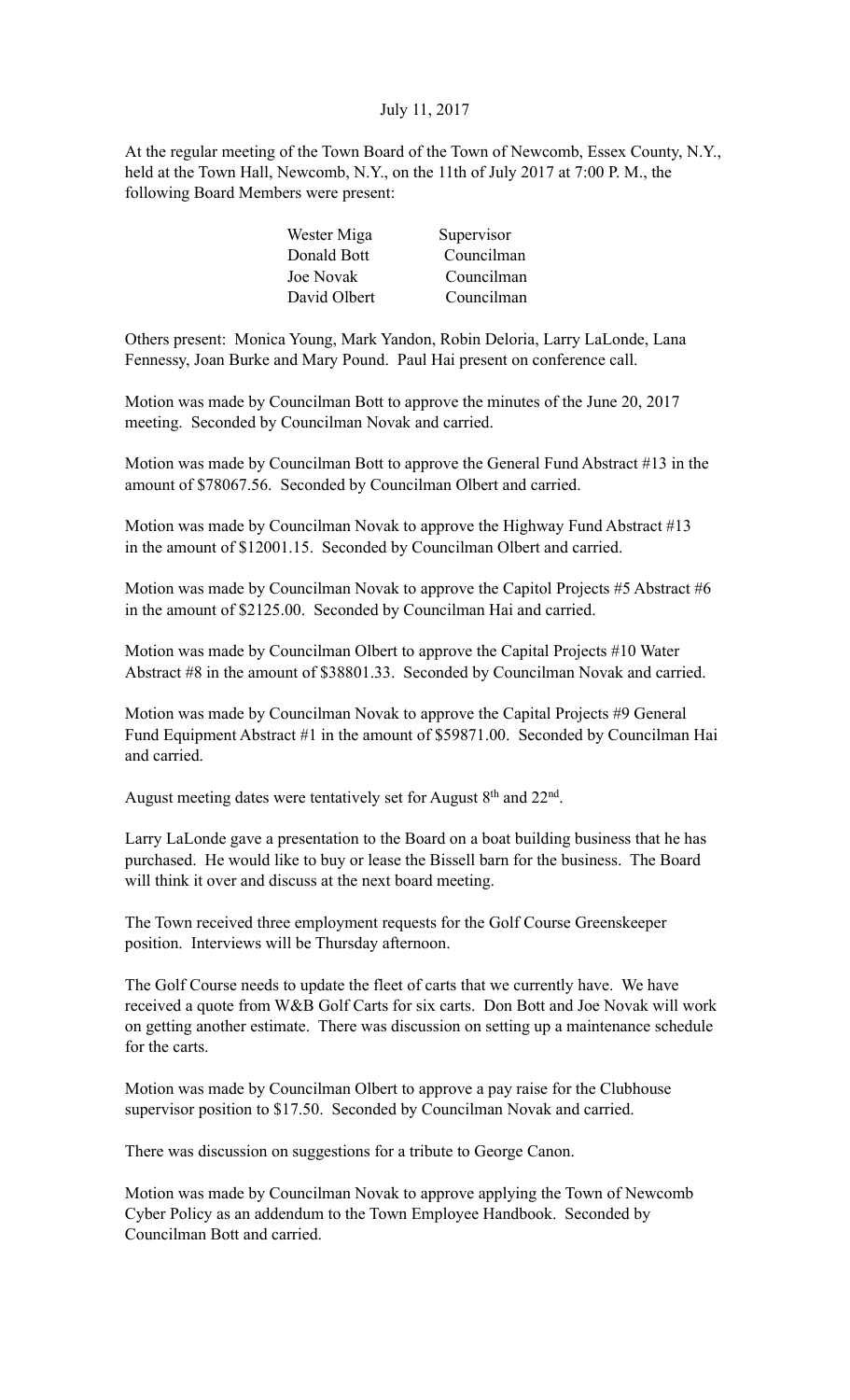Joan Burke updated the Board on the Historical Museum. Susan Pruyn King was here on June 24 and has donated the Camp Santanoni collection to the Newcomb Museum. Included is 66 original art pieces that were done by her father. There have also been donations from people in town and surrounding areas. Currently the Museum has an exhibit featuring the Tahawus mine, "Mining in the Mountains." The Museum also has a five year contract with Len and Betty Gereau to sell the Tahawus book and the museum will get the profits from the sale. The Museum is also currently holding a raffle of two items that were donated by Jim and Judy DePasquale, an Adirondack Christmas tree and Adirondack chairs.

The Town in currently working on CFA Grant applications for the Historical Museum, Welcome Center and the Salt Shed.

The Town will need to have a survey done to accommodate the addition to the Rescue Squad building. The Town will be willing to assist with the renovations to the building.

Motion was made by Councilman Bott to adjourn. Seconded by Councilman Novak and carried at 8:20 pm.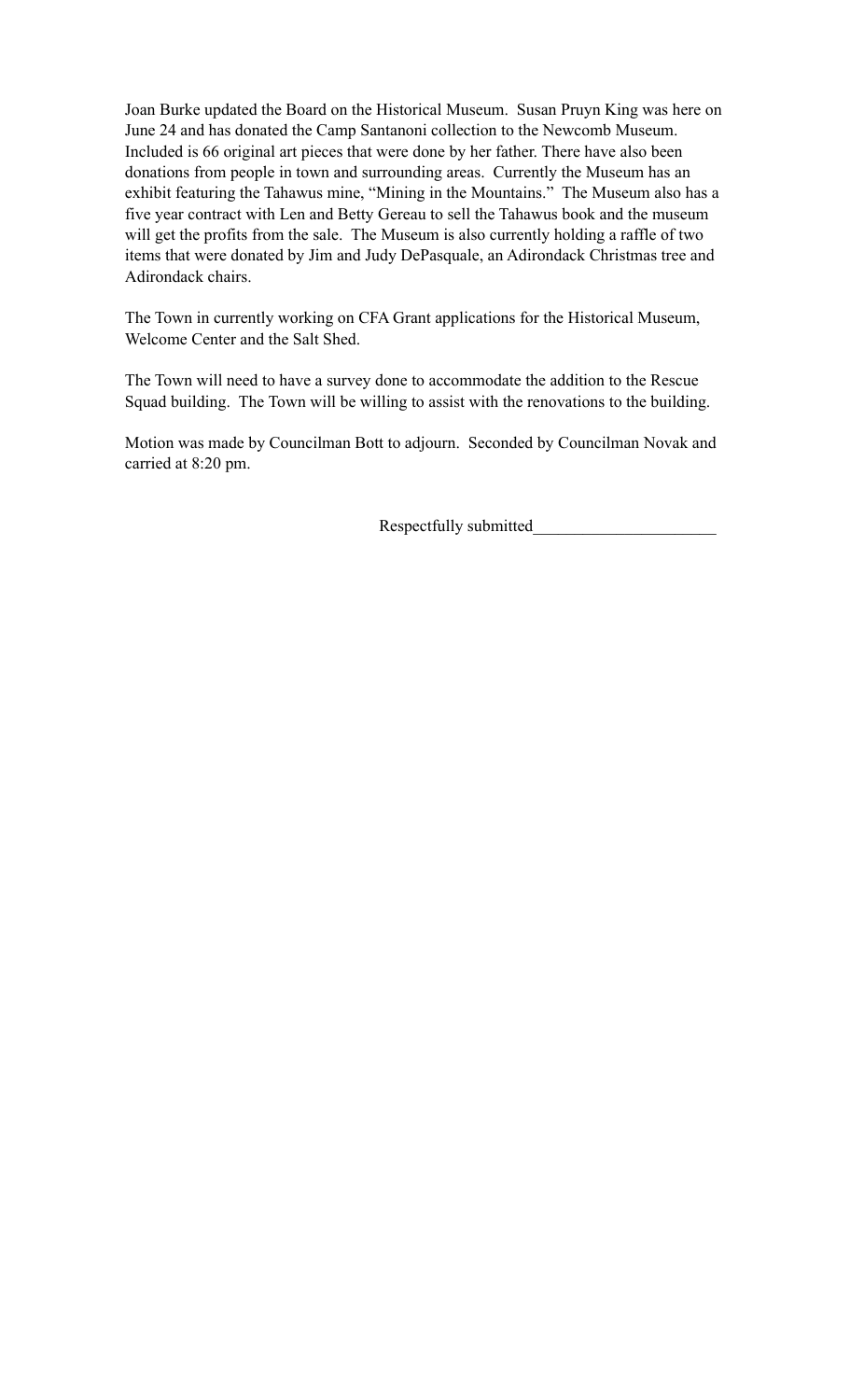#### June 20, 2017

At the Public Hearing of Local Law #2 of 2017 and the regular meeting of theTown Board of the Town of Newcomb, Essex County, N.Y., held at the Town Hall, Newcomb, N.Y., on the 20<sup>th</sup> of June 2017 at 6:30 P.M., the following Board Members were present:

| Wester Miga  | Supervisor |
|--------------|------------|
| David Olbert | Councilman |
| Paul Hai     | Councilman |
| Donald Bott  | Councilman |

Others present: Mark Yandon, Joan Burke, Lorraine Miga, Ruth Olbert, Robin Deloria, Lana Fennessy and Mary Pound. Absent: Joe Novak

Supervisor Miga called the Public hearing to order at 6:30 pm. There were no public comments on the Local Law. Supervisor Miga clarified some of the changes to the Local Law. The zoning changes provide for enhanced alignment of current and future town initiatives. Motion was made by Councilman Bott to close the Public Hearing at 6:55 pm. Seconded by Councilman Olbert.

Supervisor Miga called the regular meeting to order at 7:00 pm. The Town Board observed a moment of silence for George Canon. Motion was made by Councilman Bott to approve the minutes of the June 6, 2017 meeting. Seconded by Councilman Hai and carried.

Motion was made by Councilman Olbert to approve the General Fund Abstract #12 in the amount of \$40763.41. Seconded by Councilman Hai and carried.

Motion was made by Councilman Hai to approve the Highway Fund Abstract #12 in the amount of \$18356.83. Seconded by Councilman Bott and carried.

Motion was made by Councilman Hai to approve the Water Abstract #6 in the amount of \$1779.47. Seconded by Councilman Bott and carried.

Motion was made by Councilman Olbert to approve the Sewer Abstract #6 in the amount of \$453.28. Seconded by Councilman Hai and carried.

Motion was made by Councilman Bott to approve the Capitol Projects #10 Water Abstract #7 in the amount of \$456148.00. Seconded by Councilman Hai and carried.

Motion was made by Councilman Olbert to approve Local Law #2 of 2017 for the proposed changes to the Zoning and Site Plan. Seconded by Councilman Hai and approved by roll call vote: Supervisor Miga – Aye, Councilman Bott – Aye, Councilman Hai – Aye, Councilman Olbert – Aye.

An employment opportunity was advertised in the Newcomb News for a Golf Course Groundskeeper. Mr. Fifield is no longer able to work at the Golf Course.

There was discussion on purchasing supplies for the Golf Course Clubhouse. The Board was hoping to incorporate out of town trips with the purchase of supplies. Councilman Hai suggested we check with Cosco and Ruth Olbert suggested Capital Candy as both of these deliver to the Town of Newcomb.

 Newcomb Central School has requested the Town of Newcomb sponsor of Movie Night at a cost of \$500.00. The Town Board has agreed to sponsor this again this year.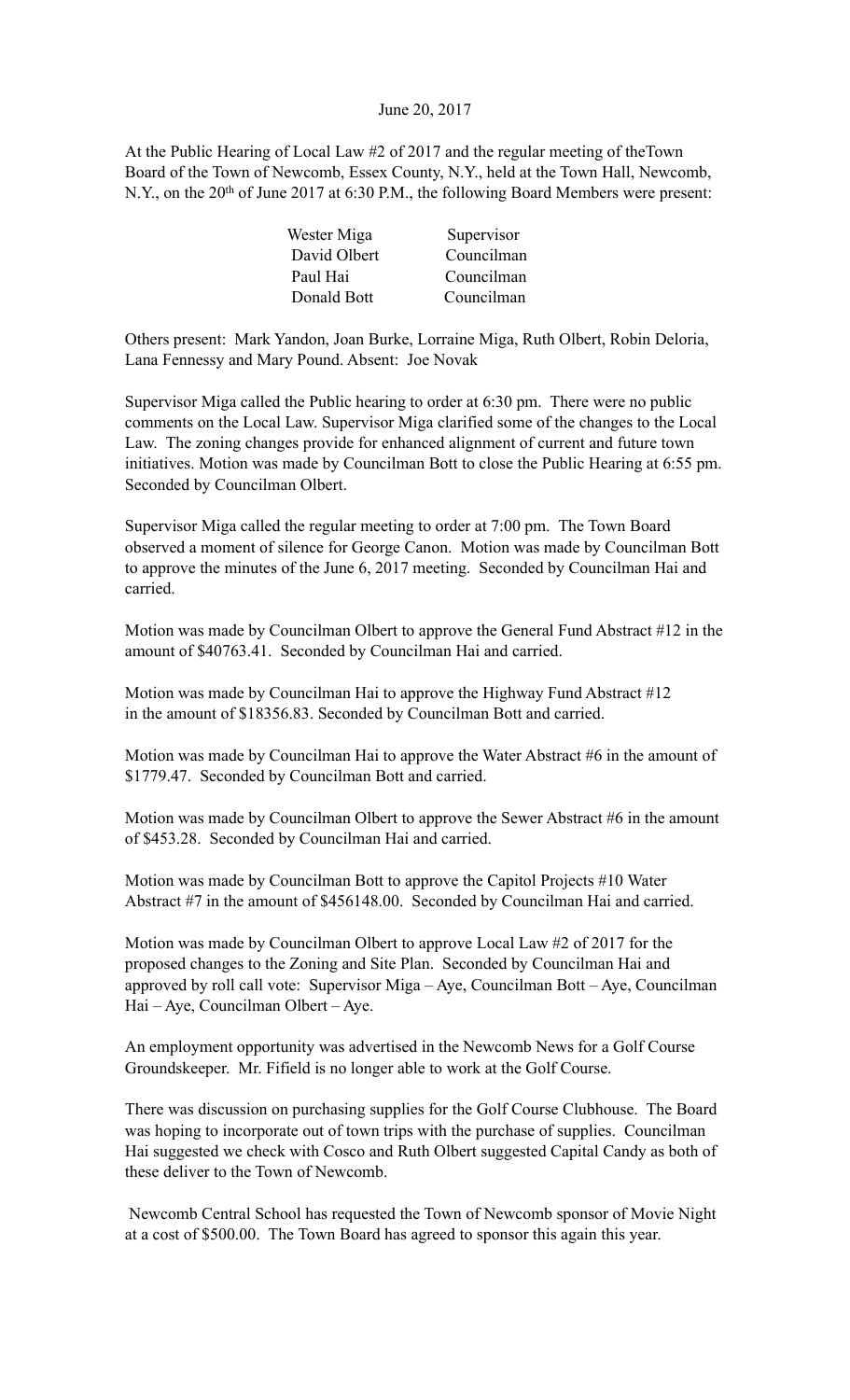Robin Deloria has been working on the Town Cyber Policy. The Board was asked to review and be ready to go over it at the next board meeting.

There was discussion on the renovation of the skating rink. Supt. Yandon suggested that we provide alternate power before demolishing the old rink and poles.

The current landfill procedures were reviewed and discussed.

The next water project meeting will be 6/27/2017 at 9:30 am at the Town Hall.

Motion was made by Councilman Bott to adjourn. Seconded by Councilman Hai and carried at 8:00 pm.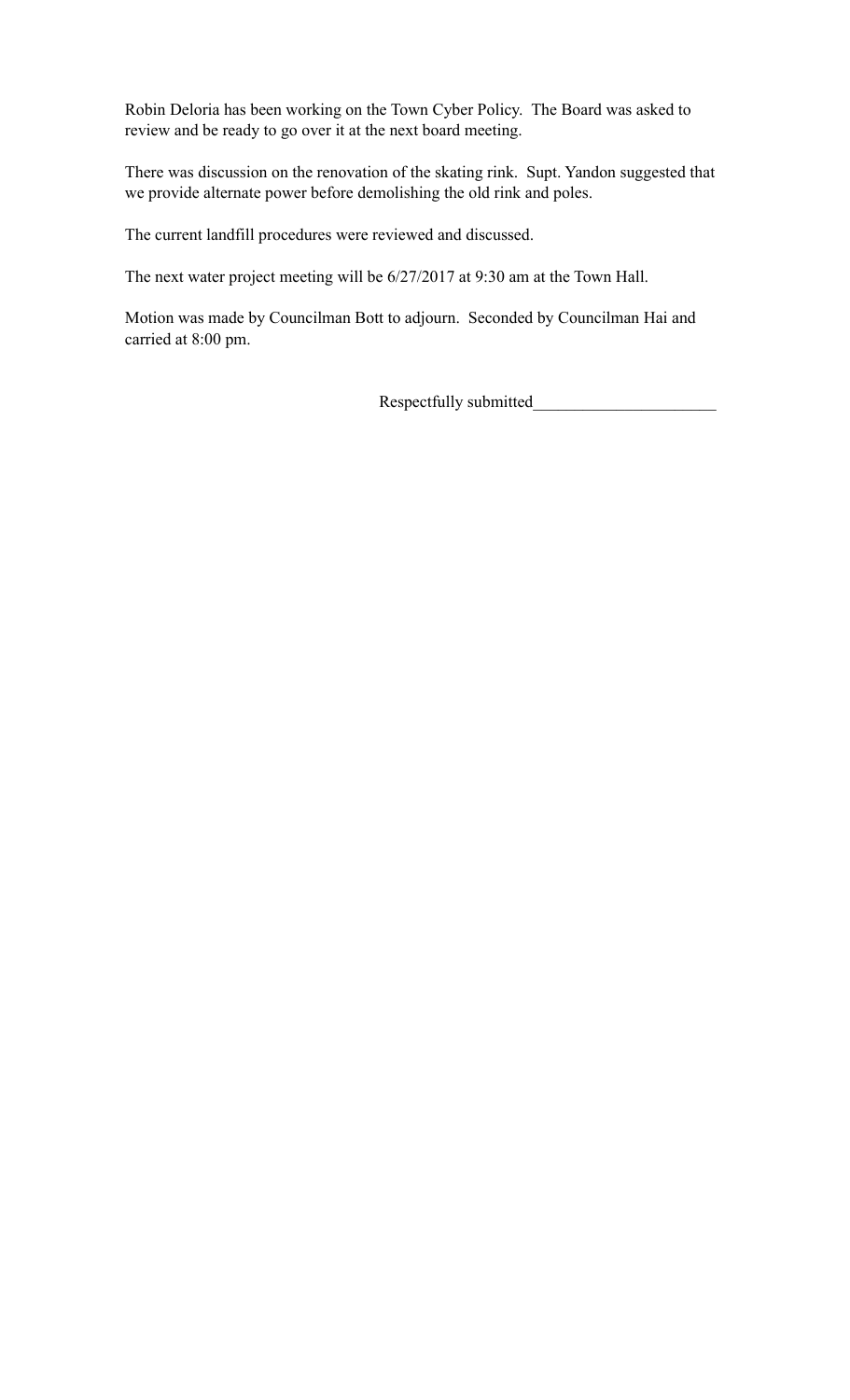# June 6, 2017

At the regular meeting of the Town Board of the Town of Newcomb, Essex County, N.Y., held at the Town Hall, Newcomb, N.Y., on the 6th of June 2017 at 7:00 P.M., the following Board Members were present:

| Wester Miga  | Supervisor |
|--------------|------------|
| Paul Hai     | Councilman |
| Joe Novak    | Councilman |
| David Olbert | Councilman |
| Donald Bott  | Councilman |

Others present: Mark Yandon, Robin Deloria and Mary Pound.

Supervisor Miga called the meeting to order at 7:00 P.M. Motion was made by Councilman Bott to approve the minutes of the May 23, 2017 meeting. Seconded by Councilman Hai and carried.

Motion was made by Councilman Novak to approve the General Fund Abstract #11 in the amount of \$85593.59. Seconded by Councilman Olbert and carried.

Motion was made by Councilman Hai to approve the Highway Fund Abstract #11 in the amount of \$64323.05. Seconded by Councilman Olbert and carried.

July meetings tentatively set for July  $11<sup>th</sup>$  &  $25<sup>th</sup>$ .

The proposed local law changes to the Zoning and Site Plan Review will be sent to the APA for review. The Public hearing is set for June 20, 2017 at 6:30 pm.

Motion was made by Councilman Novak to approve the sale of the turbidity curtain used at the boat launch to Essex County Soil and Water. They will pick it up after June 15, 2017. Seconded by Councilman Hai and carried.

Supervisor Miga recently received information regarding grant money available to move the salt shed. Motion was made by Councilman Novak for a Resolution to apply for grant money to move the location of the salt shed. Seconded by Councilman Hai and carried.

Motion was made by Councilman Hai for a Resolution to approve the proposal from Chazen Company for Consolidated Funding Application assistance to prepare construction drawings and plans for the Welcome Center and Historical Museum at a cost of \$7000.00. Seconded by Councilman Novak and carried.

The Board agreed to plan for the annual senior dinner cruise in Raquette Lake.

Common Ground Alliance is meeting on July 11, 2017.

The Board received an employment request from Russell Drennan.

Highway Superintendent reported that he will be paving the landfill road, golf course parking lot and beach basketball court.

Motion made by Councilman Bott to adjourn. Seconded by Councilman Hai and carried at 8:15 pm.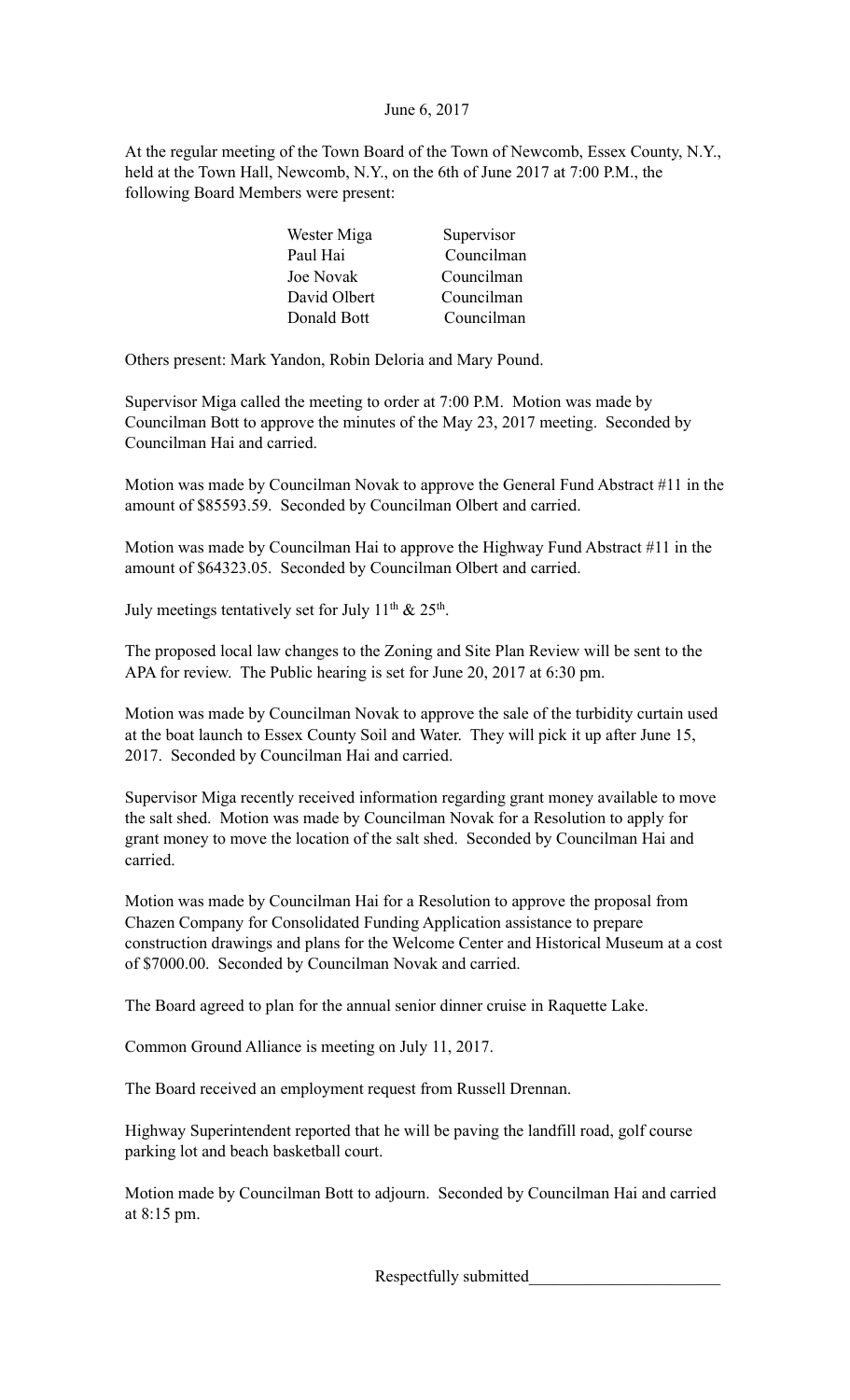## May 23, 2017

At the regular meeting of the Town Board of the Town of Newcomb, Essex County, N.Y., held at the Town Hall, Newcomb, N.Y., on the 23th of May 2017 at 7:00 P. M., the following Board Members were present:

| Wester Miga      | Supervisor |
|------------------|------------|
| Paul Hai         | Councilman |
| Donald Bott      | Councilman |
| <b>Joe Novak</b> | Councilman |
| David Olbert     | Councilman |

Others present: Robin Deloria, George Canon, Monica Young, Marsha Chase, Pat Bean and Betty Stickney. Absent: Mary Pound.

Supervisor Miga called the meeting to order at 7:00 pm. Motion was made by Councilman Novak to approve the minutes of the May 9, 2017 meeting. Seconded by Councilman Bott and carried.

Motion was made by Councilman Novak to approve the General Fund Abstract #10 in the amount of \$21854.78. Seconded by Councilman Olbert and carried.

Motion was made by Councilman Olbert to approve the Highway Fund Abstract #10 in the amount of \$28422.87. Seconded by Councilman Hai and carried.

Motion was made by Councilman Novak to approve the Water Fund Abstract #5 in the amount of \$2295.02. Seconded by Councilman Olbert and carried.

Motion was made by Councilman Novak to approve the Sewer Fund Abstract #5 in the amount of \$1057.41. Seconded by Councilman Bott and carried.

Motion was made by Councilman Olbert to approve the Capitol Projects #3 Buildings Abstract # 1 in the amount of \$5925.00. Seconded by Councilman Hai and carried.

Motion was made by Councilman Bott to approve the Capitol Projects #10 Water Abstract #5 in the amount of 11505.10. Seconded by Councilman Novak and carried.

June meetings were tentatively set for June  $6<sup>th</sup>$  and  $20<sup>th</sup>$ .

The Town has received a letter from the APA in support of the Town being the lead agency for the proposed amendments to the Town Zoning and Site Plan review. Motion was made by Councilman Bott to approve the Resolution of approval of the proposed amendments to the Town of Newcomb Zoning and Site Plan review Local Law. Seconded by Councilman Novak and carried.

Motion was made by Councilman Bott for a Resolution determining that the proposed changes will not adversely impact the environment. Seconded by Councilman Olbert and carried.

Motion was made by Councilman Bott for a Resolution of negative SEQRA declaration. Seconded by Councilman Olbert and carried.

Motion was made by Councilman Hai for a Resolution seeking APA review and approval of the proposed amendments to the Town of Newcomb Zoning and Site Plan review local law. Seconded by Councilman Novak and carried.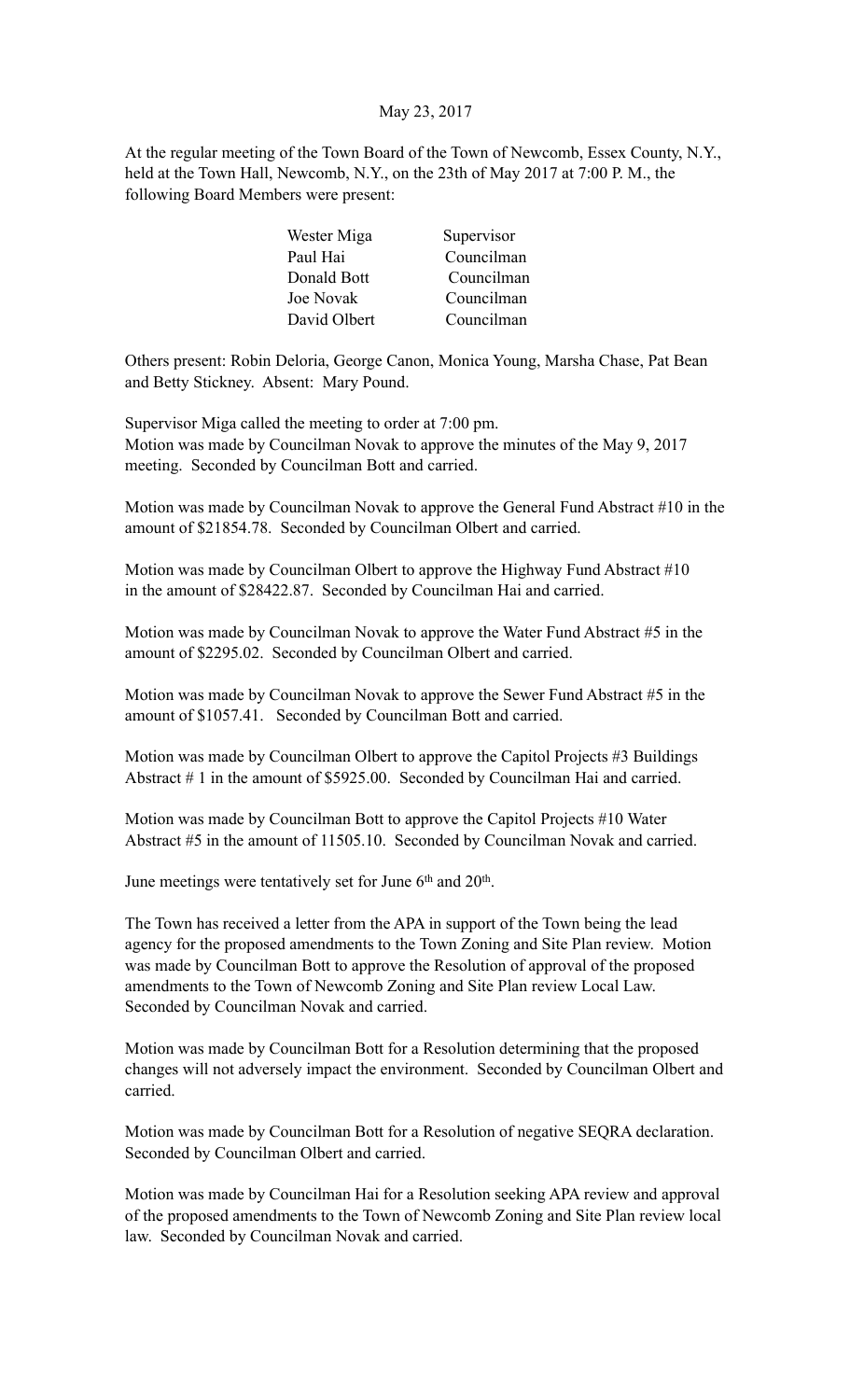Motion was made by Councilman Hai for a Resolution declaring the Newcomb Town Board Lead Agency for the proposed amendments to the Town of Newcomb Zoning and Site Plan Review local law. Seconded by Councilman Novak and carried.

The Town received an employment request from Kathy Poulton.

Supervisor Miga and Joan Burke met with Chazen Company to prepare for a grant for the Historical Museum and Welcome Center.

Councilman Hai reported that a member of ORDA is willing to come and look at our skating rink and give advice on rebuilding. Councilman Olbert has agreed to head this committee.

Councilman Hai presented the board with the final copy of the poster for the landfill.

The Historical Museum has agreed to take care of the Tahawus book reprint.

George Canon thanked the board for the use of the Clubhouse for the Arnold Rist memorial.

Monica Young was inquiring on the progress of the sale of town property. She has someone that may be interested in purchasing some of the land.

Councilman Hai reported that the moose signs in town will be replaced.

Councilman Olbert said that Apex Solar would like to give a presentation to the Town.

The maintenance crew will change some of the docks at the boat launch for better boat access.

Motion was made by Councilman Bott to adjourn. Seconded by Councilman Olbert and carried at 7:45 pm.

Respectfully submitted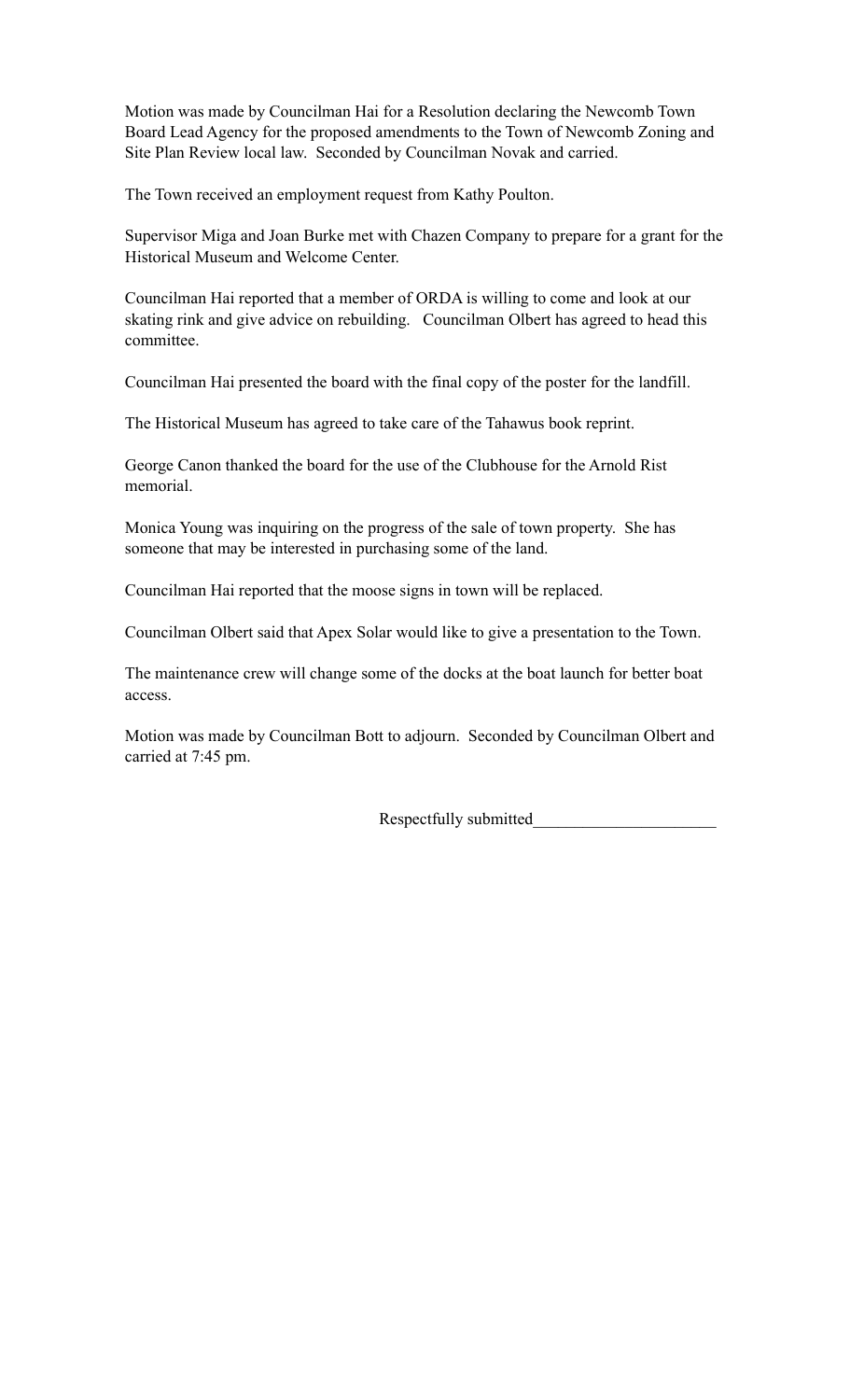## May 9, 2017

At the regular meeting of the Town Board of the Town of Newcomb, Essex County, N.Y., held at the Town Hall, Newcomb, N.Y., on the 9th of May 2017 at 7:00 P.M., the following Board Members were present:

| Wester Miga  | Supervisor |
|--------------|------------|
| David Olbert | Councilman |
| Donald Bott  | Councilman |
| Joe Novak    | Councilman |

Others present: Mark Yandon, Marsha Chase, Robin Deloria and Mary Pound. Absent: Councilman Hai.

Supervisor Miga called the meeting to order at 7:00 pm. Motion was made by Councilman Bott to approve the minutes of the April 25, 2017 meeting. Seconded by Councilman Novak and carried.

Motion was made by Councilman Novak to approve the General Fund Abstract #9 in the amount of \$25412.44. Seconded by Councilman Olbert and carried.

Motion was made by Councilman Olbert to approve the Highway Fund Abstract #9 in the amount of \$4425.52. Seconded by Councilman Bott and carried.

Motion was made by Councilman Novak to approve the Capital Projects #5 Abstract # in the amount of \$75.64. Seconded by Councilman Olbert and carried.

Motion was made by Councilman Bott to approve the Capital Projects #10 Water Abstract # 4 in the amount of \$9508.51. Seconded by Councilman Novak and carried.

June meetings were tentatively set for June 6<sup>th</sup> and 20th.

The ROOST meeting will be May 10, 2017 at 10 am at the Minerva Town Hall.

The Newcomb Mountain Quilters request to use of the town bus on June 23, 2017 to attend the Vermont Quilt Festival was approved.

Motion was made by Councilman Olbert to authorize Mark Yandon, Highway Supt. to sign the NYSDOT Shared Services agreement. Seconded by Councilman Novak and carried.

Motion was made by Councilman Olbert to approve the \$500.00 cost for "Shakespeare in the Park" at the Town Beach on July 30, 2017. Seconded by Councilman Novak and carried.

Supervisor Miga has asked the Board to review the handout on Cyber Policy for the next meeting.

There are grant applications available from the State of New York. It was decided to ask Chazen to do a proposal for the Town for construction of the Welcome Center and Historical Building.

There will be a water meeting on May 16, 2017 at 9:30 am, at the Newcomb Town Hall.

Motion was made by Councilman Bott to adjourn. Seconded by Councilman Olbert and carried at 7:50 pm.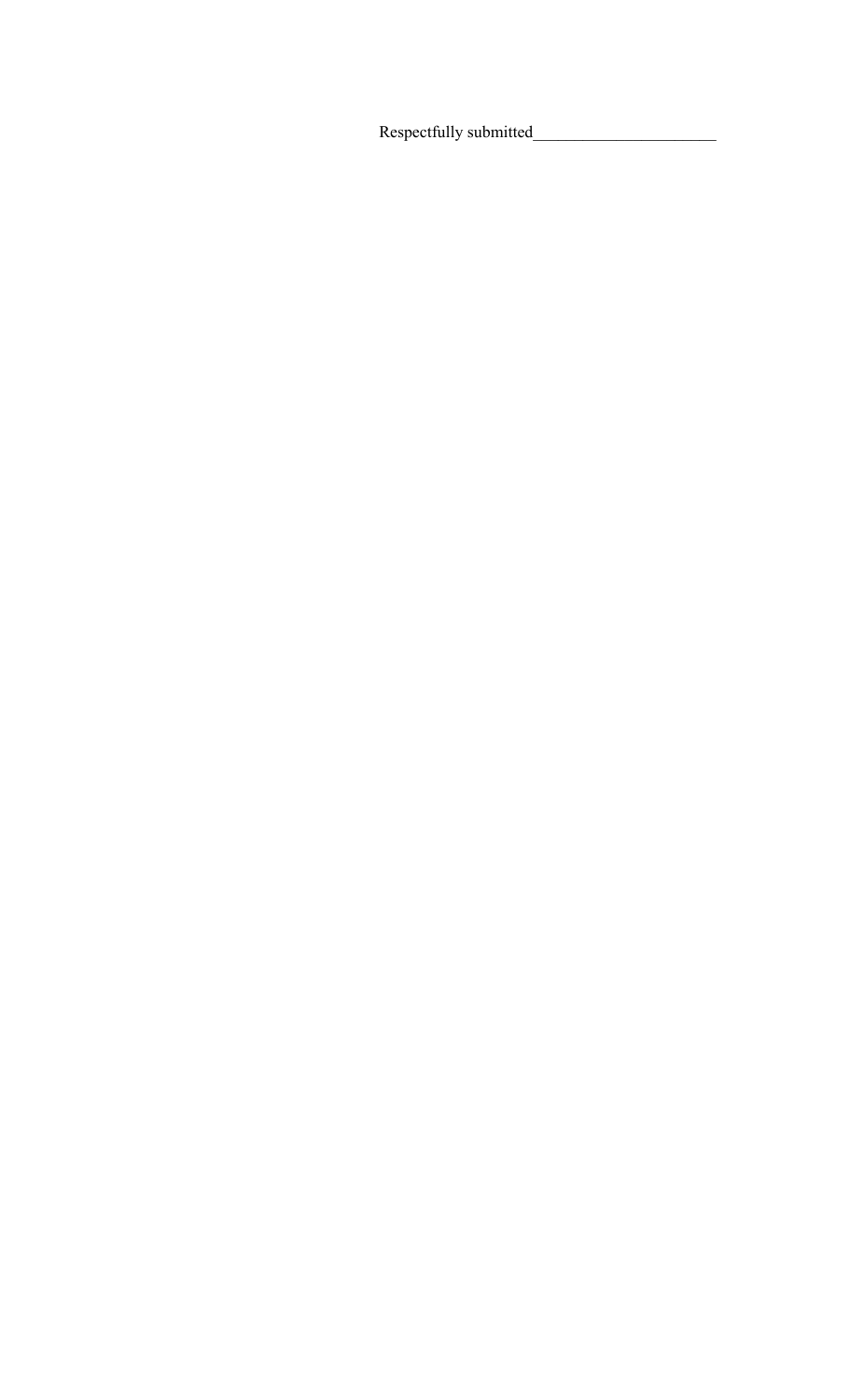# April 25, 2017

At the Public Hearing of the Town Board of the Town of Newcomb, Essex County, N.Y., held at the Town Hall, Newcomb, N.Y., on the 25th of April 2017 at 6:30 P.M., the following Board Members were present:

| Supervisor |
|------------|
| Councilman |
| Councilman |
| Councilman |
| Councilman |
|            |

Others present: Mark Yandon, Highway Supt., Ruth Olbert, Robin Deloria, Monica Young, Joan Burke, Marsha Chase, Kevin Bolan and Mary Pound.

Supervisor Miga called the Public Hearing to order at 6:30 p.m., on the Local Law #1 of 2017 amending the Newcomb Town Code Sections 1.040 and 1.050 to authorize appointment of alternate members to the Town Planning Board and Zoning Board of Appeals. There was no public comment. Public hearing was closed at 6:50 pm.

The Town Board meeting was called to order at 7:00 p.m. by Supervisor Miga. Motion was made by Councilman Novak to approve the minutes of the April 11, 2017 meeting. Seconded by Councilman Hai and carried.

Motion was made by Councilman Hai to approve the General Fund Abstract #8 in the amount of \$39666.79. Seconded by Councilman Novak and carried.

Motion was made by Councilman Novak to approve the Highway Fund Abstract #8 in the amount of \$41229.12. Seconded by Councilman Bott and carried.

Motion was made by Councilman Bott to approve the Water Fund Abstract #4 in the amount of \$871.81. Seconded by Councilman Novak and carried.

Motion was made by Councilman Olbert to approve the Sewer Fund Abstract #4 in the amount of \$477.67. Seconded by Councilman Hai and carried.

Motion was made by Councilman Hai for a Resolution to adopt Local Law #1 to amend the Newcomb Town Code to authorize the appointment of alternate members of the Town Planning Board and Zoning Board of Appeals. Seconded by Councilman Olbert and carried.

Motion was made by Councilman Olbert to authorize a \$600.00 petty cash for the golf course clubhouse. Seconded by Councilman Novak and carried. Golf Course is scheduled to open on May 8, 2017.

The Medical Center is in need of carpet and upholstery cleaning and mold removal in the basement. Motion was made by Councilman Novak to approve hiring professionals to do this. Seconded by Councilman Bott and carried.

Motion was made by Councilman Hai for a Resolution approving the Town of Newcomb to be the Lead Agency for the proposed amendments to the Town Zoning and Site Plan Review Local Law. Seconded by Councilman Olbert and carried.

Motion was made by Councilman Hai to approve the \$1000.00 support of the AARCH publishing of the "A Guide to Architecture in the Adirondacks." The Town will receive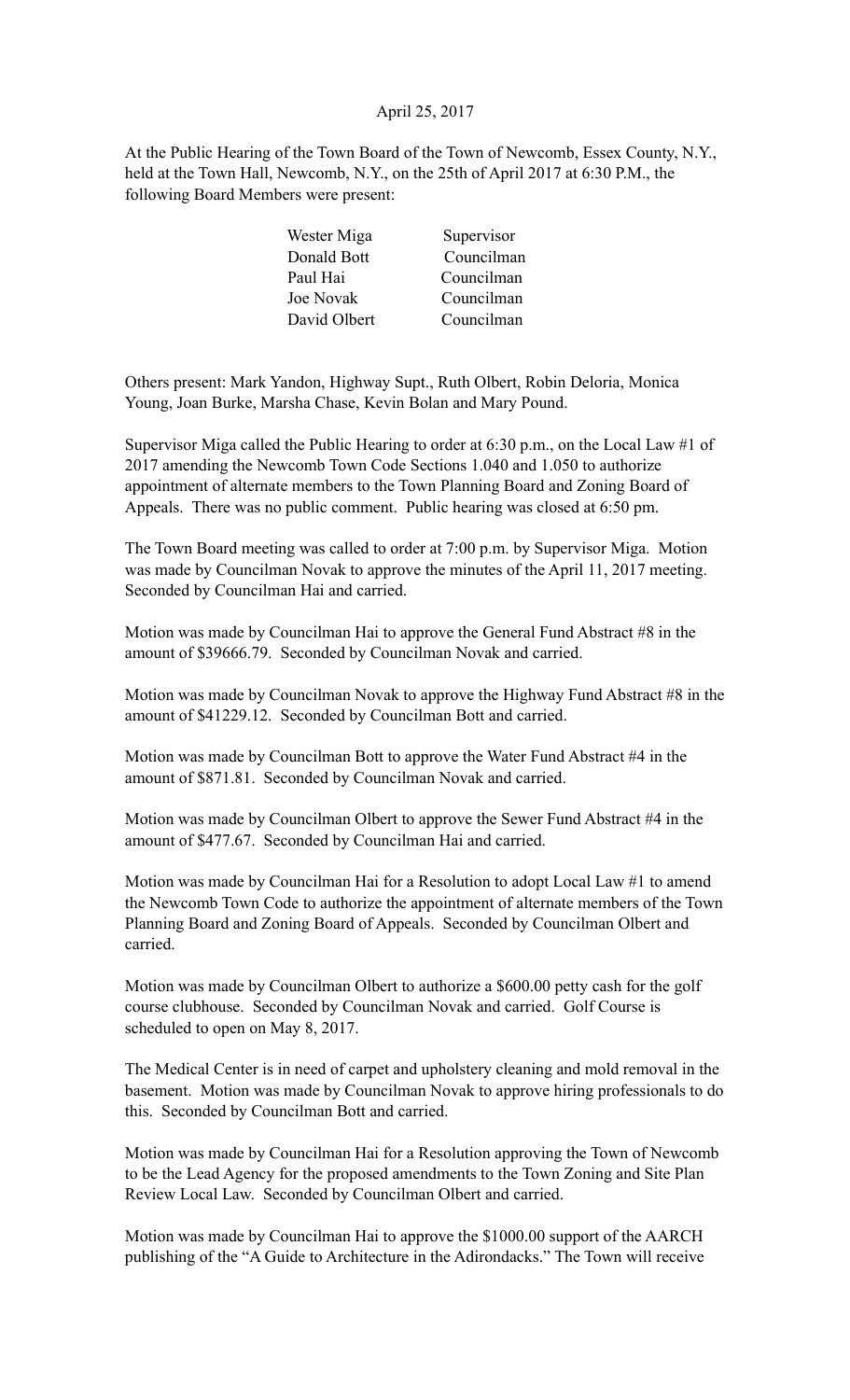four signed copies of the publication for their donation. Seconded by Councilman Novak and carried.

The Santanoni Partners meeting will be at the Town Hall on May 23, 2017 at 10 a.m.

The Town Board received an employement request from Paul LaCourse. Laurinda Minke and Paul Hai have been working on a poster for the landfill. There was a lot of discussion on the poster and they will work on some clarification and revision.

There was discussion on the improvements and upgrades for the skating rink. They are considering installing a concave concrete base. This would help extend the "life" of the ice during winter months and also make it useable for roller blading and deck hockey in the summer months.

There was some discussion on the town paying for another publication of the Tahawus book written by Len Gereau.

Motion was made by Councilman Bott to adjourn. Seconded by Councilman Novak and carried at 8:20 p.m.

Respectfully Submitted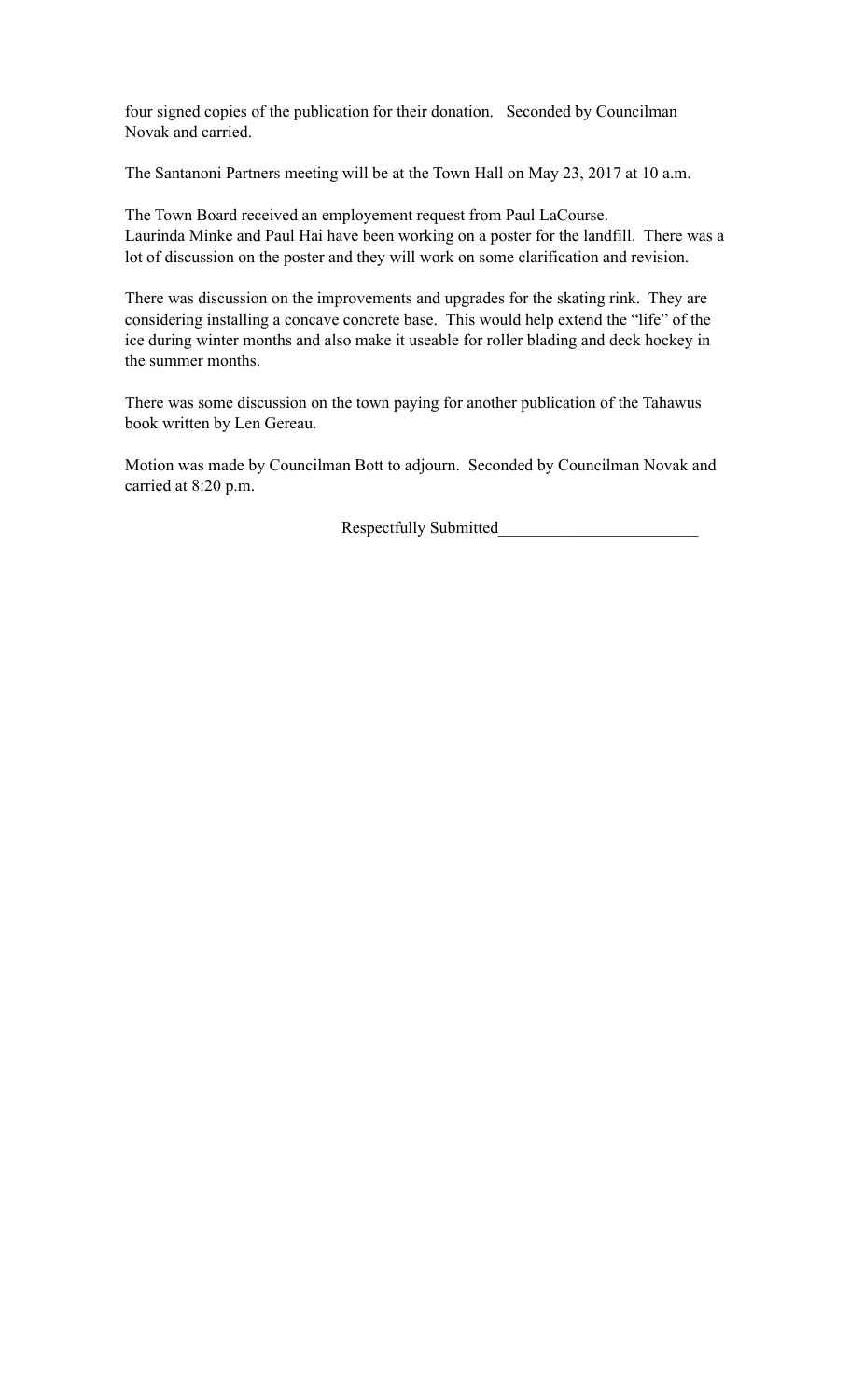# April 11, 2017

At the regular meeting of the Town Board of the Town of Newcomb, Essex County, N.Y., held at the Town Hall, Newcomb, N.Y., on the 11th of April 2017 at 7:00 P.M., the following Board Members were present:

| Supervisor |
|------------|
| Councilman |
| Councilman |
|            |

Others present: Mark Yandon, George Canon, Monica Young, Joan Burke, Robin Deloria and Mary Pound. Absent: Joe Novak and David Olbert.

Motion was made by Councilman Bott to approve the minutes of the March 28, 2017 meeting. Seconded by Councilman Hai and carried.

Motion was made by Councilman Bott to approve the General Fund Abstract #7 in the amount of \$32408.60. Seconded by Councilman Hai and carried.

Motion was made by Councilman Hai to approve the Highway Fund Abstract #7 in the amount of \$7886.69. Seconded by Councilman Bott and carried.

Motion was made by Councilman Bott to approve the Capitol Projects #5 Abstract #4 in the amount of \$3650.00. Seconded by Councilman Hai and carried.

Motion was made by Councilman Bott to approve the Capitol Projects #10 Water Abstract #3 in the amount of \$12888.16. Seconded by Councilman Hai and carried.

Motion was made by Councilman Hai to approve the Capitol Projects #8 Santanoni Abstract #1 in the amount of \$25000.00. Seconded by Councilman Bott and carried.

May meetings were tentatively set for  $9<sup>th</sup>$  and  $23<sup>rd</sup>$ .

Motion was made by Councilman Bott for a Resolution to set the Public Hearing for April 25, 2017 for Local Law #1 of 2017 to amend the Town code to create alternative member positions for the Planning and Zoning Boards. Seconded by Councilman Hai and carried.

The Main Street Revitalization Grant for \$220,000.00 is waiting for the final approval and signed contract from the State Comptroller's office.

The request from the Methodist Church to use the town bus on June 29, 2017 has been approved.

The fence at the town salt shed is in need of replacement. Supt. Mark Yandon will work on getting some quotes.

Motion was made by Councilman Bott to adjourn. Seconded by Councilman Hai and carried at 7:20 pm.

Respectfully Submitted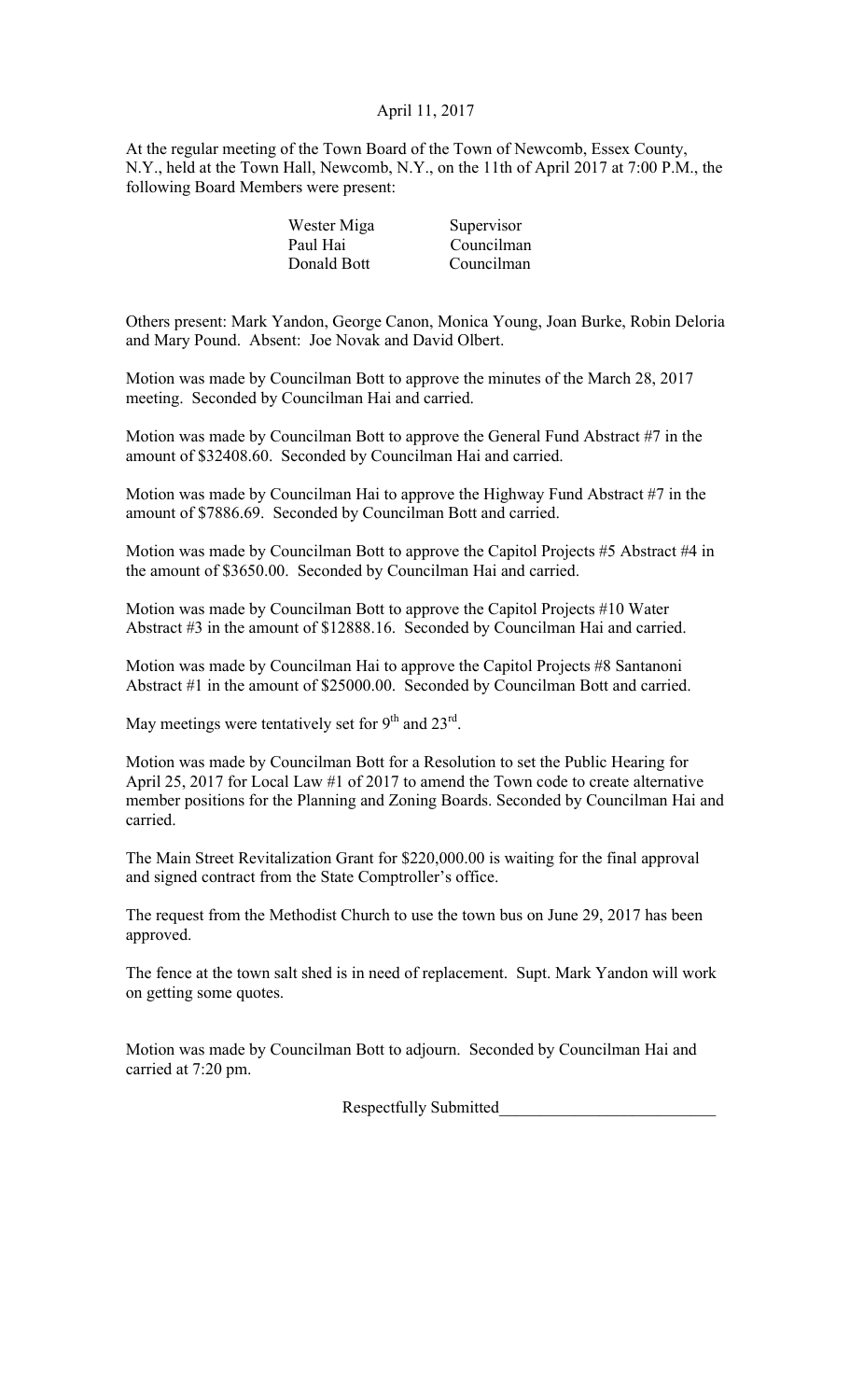#### March 28, 2017

At the regular meeting of the Town Board of the Town of Newcomb, Essex County, N.Y., held at the Town Hall, Newcomb, N.Y., on the 28nd of March 2017 at 7:00 P.M., the following Board Members were present:

| Wester Miga  | Supervisor |
|--------------|------------|
| David Olbert | Councilman |
| Paul Hai     | Councilman |
| Donald Bott  | Councilman |
| Joe Novak    | Councilman |

Others present: Mark Yandon, Hway Supt., Monica Young, Robin Deloria, Ruth Olbert, Joan Burke and Mary Pound.

Supervisor Miga called the meeting to order at 7:00 pm. Motion was made by Councilman Novak to approve the minutes of the March 15, 2017 meeting. Seconded by Councilman Olbert and carried.

Motion was made by Councilman Novak to approve the General Fund Abstract #6 in the amount of \$21379.40. Seconded by Councilman Hai and carried.

Motion was made by Councilman Hai to approve the Highway Fund Abstract #6 in the amount of \$65885.25. Seconded by Councilman Bott and carried.

Motion was made by Councilman Hai to approve the Water Abstract #3 in the amount of \$6628.58. Seconded by Councilman Olbert and carried.

Motion was made by Councilman Novak to approve the Sewer Abstract #3 in the amount of \$2203.96. Seconded by Councilman Hai and carried.

Motion was made by Councilman Olbert to approve the Capital Projects #4 Highway Eq. Abstract #1 in the amount of \$69366.00. Seconded by Councilman Novak and carried.

There was discussion on the projects that need to be done this year. The cost of putting a roof on the skating rink would be too much but the rink will be rebuilt. The Highway department will pave the basketball court at the beach. Work on the cook shack will begin after the busy summer season.

Ongoing discussions on the location of the Historical Museum. The Board would like to do a SWOT analysis to see if the overlook property or the Bissell property would be better for the museum.

The Town received an employment application from Brandi Fifield.

Motion was made by Councilman Novak to appropriate \$200,000.00 to the fire department to help with the purchase of a new fire truck. Seconded by Councilman Hai and carried.

Steve Englehart from AARCH has asked the Town for money to underwrite the stabilization on the farm managers cottage. Motion was made by Councilman Hai to approve a \$25000.00 donation to AARCH for this purpose. Seconded by Councilman Olbert and carried.

The annual Volunteer dinner will be Friday May 5, 2017 at the Long Lake Diner. Letters will be going out soon.

The APA/DEC public comment period on the trail bridge guidance is due by April 14, 2017. The Town of Newcomb supports changes in the regulations to make them a little more flexible. This would enable them to get out of using only natural materials for repairs.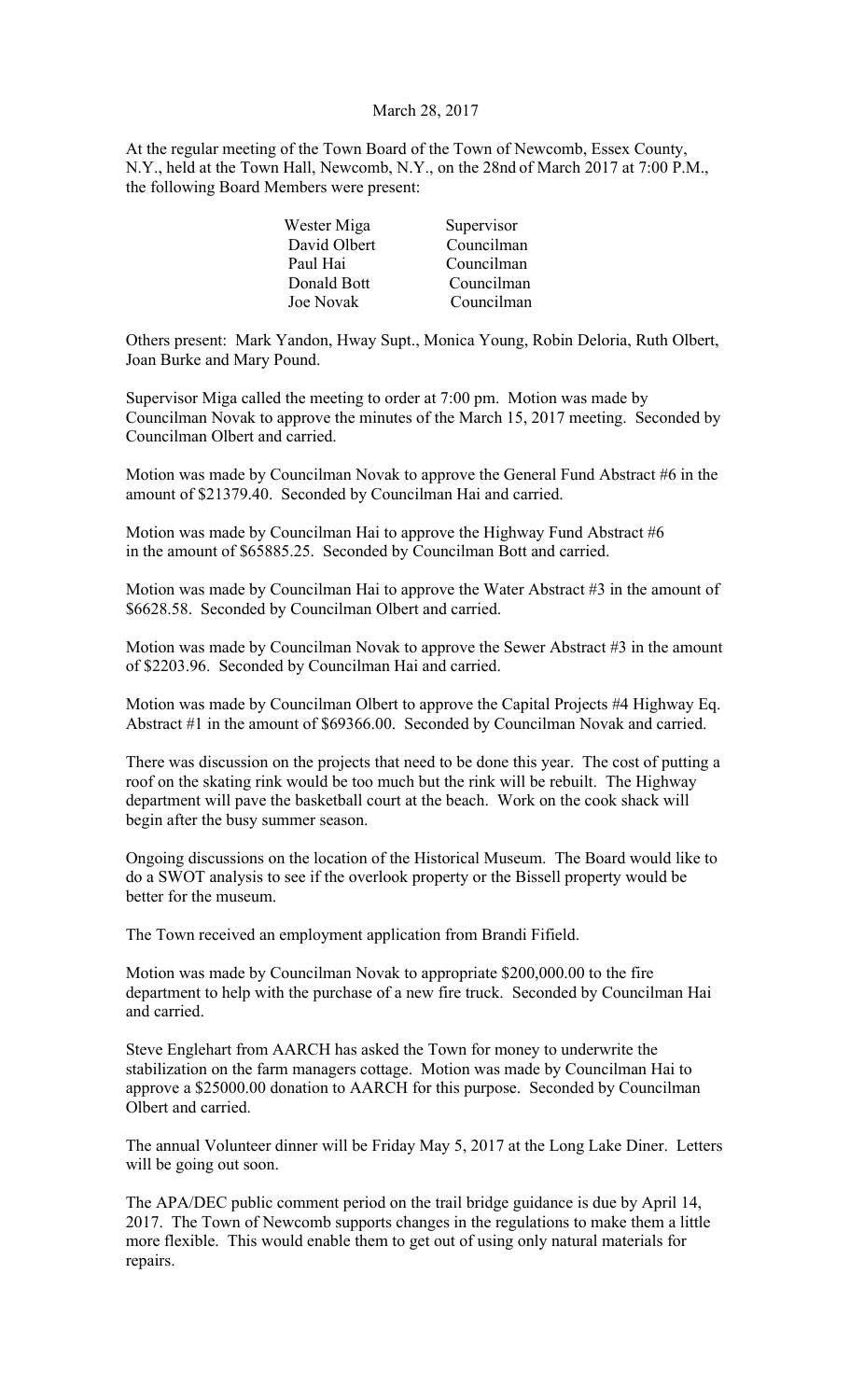The next Water meeting will be April 11, 2017 at 9:30 am, at the Town Hall.

During the public comment period, Monica Young suggested that the Town keep the increase in the water payment to save money for improvement and repair.

Motion was made by Councilman Bott to adjourn. Seconded by Councilman Novak and carried at 8:05 pm.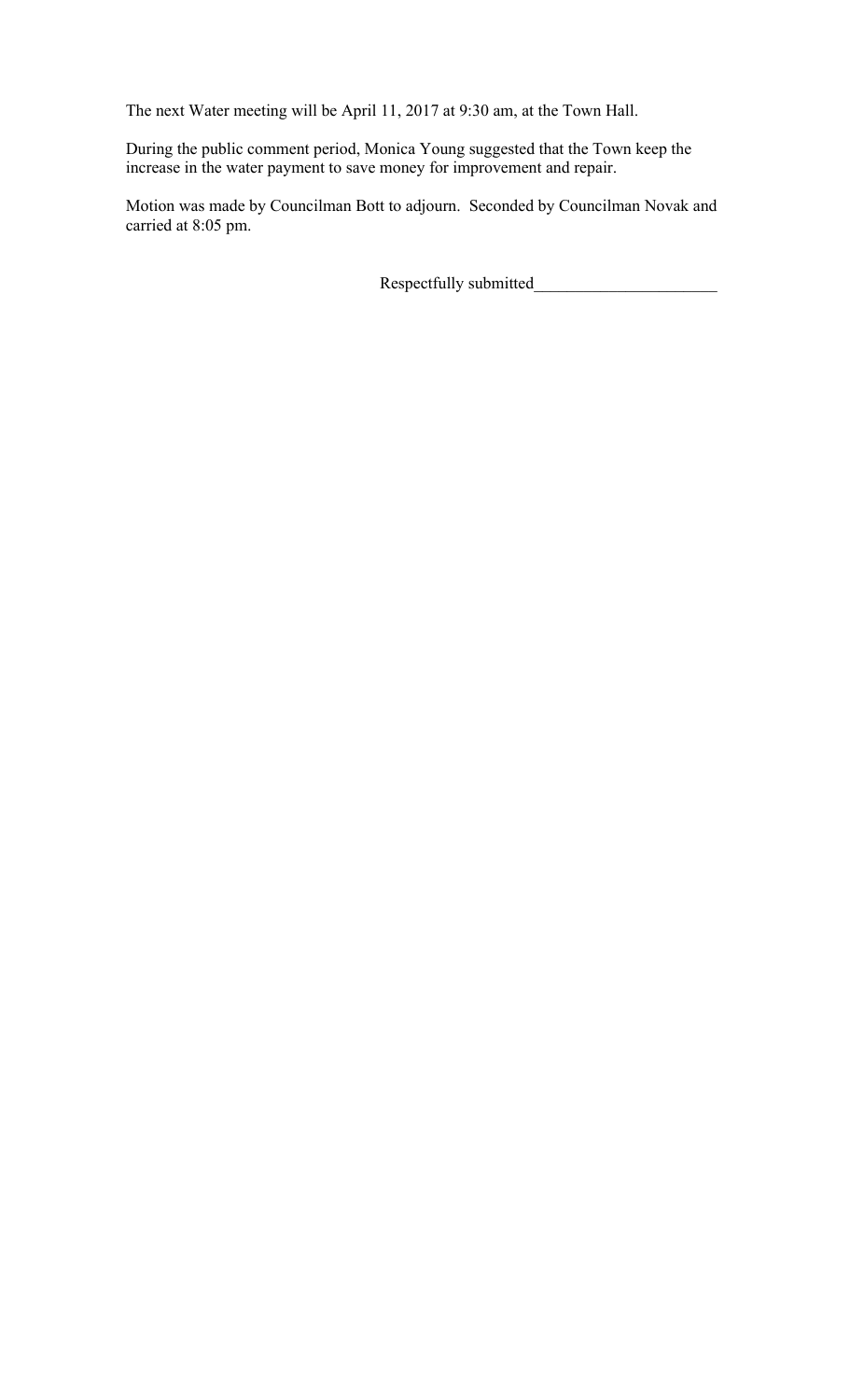# March 15, 2017

At the regular meeting of the Town Board of the Town of Newcomb, Essex County, N.Y., held at the Town Hall, Newcomb, N.Y., on the 15th of March 2017 at 11:00 A.M., the following Board Members were present:

| Wester Miga      | Supervisor   |
|------------------|--------------|
| Paul Hai         | Councilwoman |
| David Olbert     | Councilman   |
| <b>Joe Novak</b> | Councilman   |

Others present: Joan Burke and Mary Pound. Absent: Donald Bott.

Supervisor Miga called the meeting to order at 10:00 A.M. Motion was made by Councilman Novak to approve the minutes of the February 23, 2016 meeting. Seconded by Councilman Olbert and carried.

Motion was made by Councilman Olbert to approve the General Fund Abstract #5 in the amount of \$101633.31. Seconded by Councilman Hai and carried.

Motion was made by Councilman Hai to approve the Highway Fund Abstract #5 in the amount of \$47740.97 Seconded by Councilman Olbert and carried.

Motion was made by Councilman Novak to approve the Capitol Projects #5 Abstract #2 in the amount of \$262.00. Seconded by Councilman Hai and carried.

April meeting dates were tentatively set for April 11<sup>th</sup> & 25<sup>th</sup>.

The assistant position for Planning/Zoning/Youth Commission will be filled by Kimberly Moses. She will shadow Jen Fifield beginning in April.

Quarterly Water & Sewer billing is as follows: Water - \$32895.00 Penalty - \$47.30 Sewer - \$13212.50 Penalty - \$49.00 Total - \$46203.80

The Board received an employment request from Doris Lenhart to sub for the cleaning positions.

Motion was made by Councilman Hai to approve the application for \$75,000. for a Smart Growth Grant. Seconded by Councilman Olbert and carried.

Joan Burke updated the Board on the Historical Museum renovation. They have decided to pull the application for a variance on the current property. New suggestions for the location for the Museum would be use of the Bissell barn and property or the new Welcome Center location. Discussion on this will be at the next meeting. The Museum has also acquired Susan Pruyn's Santanoni collection from the Adirondack Museum. This is a very large expensive collection and will be a great addition to the Newcomb Museum.

There was discussion on the renovation projects around the town, renovating the skating rink, boat house roof, beach basketball courts, ski tow renovation and cook shack renovation.

The Board will be ordering T-Shirts for Newcomb Day. We are still waiting on some pricing before they are ordered.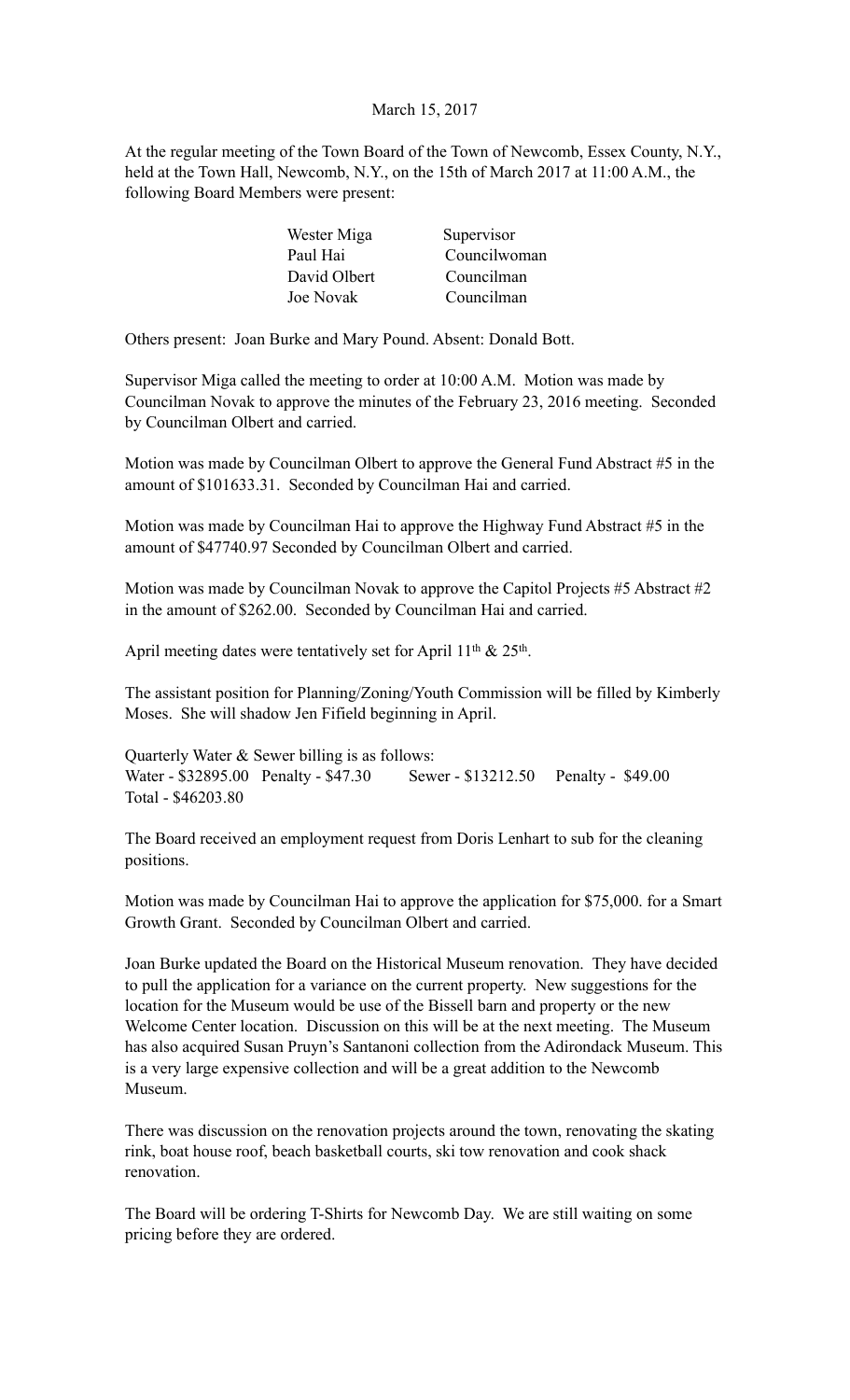Planning is starting for the annual Volunteer Dinner. We will check with the Long Lake Diner for available dates.

The Newcomb Volunteer Fire Department is in need of a new firetruck. They have saved \$250,000. There was discussion on the Town donating \$200,000. for the new truck. It was also recommended that they check with the NYS OGS surplus.

The Board received a letter of appreciation from Edna VanAuken for the medical transport service.

The Newcomb Chamber of Commerce had their meeting and they recommend that the potential Recreation and Tourism job be a full time position. The results are in on the survey for the community store. No one is available to spearhead the project.

SUNY ESF has a cook position available. There is discussion on potential benefits for the position.

Motion was made by Councilman Novak for a Resolution of support for the SUNY ESF Smart Growth application for the Masten House Lodging and Retreat Center proposal. Seconded by Councilman Olbert and carried.

 Motion was made by Councilman Hai to adjourn the meeting. Seconded by Councilman Novak and carried at 12:45 p.m.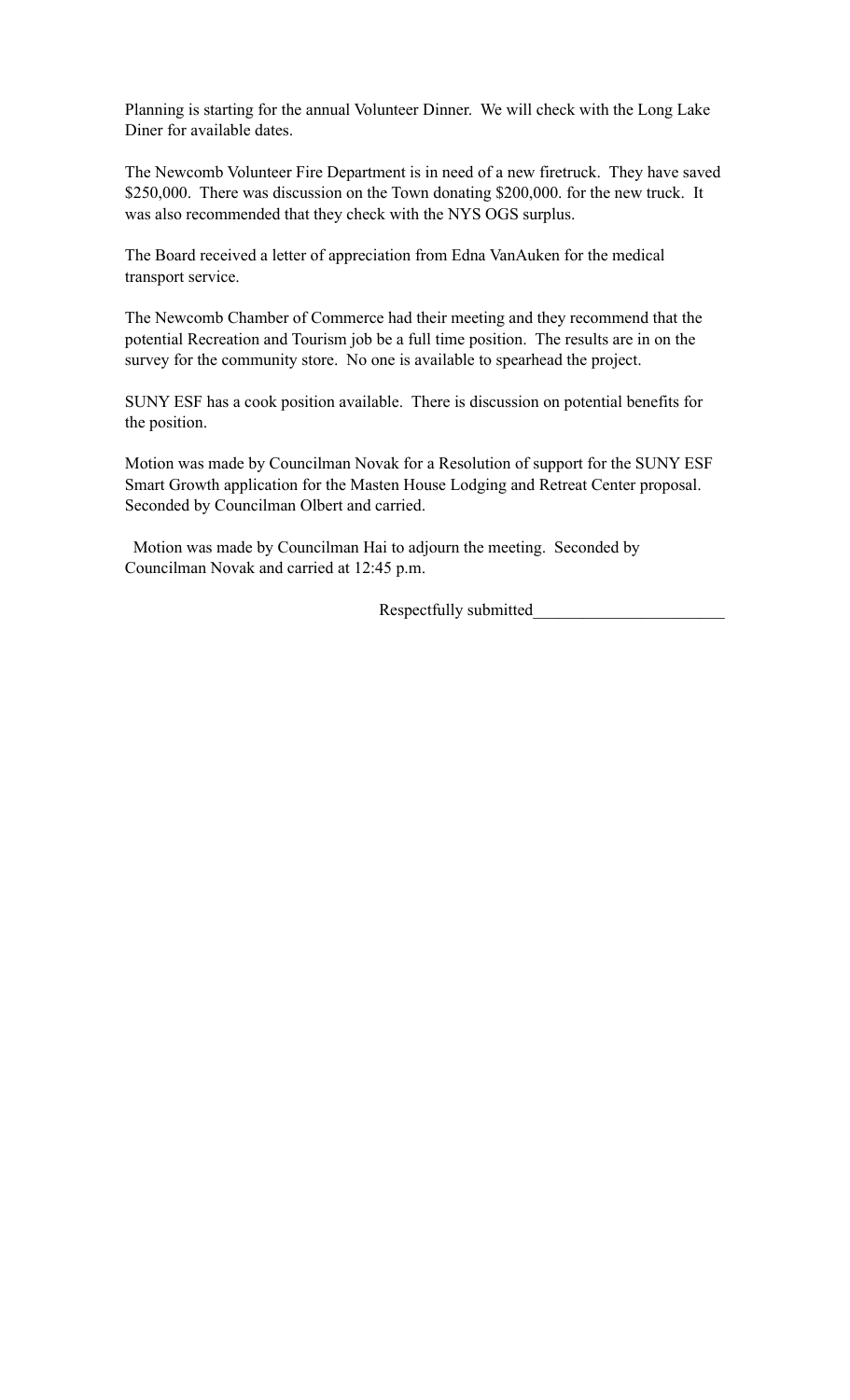## February 28, 2017

At the regular meeting of the Town Board of the Town of Newcomb, Essex County, N.Y., held at the Town Hall, Newcomb, N.Y., on the 28th of February 2017 at 7:00 P. M., the following Board Members were present:

| Supervisor |
|------------|
| Councilman |
| Councilman |
| Councilman |
| Councilman |
|            |

Others present: Monica Young, Mark Yandon, Joan Burke, Ruth Olbert, Laurinda Minke and Mary Pound.

Motion was made by Councilman Bott to approve the minutes of the February 7, 2017 meeting. Seconded by Councilman Olbert and carried.

Motion was made by Councilman Novak to approve the General Fund Abstract #4 in the amount of \$43272.94. Seconded by Councilman Olbert and carried.

Motion was made by Councilman Olbert to approve the Highway Fund Abstract #4 in the amount of \$68032.72. Seconded by Councilman Novak and carried.

Motion was made by Councilman Novak to approve the Capitol Projects #5 Abstract #3 in the amount of \$4675.00. Seconded by Councilman Bott and carried.

Motion was made by Councilman Olbert to approve the Water Abstract #2 in the amount of \$3597.55. Seconded by Councilman Novak and carried.

Motion was made by Councilman Novak to approve the Sewer Abstract #2 in the amount of \$1730.70. Seconded by Councilman Bott and carried.

There were two applicants for the Planning/ZBA/Justice Assistant position. Supervisor Miga will interview them next week.

There was one response to the vacancy in the Planning Board. Sue Goodspeed expressed interest in the position. The Board agreed to appoint her and Supervisor Miga will get in touch with her.

The presentation for the renovation to the Historical Museum was done on February 24<sup>th</sup> by Architect Chuck Higgerson. The estimated cost for the project is \$500,000.00. There was discussion on the cost of the project and how many would use the facility. Councilman Novak felt that this was a great deal of money considering there are several other town projects that are in need of work. Some of the other projects that need consideration are the skating rink and toboggan hill, 4 season bathroom, cook-shack renovations, beach playground, basketball court at beach, and volleyball net for town beach. The Board felt that we should get started on some of these projects.

The Special Projects Committee has the new sketches for the Welcome Center. The project would incorporate a community room and the basement would have an exercise room and game room. The design would have lots of windows to show the incredible view.

Laurinda Minke had a slide presentation for the Board to show some of the many pictures that she had taken for the Town. Everyone agreed that it was awesome.

Councilman Hai has two quotes for the Newcomb Day T-shirts. It was recommended that he get one more quote from Statement Apparel.

Laurinda Minke and Councilman Hai are working on a poster for the landfill. This has not been completed.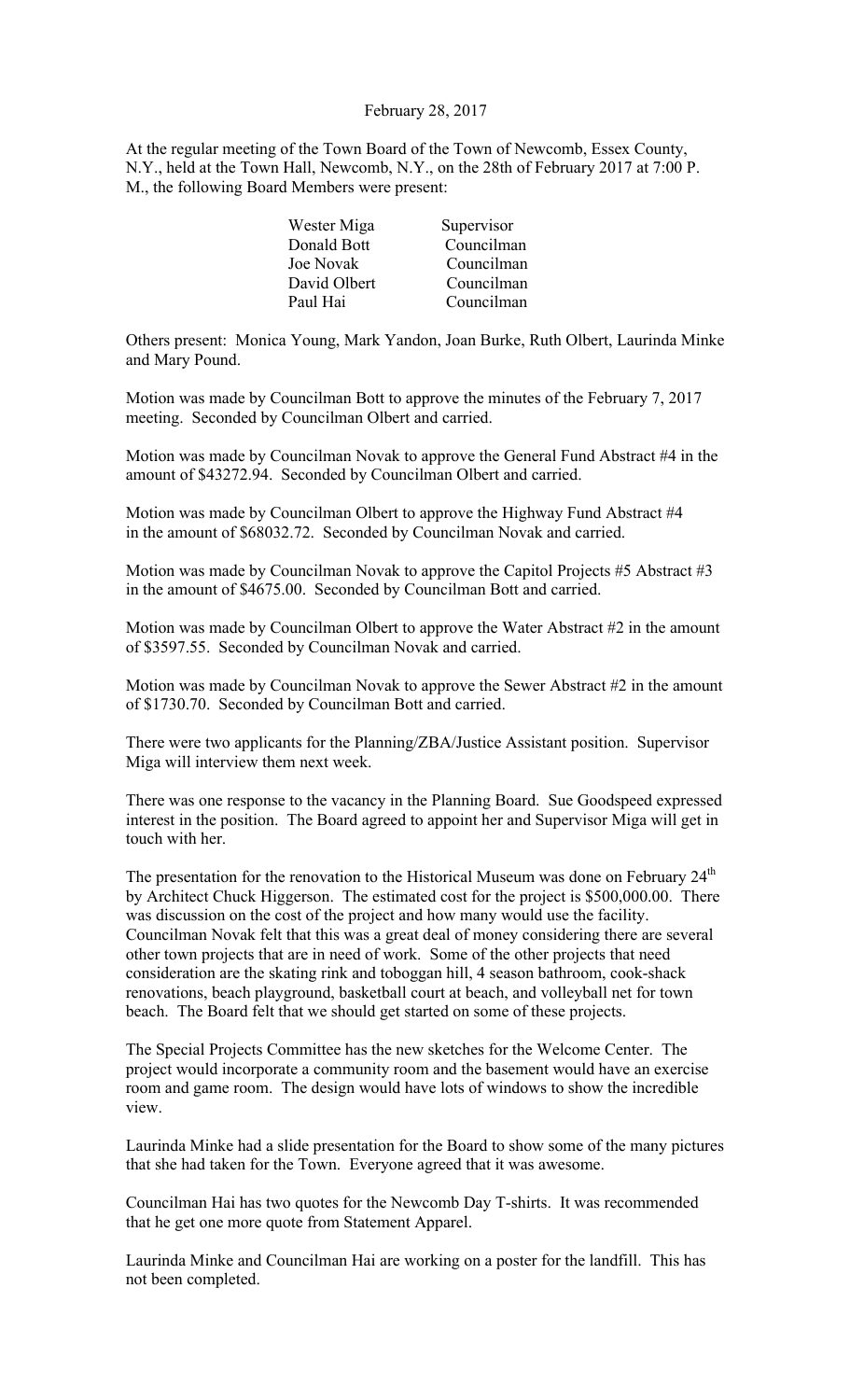The Adirondack Park Local Government Conference is April 5-6. The deadline for registering will be March 9. Please let Mary Pound know if you are interested in attending.

There will be a pre-construction meeting on March 22, at 9:30 am at the Town Hall for the Water project.

Motion was made by Councilman Novak to adjourn. Seconded by Councilman Bott and carried at 8:30 pm.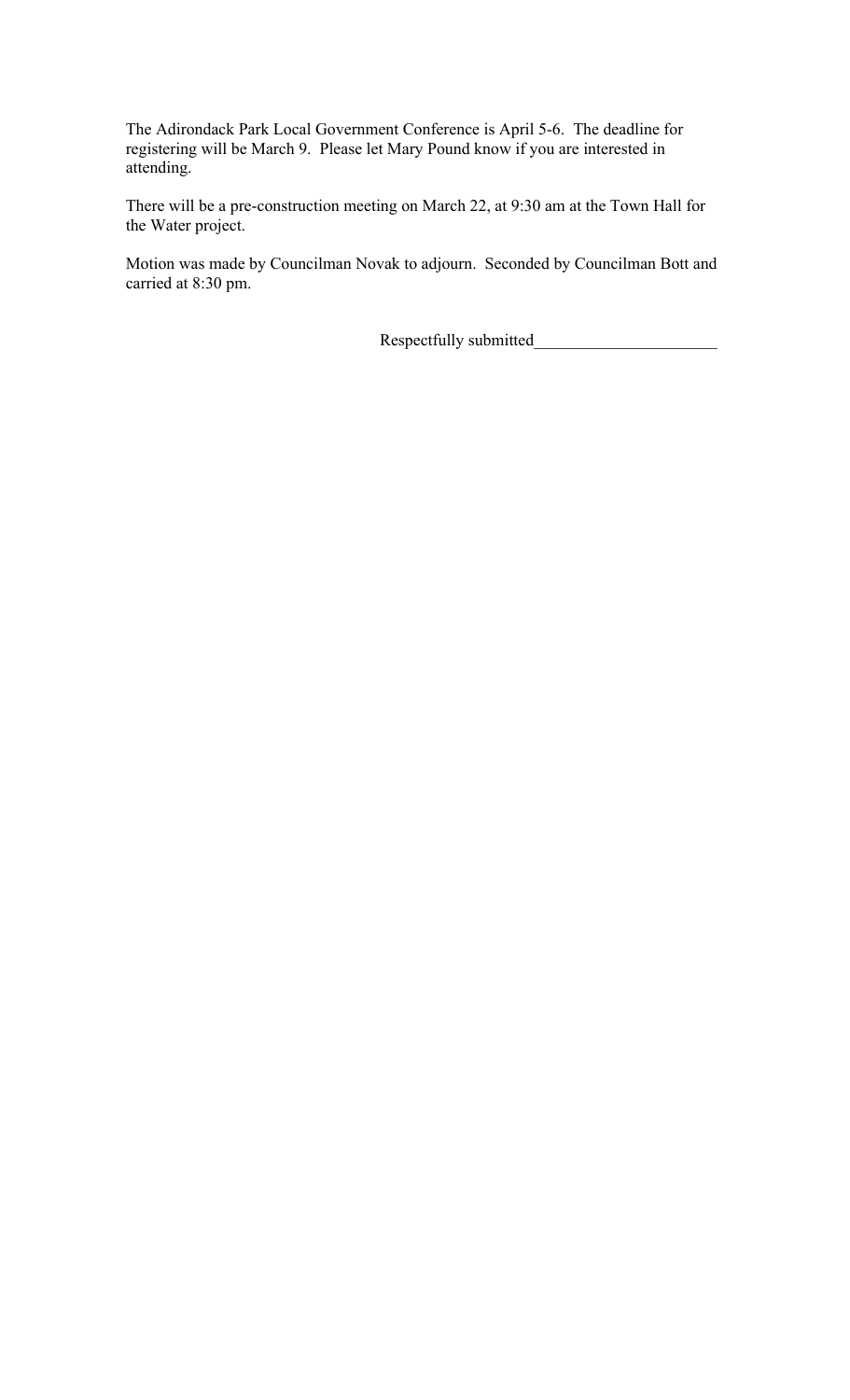# February 7, 2017

At the regular meeting of the Town Board of the Town of Newcomb, Essex County, N.Y., held at the Town Hall, Newcomb, N.Y., on the 7th of February 2017 at 7:00 P. M., the following Board Members were present:

| Supervisor |
|------------|
| Councilman |
| Councilman |
| Councilman |
| Councilman |
|            |

Others present: Monica Young, Ruth Olbert, Joan Burke, George Canon, D. Reckahn, Essex Cty Soil & Water and Mary Pound.

Meeting was called to order by Supervisor Miga at 7:00 pm. Motion was made by Councilman Bott to approve the minutes of the January 24, 2017 meeting. Seconded by Councilman Hai and carried.

Motion was made by Councilman Novak to approve the General Fund Abstract #3 in the amount of \$34324.79. Seconded by Councilman Olbert and carried.

Motion was made by Councilman Olbert to approve the Highway Fund Abstract #3 in the amount of \$4008.10. Seconded by Councilman Novak and carried.

Dave Reckahn from Essex County Soil and Water gave a presentation on the Upper Hudson Watershed Grant, which will be used to develop a plan to secure funding and protect the Hudson watershed.

AES has made its recommendations for the water bid awards. Please refer to the attachment for the list. Water rates will need to be increased at least until the water tower bond has been paid off in 2020. Motion was made Councilman Bott to approve an increase to \$85. per quarter. Seconded by Councilman Olbert and carried.

There will be a ROOST marketing meeting on February 23 at 10 am in Minerva. Supervisor Miga, Councilman Olbert and Kelly Audino will be attending.

The March meeting dates were tentatively set for March 14th and 28th.

Jennifer Fifield will be leaving her clerk job. The Town will put together a job description and advertise for the job in the next Newcomb News.

Jason Richards has resigned from his position on the Planning Board. The Town will advertise for a new member in the next Newcomb News.

Supervisor Miga and Joan Burke presented the board with the plan for the Historical Museum enhancements. Architect, Chuck Higgerson drew up plans and a budget estimate. Mr. Higgerson will be at the Town Hall February 24 and will do a presentation for all interested at 1 pm and 3 pm.

Information on the Recreation and Tourism position will be presented at the February 28, meeting.

Motion was made by Councilman Bott to adjourn. Seconded by Councilman Hai and carried at 8:30 pm.

Respectfully submitted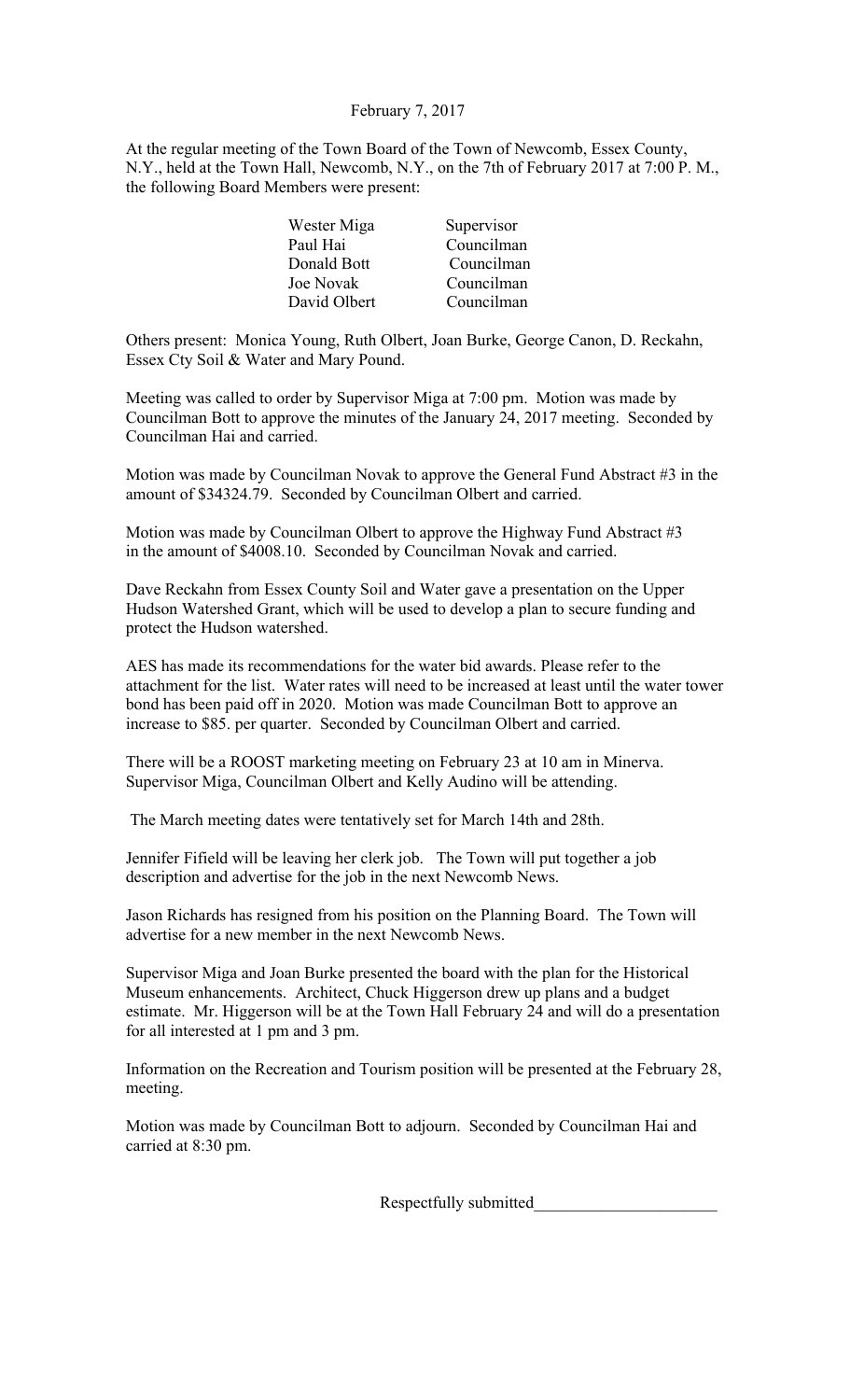#### January 24, 2017

At the regular meeting of the Town Board of the Town of Newcomb, Essex County, N.Y., held at the Town Hall, Newcomb, N.Y., on the 24<sup>th</sup> of January 2017 at 7:00 P.M., the following Board Members were present:

| Wester Miga  | Supervisor |
|--------------|------------|
| Paul Hai     | Councilman |
| Donald Bott  | Councilman |
| Joe Novak    | Councilman |
| David Olbert | Councilman |

Others present: Mark Yandon, Joan Burke, Robin DeLoria and Marchele Chase.

Supervisor Miga called the meeting to order at 7:00 P.M. and asked for a moment of silence in remembrance of Dorothea LaCourse who passed away on January  $20^{th}$  2017.

Motion was made by Councilman Novak to approve the minutes of the January 10, 2017 meeting. Seconded by Councilman Olbert and carried.

Motion was made by Councilman Olbert to approve the General Fund Abstract #2 in the amount of \$25,431.38. Seconded by Councilman Bott and carried.

Motion was made by Councilman Novak to approve the Highway Fund Abstract #2 in the amount of \$110,034.22 Seconded by Councilman Olbert and carried.

Motion was made by Councilman Novak to approve the Water Fund Abstract #1 in the amount of \$1233.55. Seconded by Councilman Olbert and carried.

Motion was made by Councilman Olbert to approve the Sewer Fund Abstract #1 in the amount of \$2349.68 Seconded by Councilman Bott and carried.

Motion was made by Councilman Bott to approve the Capital Projects #5 Abstract #1 in the amount of \$524.00 Seconded by Councilman Hai and carried.

Supervisor Yandon reviewed the NYS DOT Ice & Snow Contract extension for 2017/18 season and stated that the terms were as agreed upon. Councilman Hai made a motion to authorize Supervisor Miga to sign said contract. Seconded by Councilman Novak. Supervisor Yandon noted that as of this date his department has not received payment of \$197,000.00 that is past due from NYSDOT.

Motion was made by Councilman Novak to approve the Highway transfers as submitted in the amount of \$22112.42. Seconded by Councilman Olbert and approved.

Dave Reckahn who was scheduled to speak regarding the Upper Hudson Watershed Grant has been rescheduled for the next meeting in February.

The Main Street Revitalization Grant in the amount of \$220,000.00 meeting is scheduled for February  $1<sup>st</sup>$ . The Phase 2 portion for the McNaughton proposal will be a separate proposal. Robin Deloria volunteered to do more research regarding this grant and the February 19<sup>th</sup> deadline.

Councilman Hai stated that he would like to see a copy of the Governor's 2017 Budget as it is his understanding that \$220,000.00 is earmarked for Newcomb and it would be beneficial for us to have Congressman Stec and Senator Little follow up on this.

February Town Board Meetings were scheduled for February  $7<sup>th</sup>$  and  $28<sup>th</sup>$ . Bids for the Winebrook Water Project presented at the February 7<sup>th</sup> meeting.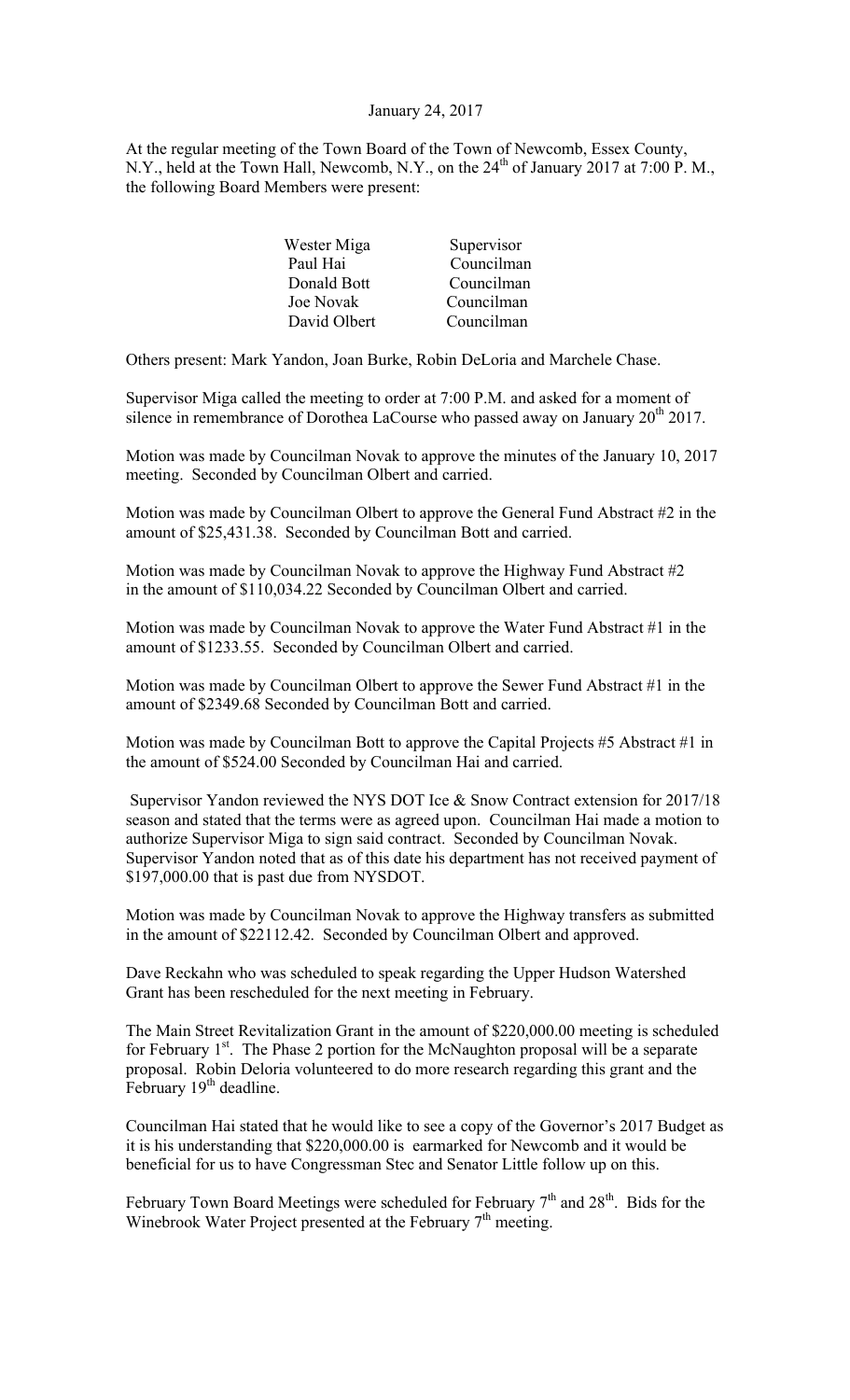Job descriptions for the position of Tourism Director were reviewed. Councilman Olbert is still gathering information from surrounding towns for examples of their requirements. It was stated that this will be a full-time position

Councilman Novak will check with Alex Helms, Jason Richards and Rick Sage for estimates on clearing the trees at the Huntington Cemetery.

It was noted that Essex County has \$2,400,000.00 that will be used to rebuild the bridge on the Campsite Road. Councilman Olbert made the suggestion that an easier water access area would be an asset.

The case of the disappearing shovel was solved due to Supervisor Yandon's sleuthing skills and revelation.

Councilman Hai advised the Board that Moose Crossing signs are to be put up soon.

Motion was made by Councilman Bott to adjourn. Seconded by Councilman Novak and carried at 8:00 pm.

Respectfully Submitted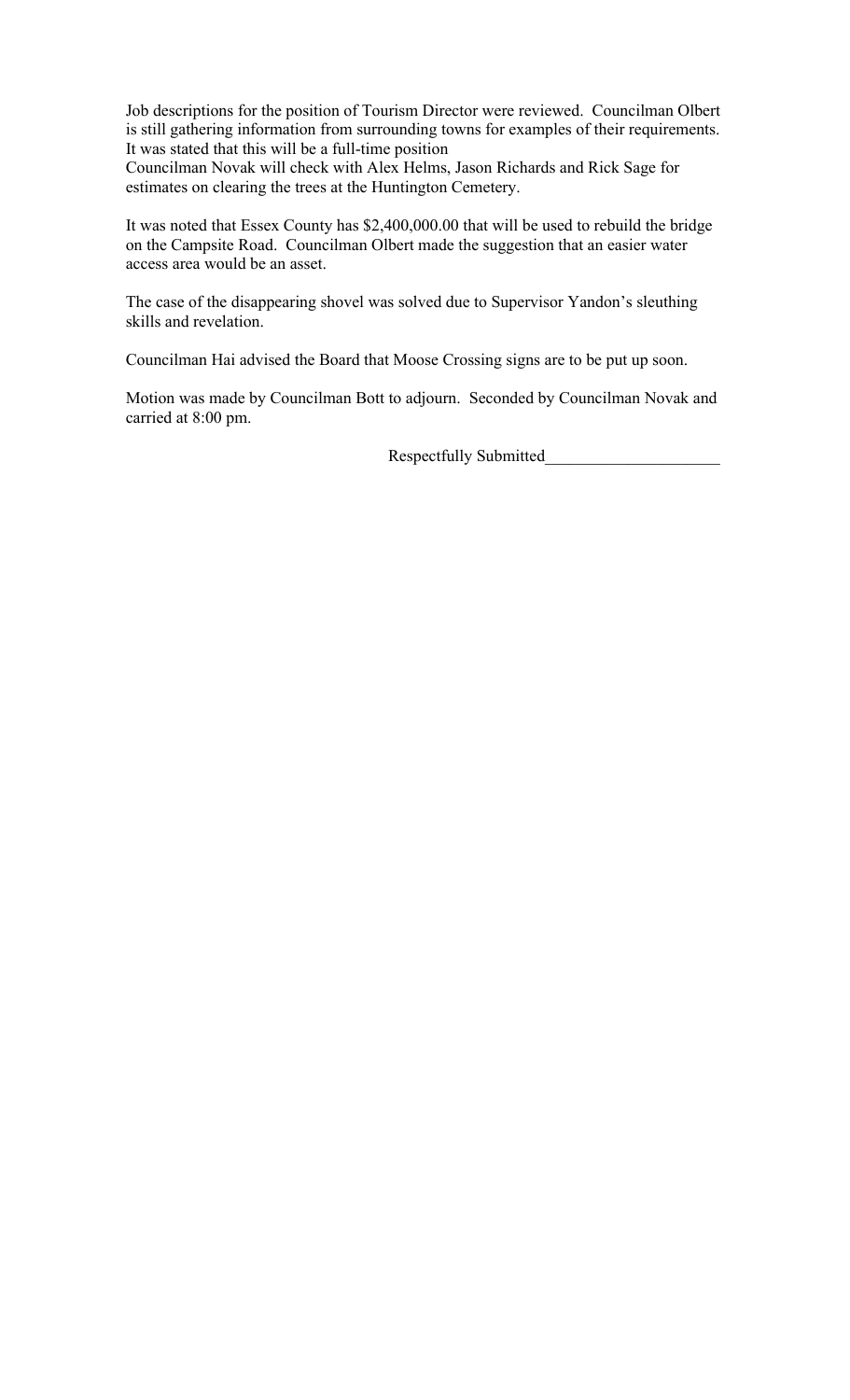# January 10, 2017

At the regular meeting of the Town Board of the Town of Newcomb, Essex County, N.Y., held at the Town Hall, Newcomb, N.Y. on the  $10<sup>th</sup>$  of January 2017 at 7:00 P.M. the following Board Members were present:

| Wester Miga  | Supervisor |
|--------------|------------|
| Paul Hai     | Councilman |
| Donald Bott  | Excused    |
| Joe Novak    | Councilman |
| David Olbert | Councilman |

Other present: Kelly Audino, George Canon, Monica Young, Joan Burke, Mike Tracy and Mary Pound.

Supervisor Miga noted a correction needed to be made in the December 20, 2016 minutes changing Councilwoman to Councilman. Councilman Hai seconded and minutes approved as amended.

Motion was made by Councilman Novak to approve the General Fund Abstract #1 in the amount of \$69,160.66. Seconded by Councilman Hai and carried.

Motion was made by Councilman Hai to approve the Highway Fund Abstract  $#1$  in the amount of \$17,810.45. Seconded by Councilman Olbert and carried.

Town Board Meeting dates for February were set as follows: February 7<sup>th</sup> and 28<sup>th</sup>, 2017 at 7:00 P.M. at the Town office. Bids for the Water Project will be opened and awarded at the February 7<sup>th</sup> meeting.

There was discussion regarding the Micro-Enterprise Grant. The total sum of the Grant is \$500,000.00 and a capped amount of \$100,000.00 of this is available for local business ventures. The Grant will be administered by the Essex County IDA. There will be a meeting January 19<sup>th</sup> at the Long Lake Town Hall with introductory information and a mandatory training meeting for interested applicants is scheduled for January 26th at the North Hudson Town Hall.

Newcomb's Main Street Revitalization Grant of \$220,000.00 is currently be worked on.

Joe Novak will continue to the the Board Liaison on the Youth Committee.

An employment request from Patrick Lilly was received.

The Board reviewed handouts for Vehicle Safety Kits. Councilman Novak made a motion to purchase kits to be installed in the Town's van, bus and two cars. Councilman Olbert seconded and motion carried.

Details of job requirements for the position of Recreation and Tourism Director were discussed. Councilman Olbert will do additional research and check with Indian Lake and Long Lake for more information

It was noted that several trees need to be removed at the Huntington Cemetery. Councilman Novak will contact someone regarding this.

The Board decided to purchase snowflakes design to replace the existing Christmas decorations at an approximate cost of \$5,000.00.

Water Bid opening originally scheduled for January  $18<sup>th</sup>$  was changed to January 25, 2017.

Council Novak made the motion to adjourn at 7:45P.M., motion seconded by Councilman Olbert and carried.

 Respecfully submiNed\_\_\_\_\_\_\_\_\_\_\_\_\_\_\_\_\_\_\_\_\_\_\_\_\_\_\_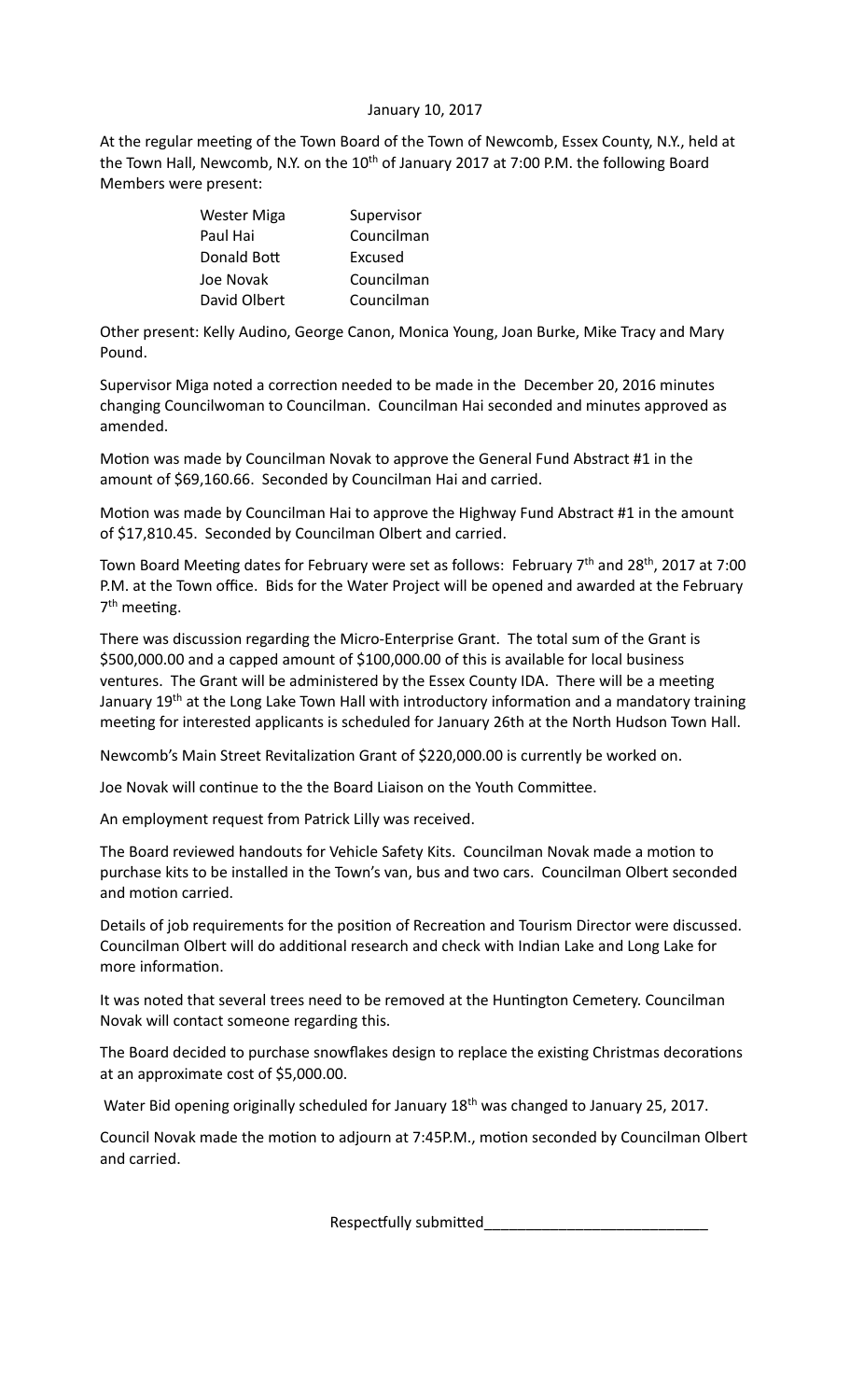## January 1, 2017

At the Organizational meeting of the Town Board of the Town of Newcomb, Essex County, N.Y., held at the Town Hall, Newcomb, N.Y., on the first day of January 2017 at 10:30 A.M., the following Board Members were present:

| Wester Miga  | Supervisor |
|--------------|------------|
| David Olbert | Councilman |
| Donald Bott  | Councilman |
| Joseph Novak | Councilman |
| Paul Hai     | Councilman |
|              |            |

Others present: Mark Yandon, Hway Supt., Robin Deloria, and Joan Burke. Mary Pound, excused.

Meeting was called to order by Supervisor Miga at 10:30 a.m.

Motion was made by Councilman Novak for a Resolution adopting Elected Officials salaries for 2017.

| <b>OFFICE</b>          | <b>OFFICIAL</b>            | <b>SALARY</b> |
|------------------------|----------------------------|---------------|
| <b>Town Supervisor</b> | <u>Wester Miga</u>         | \$41,600.00   |
| Deputy Supervisor      | Robin DeLoria              | \$6,000.00    |
| Town Clerk             | Mary Pound                 | \$16,732.00   |
| Councilman             | David Olbert, Don Bott,    |               |
|                        | Joe Novak, Paul Hai        | \$9,176.00    |
| <b>Town Assessors</b>  | Lowell Stringer (Chairman) |               |
|                        | J.Fifield, E. VanAuken     | \$12,834.00   |
| Tax Collector          | Karen Darrah               | \$10,661.00   |
| Supt. of Highways      | Mark Yandon                | \$75,794.00   |
| Town Justice           | Robert Ward                | \$9,176.00    |

This Resolution was duly seconded by Councilman Olbert and adopted by role call vote as follows: Supervisor Miga – Aye, Councilman Hai – Aye, Councilman Olbert – Aye, Councilman Bott – Aye, and Councilman Novak– Aye.

Motion was made by Councilman Hai for a Resolution appointing officials and setting 2017 salaries:

| <b>POSITION</b>                 | <b>OFFICIAL</b>        | <b>SALARY</b> |
|---------------------------------|------------------------|---------------|
| <b>Clerk to Supervisor</b>      | <b>Mary Pound</b>      | \$50,282.00   |
| <b>Administrative Assistant</b> | Marchele Chase         | \$15.30/hr    |
| Chairman Bd. Of Assessors       | <b>Lowell Stringer</b> | \$6,414.00    |
| <b>Budget Officer</b>           | <u>Wester Miga</u>     | \$21,102.00   |
| Deputy Town Clerk               | Elizabeth Stickney     | \$3,244.00    |
| Town Historian                  | <b>Lana Fennessy</b>   | \$1,200.00    |
| <b>Reg. Of Vital Statistics</b> | Mary Pound             | \$100.00      |
| <b>Registered Nurse</b>         | Jessica Wescott        | \$29.00/hr    |
| Health Officer                  | Kevin Bolan            |               |
| <b>Physician Assistant</b>      | Kevin Bolan            | \$56,435.00   |
| <b>Physician Assistant</b>      | Denise Bolan           | $\theta$      |
| Clerk, Health Center            | Jolene Hlavaty         | \$21.26/hr    |
|                                 | Keri Helms             | \$15.81/hr    |
| <b>Medical Assistant</b>        | Laura Bartlett         | \$14.53/hr    |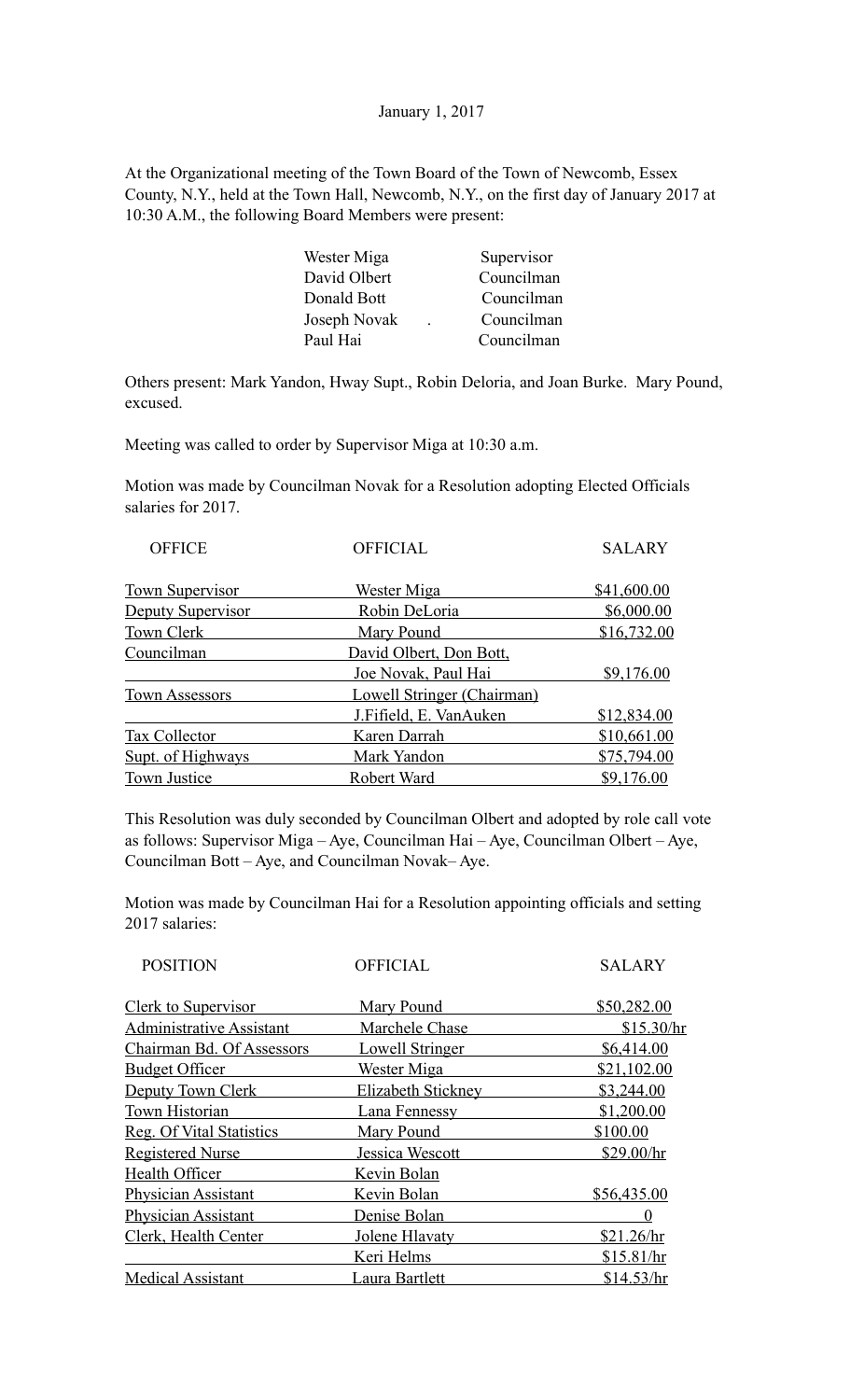| Clerk, Highway                 | Melissa Yandon                  | \$14,504.00         |
|--------------------------------|---------------------------------|---------------------|
| Clerk, Youth Commission        |                                 |                     |
| Planning Bd. & Zoning, Justice | Jennifer Fifield                | \$5,728.00          |
| Janitor, Town Hall, Sr. Center | Tammy Larabee                   | \$13.52/hr          |
| <b>Janitor, Medical Center</b> | <b>Tammy Larabee</b>            | \$13.52/hr          |
| Building & Safety Insp.        | John Williams                   | \$25.00/hr          |
| <b>Zoning Tech</b>             | George Damazevitz               | \$17.00/hr          |
|                                |                                 |                     |
| General Mechanic               | Eugene Bush                     | \$29.40/hr          |
| <b>Maintenance Person</b>      | Nelson Turcotte                 | \$28.40/hr          |
|                                | <b>Charles Canon</b>            | \$28.40/hr          |
| Water Supt.                    | Ray Bush                        | \$9,996.00          |
| Sewer Supt                     | Tracy Smith                     | \$230.00 per month  |
| Animal Control Officer         | Lorinda Marconi                 | \$1,200.00          |
| <b>Landfill Attendants</b>     | Joe Darrah, Joe LaPointe        |                     |
|                                | John Harrington                 | \$15.35/hr          |
| <b>Recreation Attendants</b>   | Garrett Phelps, Mandy Bush,     |                     |
|                                | R. Bailey, Janice Wright        | \$14.09/hr          |
|                                | Ann Marie O'Donnell             |                     |
|                                | Rita Stubing                    |                     |
| Medical Bus Driver             | Linda Stringer, Gene Poulin,    | \$16.54/hr          |
|                                | Pam Siers, Marlene Bott         |                     |
|                                | Patricia Bean                   |                     |
|                                | <b>Bill LaClair, Mike Tracy</b> | \$12.85/hr          |
|                                |                                 |                     |
| Senior Center Driver           | Bob Ward,                       | \$16.54 / hr        |
|                                | Mitch Moses, George Sarkisian   | \$12.85/hr          |
| Laborer - Parttime             |                                 | Min. Wage           |
| <b>Assess. Bd. Of Review</b>   | Mike Tracy, Drew Cullen         | \$350.00/yr         |
|                                | Robert Dwyer (Chairman)         | $$400.00/\text{yr}$ |
| <b>BTI Program</b>             | Eric VanAuken                   | \$16.44 / hr        |
|                                | Dave ODonnell                   | \$14.98 / hr        |
|                                | Beth Stalker, Rose Bush         | \$14.98/hr          |
|                                | Edna VanAuken                   | $$27.98$ /hr        |
| <b>Golf Course Manager</b>     | <b>Charles Canon</b>            | \$28.40/hr          |
| <b>Golf Course Grounds</b>     | N. Fifield, Gene Poulin         | \$17.90 / hr        |
| Clubhouse Supy.                | Linda Stringer                  | \$13.36/ hr         |
| Clubhouse Att.                 | Bob Yandon,                     |                     |
|                                | Robin Reardon,                  | \$12.03/hr          |
| Historical Bldg.               | Technician -                    | \$15.50/hr          |
|                                | Greeter /Data Entry             | \$11.50/hr          |
| Town Website                   | Lorinda Minke                   | \$325.00/mo         |

This Resolution was duly seconded by Councilman Olbert and carried.

Town Clerk, Mary Pound appointed Betty Stickney as Deputy Town Clerk. Her primary duties shall be preparing the warrants.

Highway Supt., Mark Yandon appointed Melissa Yandon as Deputy Highway Supt.

Motion was made by Councilman Olbert to appoint the following Youth Commission Members: Colleen Sage, Denise Bolan, Melissa Yandon, Clark Hults and alternate, Jen Fifield. Seconded by Councilman Hai and carried.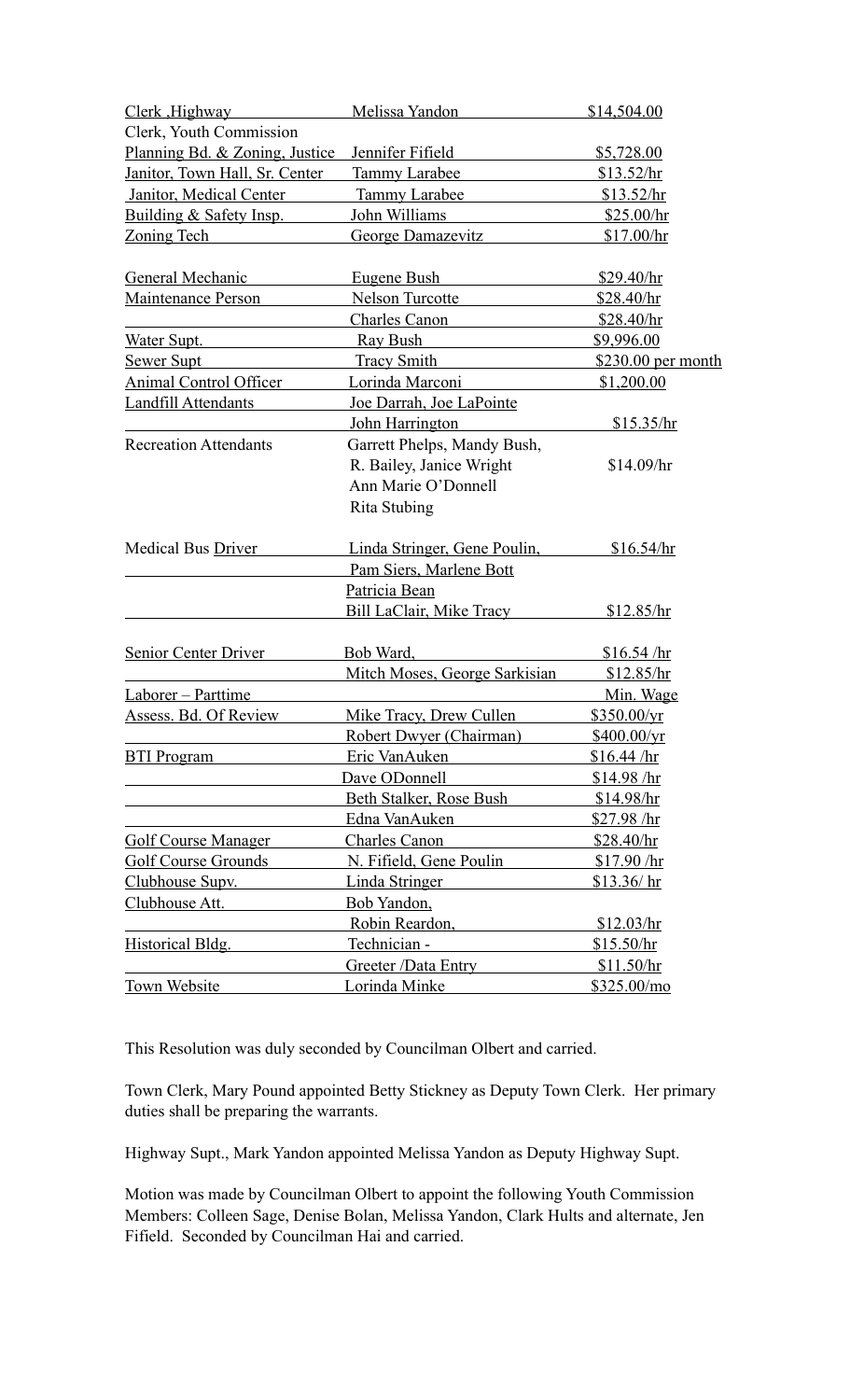Motion was made by Councilman Hai that Wester Miga be designated as a delegate for the Town of Newcomb at the Association of Towns meeting in New York City on February 18-22 and that Paul Hai be designated as an alternate delegate. Seconded by Councilman Novak and carried.

Motion was made by Councilman Novak to set the mileage for Town Business at the federal rate of .535 cents per mile, Official newspaper: Glens Falls Post Star, official Depository of funds: Community Bank , Town Attorney and Planning Board Attorney: Mark Schachner, at a per diem rate. Seconded by Councilman Hai and carried.

Motion was made by Councilman Novak to authorize Supervisor Miga and Robin DeLoria to sign Town Checks. Seconded by Councilman Hai and carried.

Supervisor Miga appointed Robin DeLoria to be Deputy Supervisor.

Motion was made by Councilman Novak to pay expenses for authorized officials attending the following: Essex County Magistrates Assoc. meeting, Essex County IDA, Essex County Youth Board/Planning Committee, Adirondack Assoc. of Towns & Villages, Adirondack North Country Assoc., Adirondack Park Agency, New York Planning Federation, New York State Association of Counties, Adirondack Architectural Heritage, DEC Policy Group meetings, Highway Association, NYS Supt. of Highways and Professional Development Conference, Medical Conferences, Association of Towns, and Golf Course Education meetings and other Board approved functions. Seconded by Councilman Olbert and carried.

Motion was made by Councilman Novak to authorize Supervisor Miga to make payment of the Golf Course beverage purchases, utilities and insurance prior to audit. Seconded by Councilman Hai and carried.

Town Board reviewed the Town's purchase policy.

Motion was made by Councilman Hai to approve the per diem stipend of \$74.00 for employees attending the February 18-22, 2017 Association of Towns meetings in NYC. Seconded by Councilman Novak and carried.

There was discussion on the Newcomb Day gifts.

The January meetings were tentatively set for January 10th and 24th. February meetings were tentatively set for February 7th and 28th.

Paul Hai made the motion to approval payment of fireworks invoices in advance of Board meetings. Seconded by Dave Olbert and carried.

There was discussion regarding the vacancy in assessors' office. Novak made the motion to appoint Jen Fifield to fill the unexpired term of John Thornton, seconded by Olbert and motion carried. This appointment will expire on December 31, 2017.

Following discussion regarding purchasing a new front-end loader, Novak made the motion for Yandon to proceed with the purchase, Hai seconded and motion carried.

Hai brought up some questions regarding the \$250,000.00 grant.

Novak made a motion to pay an outstanding invoice from JD Pump & Drilling for \$11,400.00, seconded by Bott and carried.

Bott made a motion to pay medical insurance invoice in the amount of \$15,996.39, seconded by Novak and carried.